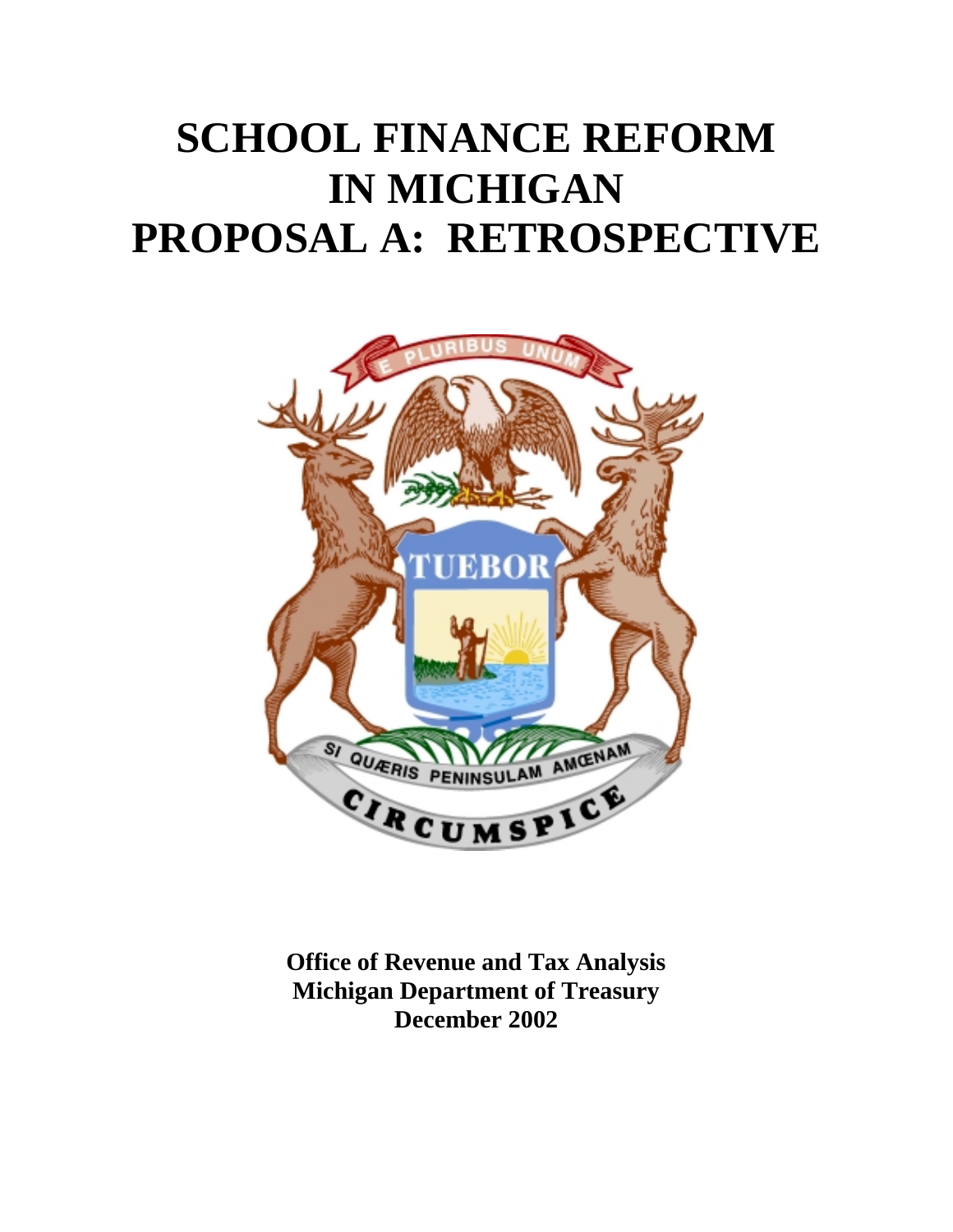# **SCHOOL FINANCE REFORM IN MICHIGAN PROPOSAL A: RETROSPECTIVE**



### **Office of Revenue and Tax Analysis December 2002**

Andrew Lockwood prepared this report under the direction of Mark P. Haas, Director, and Howard Heideman, Director of Tax Policy Analysis, Office of Revenue and Tax Analysis, Michigan Department of Treasury. Marge Morden provided production assistance. Tom Patchak-Schuster provided various property tax data calculations along with editorial assistance.

This report is available electronically at the Department of Treasury's Web site: http://www.michigan.gov/treasury.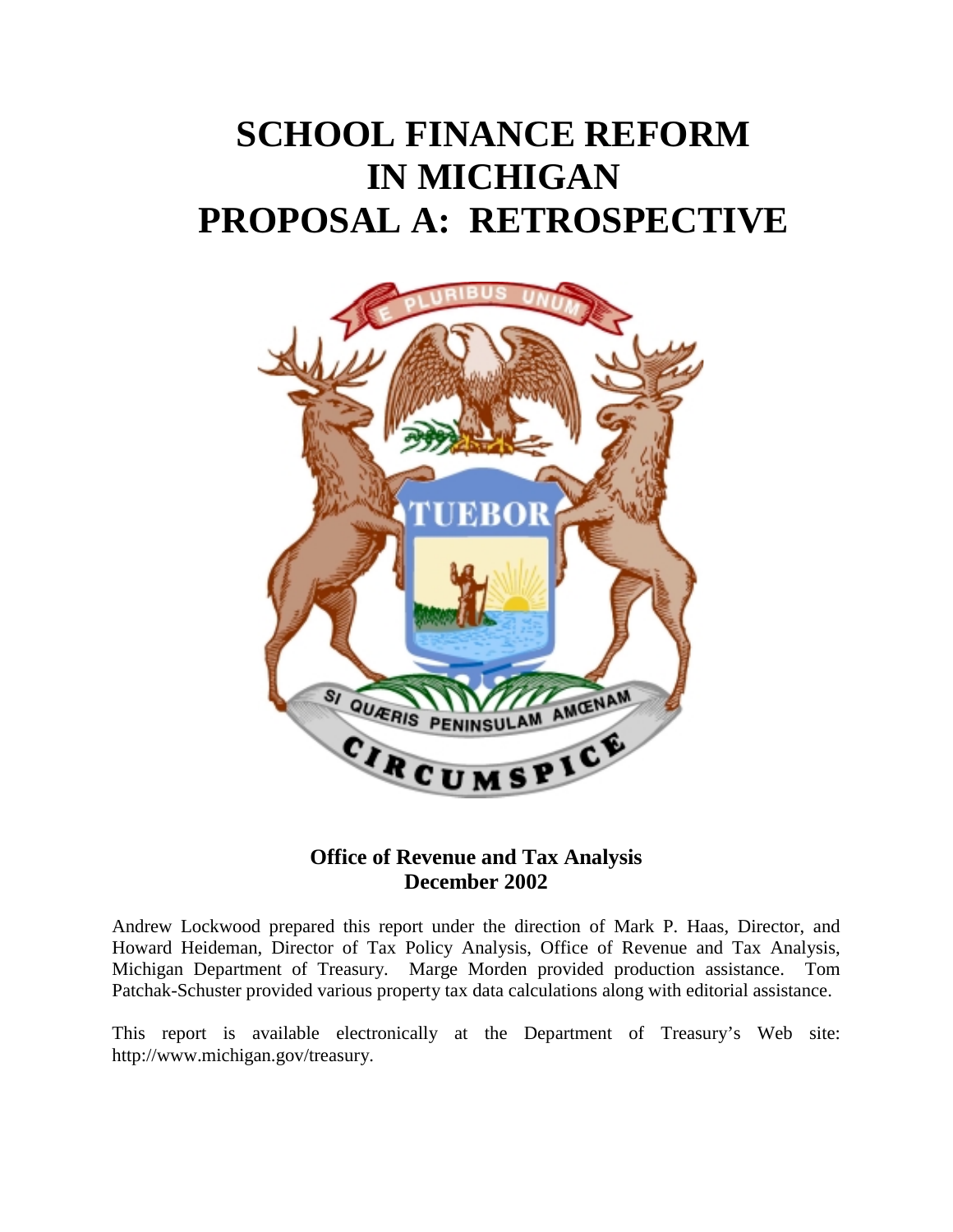# **TABLE OF CONTENTS**

|                                                                      | -1                         |
|----------------------------------------------------------------------|----------------------------|
|                                                                      | 3                          |
| Proposal A Objectives: Property Tax Relief and School Finance Reform | $\overline{4}$<br>5        |
|                                                                      | 8                          |
|                                                                      | 10<br>10<br>12<br>16       |
|                                                                      | 18<br>18<br>20<br>20       |
|                                                                      | 31<br>32<br>36<br>36<br>39 |
|                                                                      | 40                         |
|                                                                      |                            |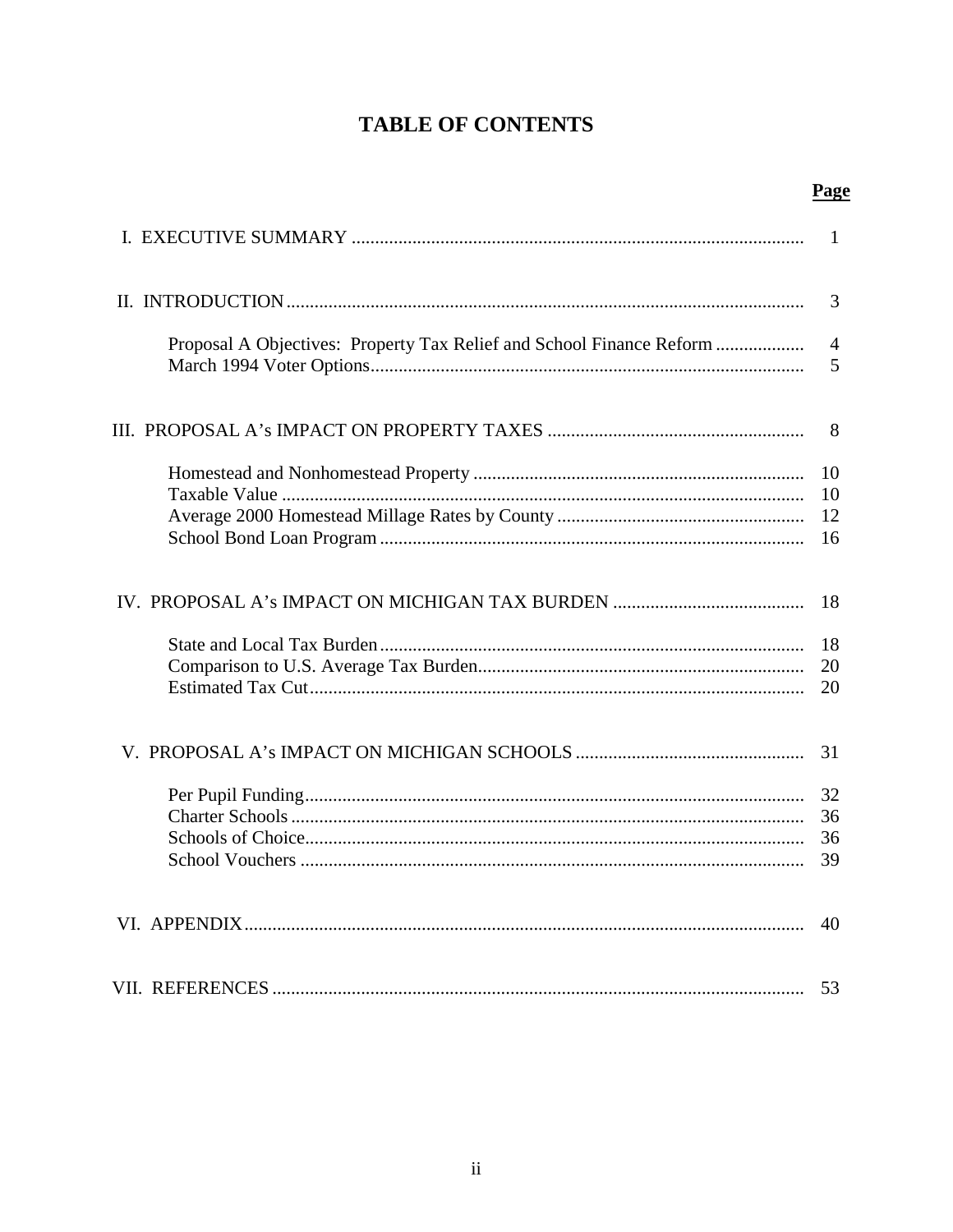# **LIST OF EXHIBITS**

| <b>Exhibit</b>   |                                                                              | <b>Page</b>    |
|------------------|------------------------------------------------------------------------------|----------------|
| $\mathbf{1}$     |                                                                              | 5              |
| $\overline{2}$   |                                                                              | 6              |
| 3                |                                                                              | $\overline{7}$ |
| $\overline{4}$   |                                                                              | 8              |
| 5                |                                                                              | 9              |
| 6                |                                                                              |                |
| $\boldsymbol{7}$ |                                                                              |                |
| $8\,$            |                                                                              | 12             |
| 9                |                                                                              | 13             |
| 10               |                                                                              |                |
| 11               |                                                                              |                |
| 12               |                                                                              | 17             |
| 13               |                                                                              | 19             |
| 14               | State of Michigan Typical Homeowner's Property Tax, Pre- and Post-Proposal A | 22             |
| 15               |                                                                              | 23             |
| 16               |                                                                              | 23             |
| 17               |                                                                              | 24             |
| 18               |                                                                              | 25             |
| 19               |                                                                              | 26             |
| 20               |                                                                              | 27             |
| 21               |                                                                              | 28             |
| 22               |                                                                              | 29             |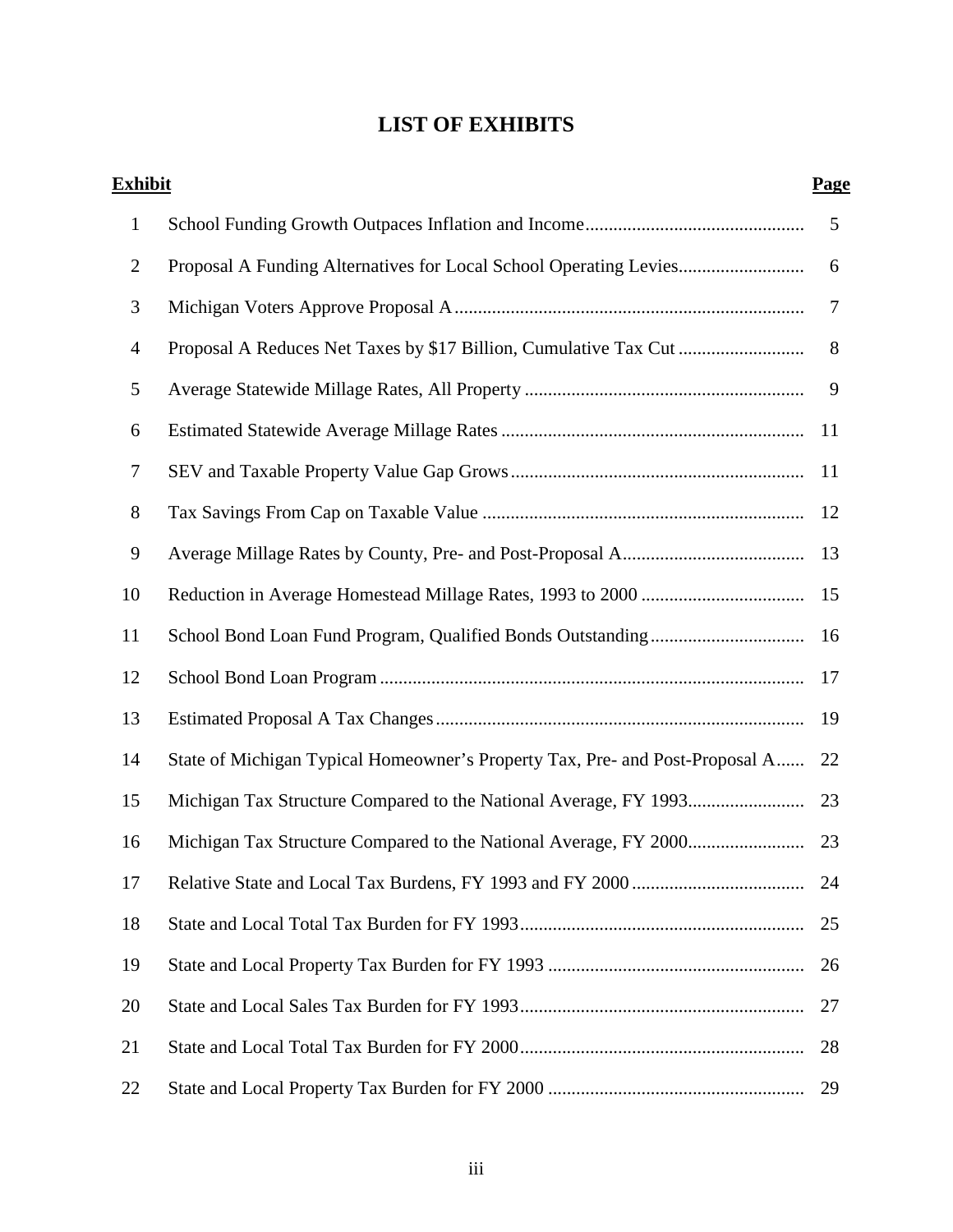#### **Exhibit Page**

| 23 |                                                                                   | 30 |
|----|-----------------------------------------------------------------------------------|----|
| 24 |                                                                                   | 31 |
| 25 |                                                                                   |    |
| 26 |                                                                                   | 33 |
| 27 |                                                                                   |    |
| 28 | Minimum School Foundation Grows Faster Than Inflation, FY 1995 to FY 2003         | 34 |
| 29 | Before School Finance Reform, 512 Districts Below \$6,700 Per Pupil in FY 1994 35 |    |
| 30 | After School Finance Reform, No Districts Below \$6,700 Per Pupil in FY 2003      | 35 |
| 31 |                                                                                   |    |
| 32 |                                                                                   | 37 |
| 33 |                                                                                   | 38 |
| 34 |                                                                                   | 38 |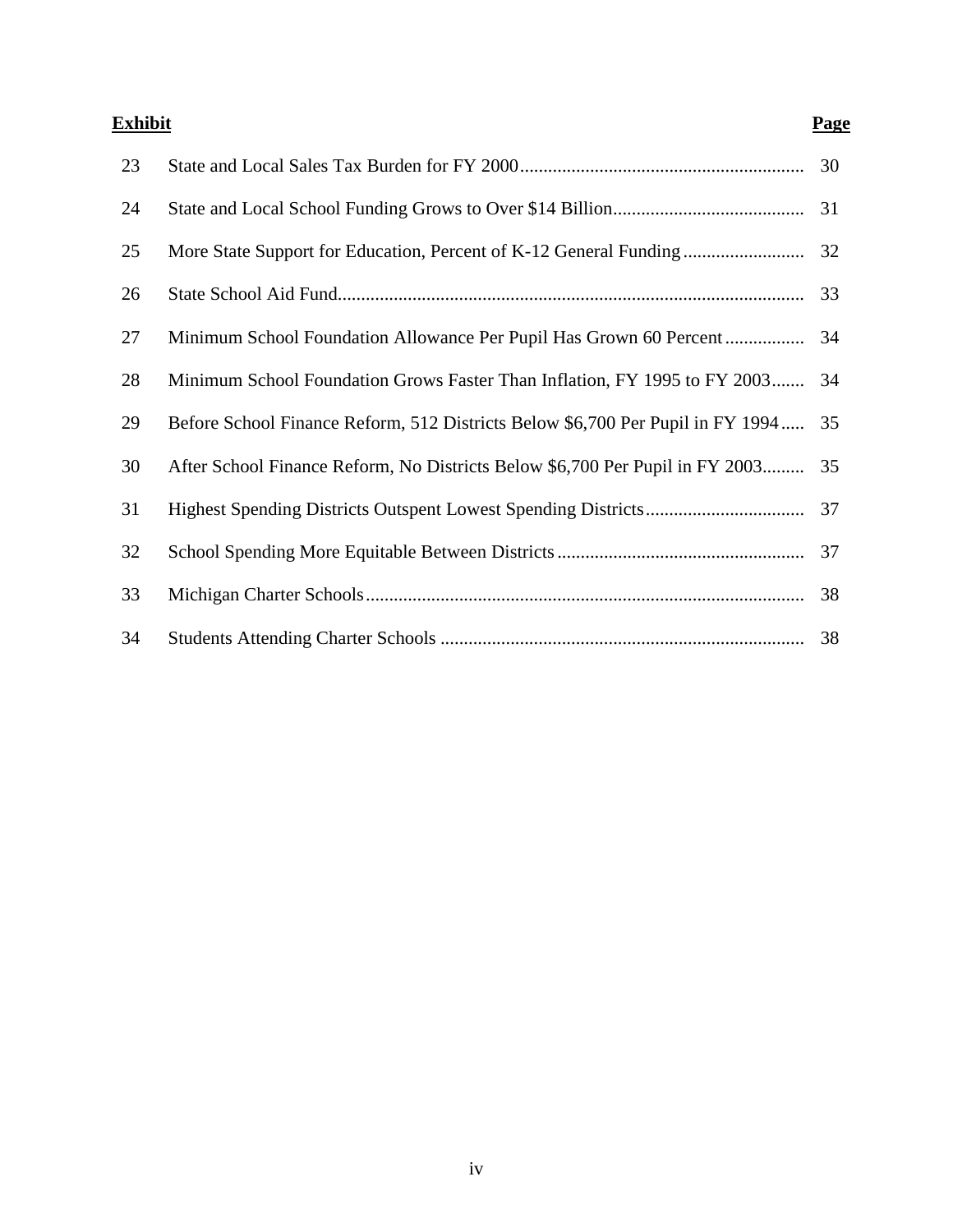# **I. EXECUTIVE SUMMARY**

For years, Michigan residents have wanted property tax relief along with more equal educational funding across the state's local school districts. Michigan property taxes were above the national average. Funding inequities among school districts continued to grow plus an increasing number of millage elections were being defeated due to voter discontent with high property taxes. Frustration with these issues peaked in August 1993 when the Michigan Legislature repealed property taxes as the primary funding source for K-12 education.

In response to the elimination of property taxes for school funding, Governor Engler proposed a new funding approach to be placed on the ballot for voter approval. On March 15, 1994, Michigan voters approved Proposal A, which revamped how schools would be funded and also provided educational reforms. Proposal A promised a minimum per pupil foundation allowance, more equity among local school districts, lower property taxes, and more school accountability.

Different from other proposals to change school funding, voters were not able to keep the status quo if the proposal did not pass. Essentially, voters were asked to increase the sales tax rate (Proposal A) or increase the income tax rate if Proposal A failed (Statutory Plan). Going back to the old system was not an option. Proposal A also provided a new mix of other tax changes that would provide funding for Michigan schools. State taxes, instead of local property taxes, would now fund local school district operating costs.

Before Proposal A, Michigan's property tax burden was more than 33 percent above the national average with the sales tax 32 percent below the national average. Both are now near the national average.

All local school districts are provided a minimum foundation allowance per pupil which has lowered the spending gap between low and high spending school districts. For FY 2003, the minimum foundation allowance is \$6,700 per pupil. Before Proposal A, the top ten spending districts outspent the lowest ten spending school districts by almost a 3:1 ratio. Currently, this ratio between the top ten highest and lowest spending districts is less than a 2:1 ratio.

Publicly chartered schools and "schools of choice" were another part of the reforms enacted with Proposal A. Charter schools are considered public schools that are organized by teachers, parents, universities, etc., and chartered by a public entity. Schools of choice allow students to attend a public school in a district other than where the student resides.

Proposal A dramatically decreased the amount of property taxes paid by Michigan residents and limited future increases. Starting in calendar year 1995, property taxes have been levied on taxable value instead of state equalized value. Taxable value increases are constitutionally limited to 5 percent or the rate of inflation, whichever is less. When a property is sold, the tax base reverts to state equalized value and annual taxable values are then capped once again.

Property is now classified as homestead and nonhomestead. Homestead property is considered to be a Michigan resident's home. Business property, rental housing, and vacation homes are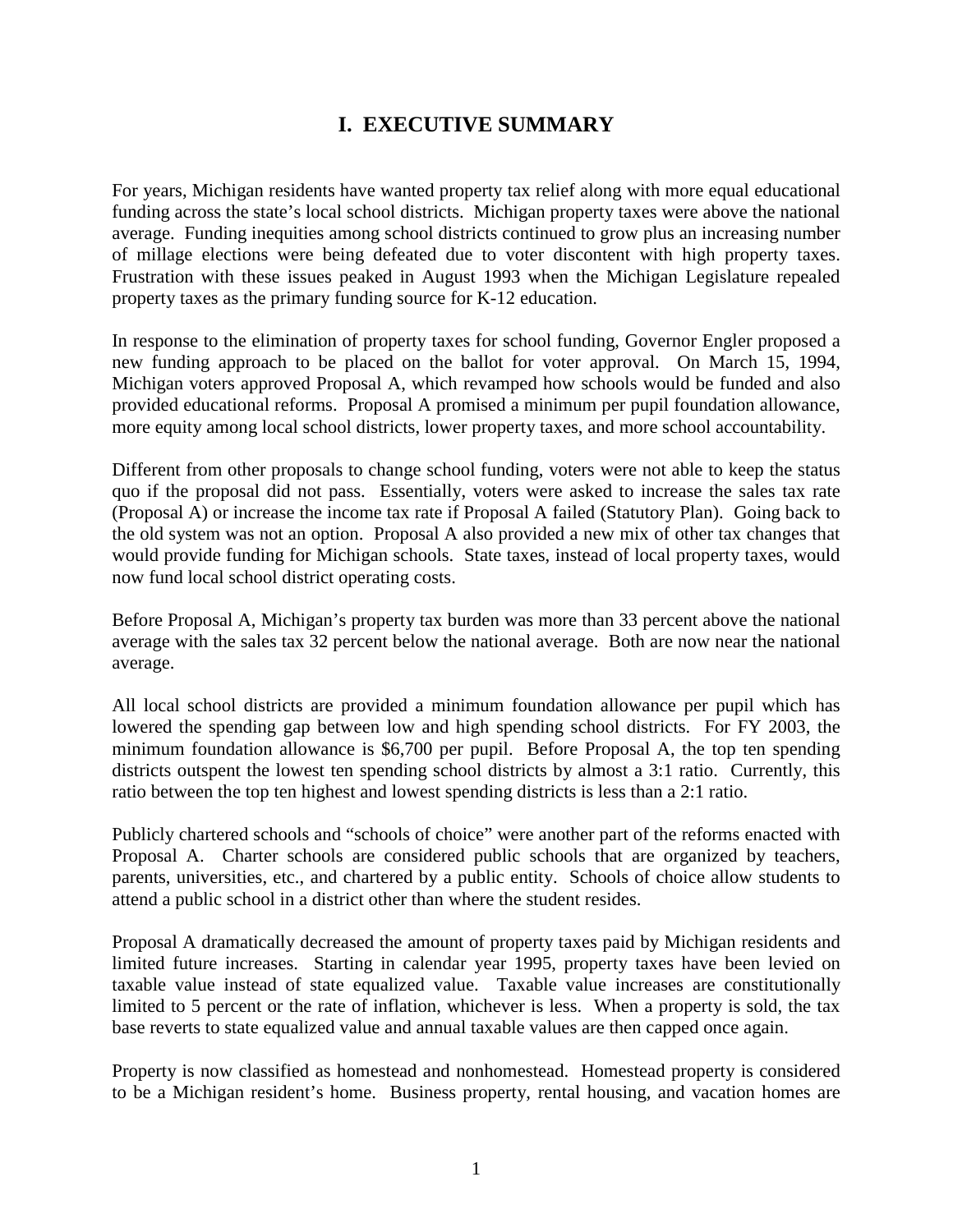considered to be nonhomestead property. Property that is not a homestead and not qualified agricultural property can be assessed up to an additional 18 mills for local school operating purposes.

Michigan residents and businesses have seen large decreases in the millage rates assessed on their property. In 1993, the average statewide millage rate for all property was 56.64 mills. In 2000, the statewide average homestead millage rate was 31.54 mills and the nonhomestead rate was 50.10 mills.

Local school debt millage has increased since Proposal A. The number of school districts participating and the amount of new bonds issued through Michigan's School Bond Loan Program have increased dramatically. Since 1994, the number of school districts participating has jumped from 42 to 130 districts, an increase of 210 percent. The total amount of qualified debt outstanding increased from \$4.1 billion in 1994 to \$11.1 billion in 2001.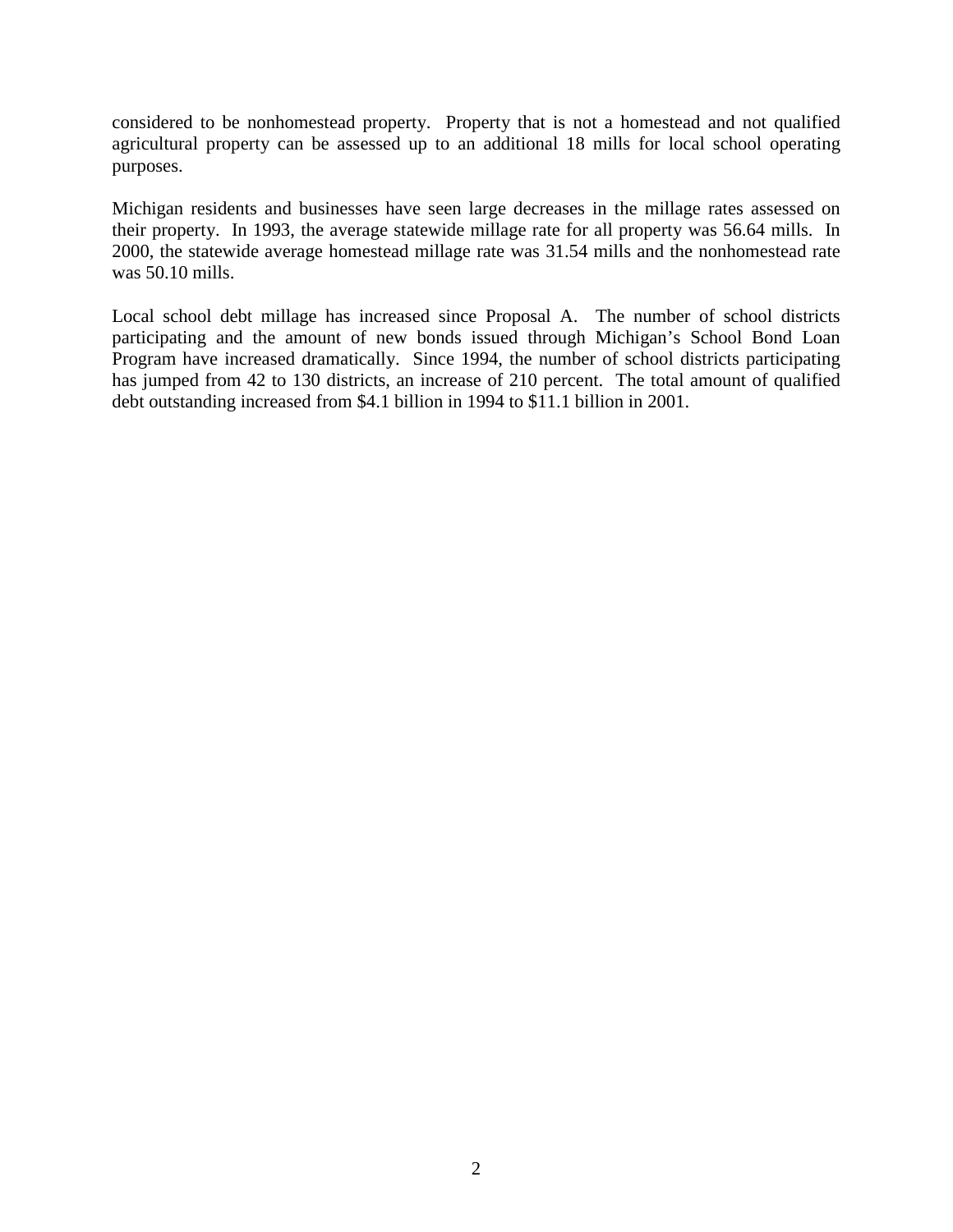# **II. INTRODUCTION**

It has been nine years since August 1993, when Public Act 145 of 1993 became law, which effectively eliminated local property taxes as a source for K-12 and intermediate school district operating revenues. Public Act 145 of 1993 eliminated approximately \$7 billion in school operating funds and did not provide any alternative funding source.

In October 1993, Governor Engler delivered a message to a joint session of the Michigan Legislature based on a report entitled *Our Kids Deserve Better, New Schools for a New Century*. In this report, the Governor outlined his plan to reform Michigan's schools and the K-12 school finance system. The Governor's plan had four basic goals:

#### **1. Reduce property taxes.**

An immediate and substantial cut in property taxes to most property taxpayers.

#### **2. Improve school funding equity.**

A new system of school funding: the foundation grant system. Under the foundation grant system, the State would take responsibility for a greater share of school funding in an attempt to improve funding equity across school districts. School funding equity would be enhanced through a constitutionally-guaranteed minimum funding level per student.

#### **3. Implement various reforms to improve the quality of education.**

Reforms included allowing parents and children to choose among competing public schools, lengthening the school year and the creation of charter public schools. A student's foundation allowance would follow the student to his or her school of choice.

#### **4. Redefine state and local government relations.**

State law would be modified to limit the number of property tax millage elections and eliminate the tie between state aid and local tax effort.

On December 24, 1993, legislation was enacted to allow for distribution of state School Aid Fund (SAF) revenues through the new foundation grant funding system. However, it was still unknown how the necessary revenue would be raised. To determine the new funding source(s), the legislature presented Michigan voters with two options. The first option, known generally as Proposal A, replaced most property taxes levied for local school operating purposes with a twopercentage point increase in the sales tax rate. The second option, known generally as the Statutory Plan (which would take effect if Proposal A was rejected), replaced most property taxes levied for local school operating purposes with a 1.4 percentage point increase in the Michigan individual income tax rate. Both plans included numerous other tax modifications, the most significant being a new state education tax (SET) levied on property. (The details are provided later in this chapter.)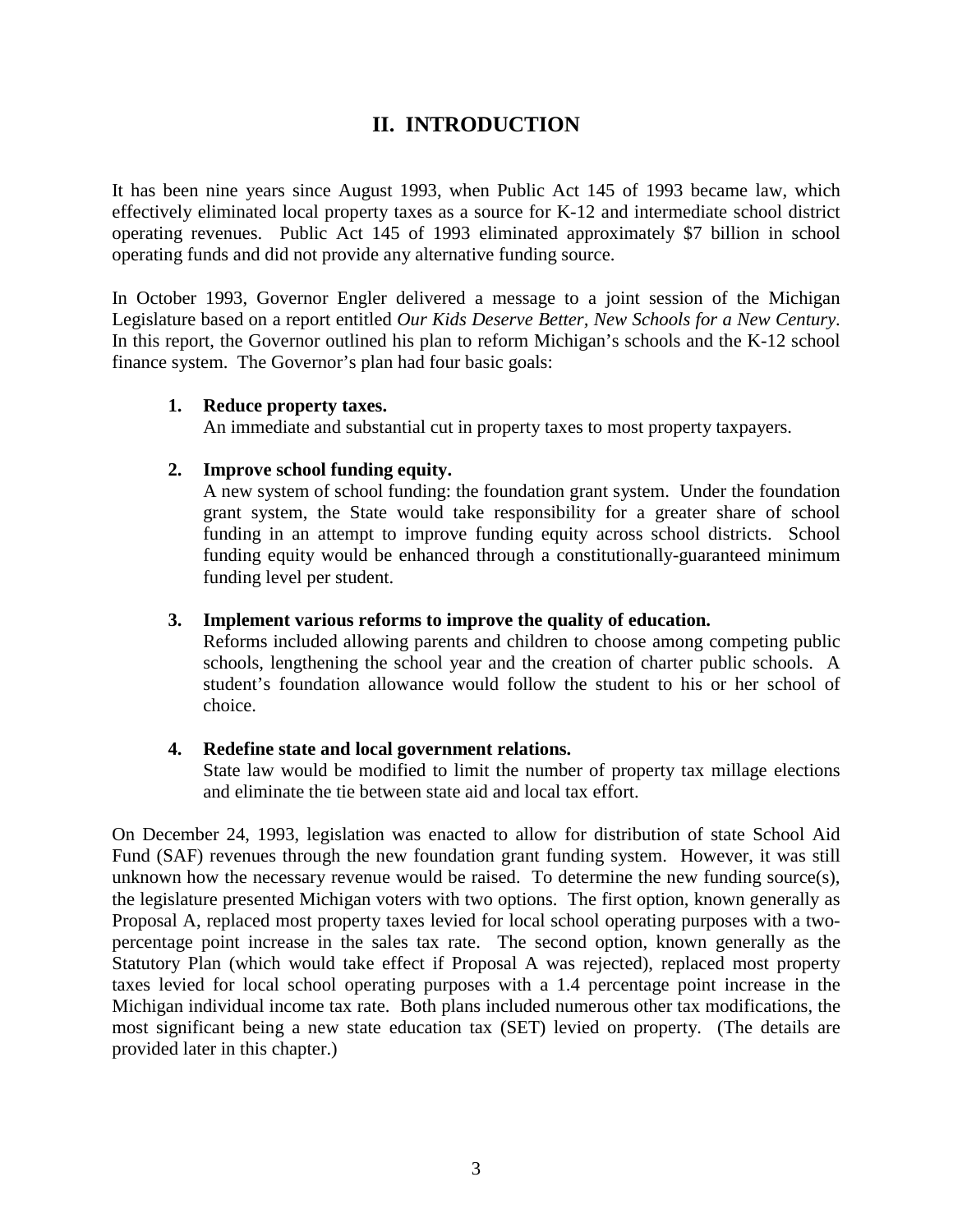Proposal A dedicated new revenue sources to the SAF including: the two percentage point increase in the sales and use tax rate, the 6-mill SET, the 50 cent per package increase in the cigarette tax rate, and the 0.75 percent real estate transfer tax. A percentage of income tax collections are also earmarked to the SAF.

In March 1994, Michigan residents approved Proposal A. Schools would now be funded through higher sales taxes rather than higher income taxes. All tax increases were levied on consumption except the new 6-mill SET. The increase in the sales and use tax rate and the cigarette excise tax became effective May 1, 1994. The new real estate transfer tax became effective January 1, 1995. The 6-mill SET was first levied in July 1994. Because the State of Michigan's fiscal year begins October 1, only about half of the 6 mills were levied in FY 1994.

This report provides an updated retrospective of the significant changes that have occurred from 1993 to 2002. Specifically, this report focuses on Proposal A's effect on property tax millage rates, tax revenues, per pupil funding levels, and state and local tax burdens. This report is *not* intended to provide the reader with a detailed explanation of all school finance reform issues. Rather, it is best used to provide a general overview of changes to the Michigan tax system as a result of Proposal A.

Chapter III presents Proposal A's impact on millage rates and the property tax base. Chapter IV discusses Proposal A's impact on Michigan's major taxes and the shift in the tax burden from property toward consumption taxes. Chapter V examines how per pupil funding and SAF revenues have changed since 1993.

#### **Proposal A Objectives: Property Tax Relief and School Finance Reform**

While a variety of factors contributed to the sweeping changes made in March 1994, a primary force was the need to provide property tax relief to Michigan residents. In 1993, the Michigan property tax burden was 7<sup>th</sup> highest among all states. Compared to the typical property taxpayer in the U.S., Michigan residents paid nearly one-third more in property taxes. Property tax reform was a perennial topic of debate until the passage of Proposal A.

The relatively high Michigan property tax burden could be traced to two factors. The first factor was the rapid growth in property tax rate levies for local schools. Between 1980 and 1993, the total property tax rate for school operating purposes (excluding debt) increased 135.5 percent, outpacing both inflation at a 63.7 percent increase and even an "ability to pay" measure such as nominal Michigan personal income at an 112.4 percent increase (see Exhibit 1). Over this same time period, enrollment in Michigan public elementary and secondary schools actually declined from 1,797,052 to 1,599,377 students, an 11 percent reduction. Had pupil enrollment increased, it is likely that the property tax burden would have been much greater.

The second factor contributing to high property taxes was local school districts' heavy reliance on local property taxes as their primary source of funding for both operating expenses and capital financing. For the 1992-93 school year, approximately 61.4 percent of total local school revenues (including debt) originated from local and intermediate sources (i.e., local property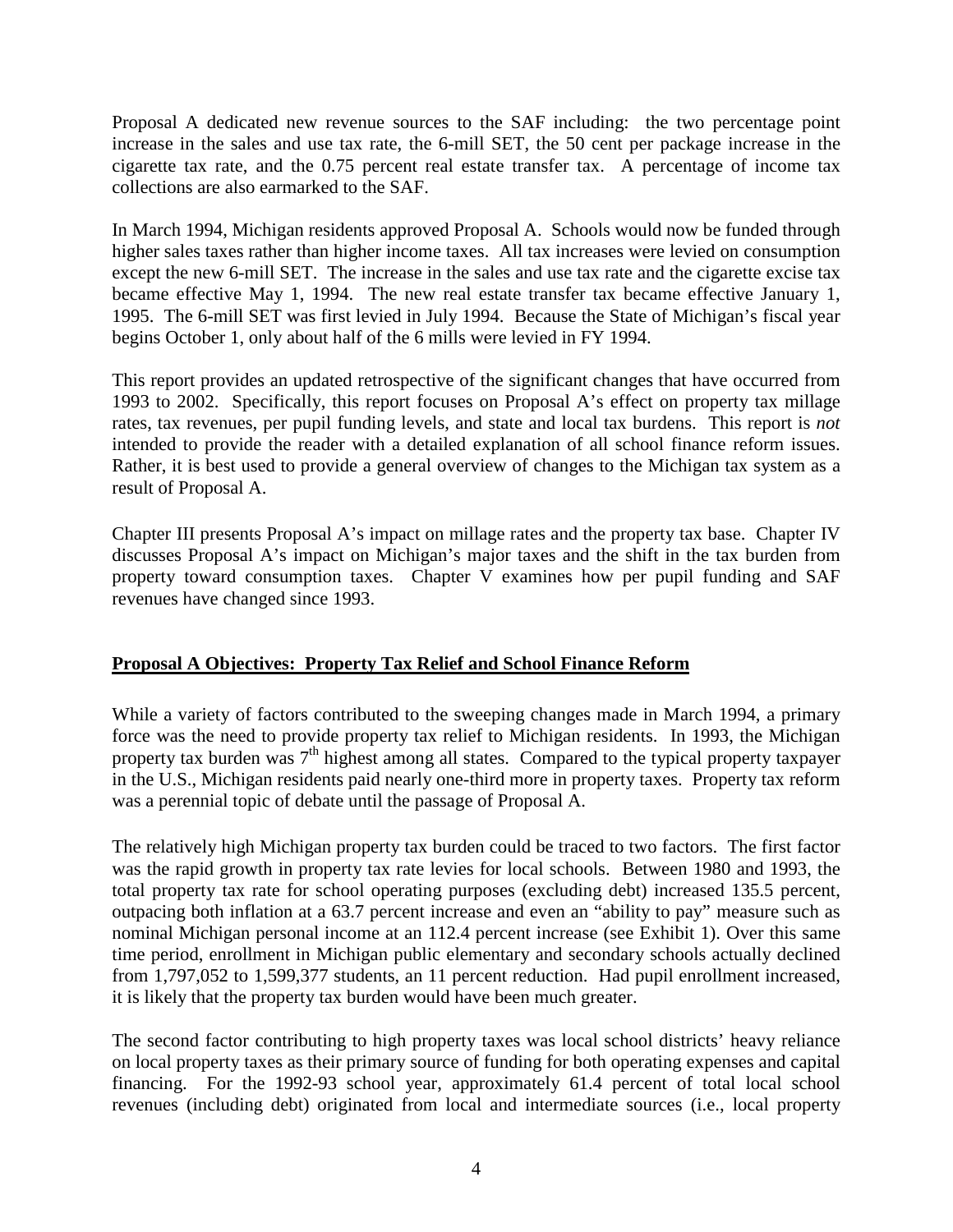taxes). Only three states relied more heavily on local property taxes as a source of funding for K-12 schools: New Hampshire (86.6 percent), Illinois (62.0 percent), and Vermont (61.6 percent). Nationally, local and intermediate school financing comprised only 44.7 percent of total school funding compared to Michigan's 61.4 percent.





Sources: State Tax Commission, Bureau of Labor Statistics and Bureau of Economic Analysis.

#### **March 1994 Voter Options**

Proposal A was not the first attempt to implement property tax reform in Michigan; prior attempts for school reforms had failed on numerous occasions. From 1972 to 1993, Michigan voters rejected property tax reform ballot proposals on eight occasions (two votes each in November 1972 and November 1989). After facing double-digit property tax assessment increases in 1993 (due to the 1992 assessment freeze), voters were more receptive to property tax reform. Due to Public Act 145 of 1993, tax reform would occur because of the elimination of all local school and intermediate school operating taxes (approximately half of all millages levied). This time, voters could not reject major reform because a vote for the status quo was not an option. The only decision left to voters was which of two new funding options would replace K-12 school operating revenues that had been eliminated.

Voters were presented with a choice between a sales tax increase or an income tax increase as a replacement for local property taxes (see Exhibit 2). Both plans made a new distinction between homestead (primary residence) and nonhomestead property (business property, rental housing, and vacation homes) and taxed the two classes of property at different rates. Under Proposal A (a "yes" vote), both homestead and nonhomestead property would be subject to a 6-mill SET; nonhomestead property would also be subject to an 18-mill tax collected by the local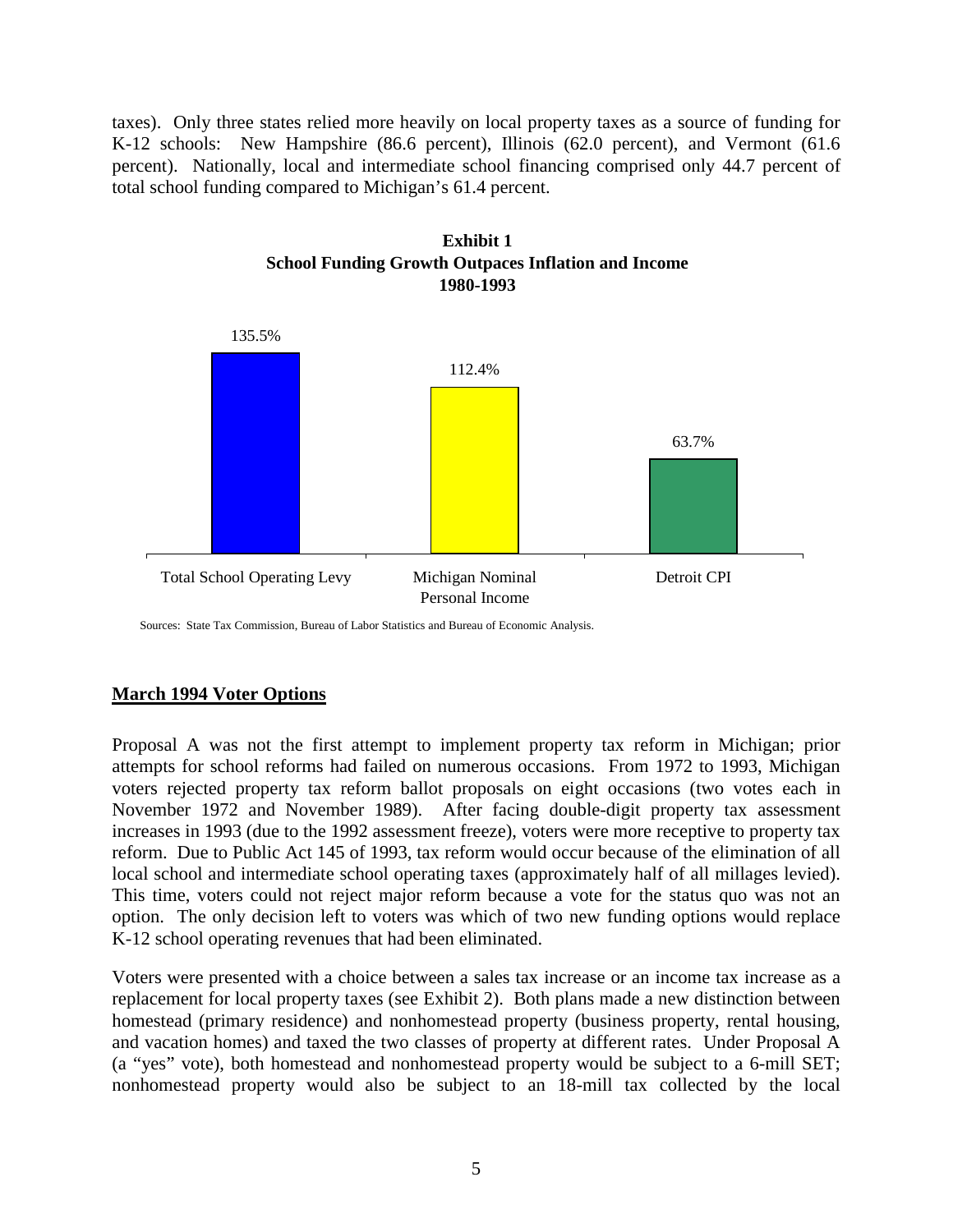|                                                                                     | <b>1994 Voter Options</b>                   |                                   |                            |  |  |  |  |
|-------------------------------------------------------------------------------------|---------------------------------------------|-----------------------------------|----------------------------|--|--|--|--|
|                                                                                     |                                             | <b>Proposal A</b>                 | <b>Statutory Plan</b>      |  |  |  |  |
| <b>Revenue Source</b>                                                               | <b>1993 Law</b>                             | Vote "Yes"                        | Vote "No"                  |  |  |  |  |
| Sales & Use Tax                                                                     | 4.0%                                        | 6.0%                              | 4.0%                       |  |  |  |  |
| <b>Income Tax</b>                                                                   | 4.6%                                        | 4.4%                              | 6.0%                       |  |  |  |  |
| <b>Single Business Tax</b>                                                          | 2.35%                                       | 2.35%                             | 2.75%                      |  |  |  |  |
| Cigarette Tax                                                                       | 25 cents/pack                               | 75 cents/pack                     | 40 cents/pack              |  |  |  |  |
| <b>Other Tobacco Products</b>                                                       | None                                        | 16%                               | 16%                        |  |  |  |  |
| <b>Real Estate Transfer Tax</b>                                                     | None                                        | 0.75%                             | 1.00%                      |  |  |  |  |
| Personal Exemption                                                                  | \$2,100                                     | \$2,100                           | \$3,000                    |  |  |  |  |
| <b>State Education Tax</b><br><b>Homestead Property</b><br>Nonhomestead Property    | None<br>None                                | 6 mills<br>6 mills                | None<br>12 mills           |  |  |  |  |
| <b>Local School Operating</b><br><b>Homestead Property</b><br>Nonhomestead Property | <b>Statewide Average</b><br>equals 34 mills | None<br>18 mills                  | 12 mills<br>12 mills       |  |  |  |  |
| Annual Cap on Property Value                                                        | None                                        | Lesser of<br>5% or inflation      | None                       |  |  |  |  |
| <b>Local Enhancement Mills</b>                                                      | None                                        | Up to 3 mills for<br>only 3 years | Up to 3 mills<br>permanent |  |  |  |  |

### **Exhibit 2 Proposal A Funding Alternatives for Local School Operating Levies**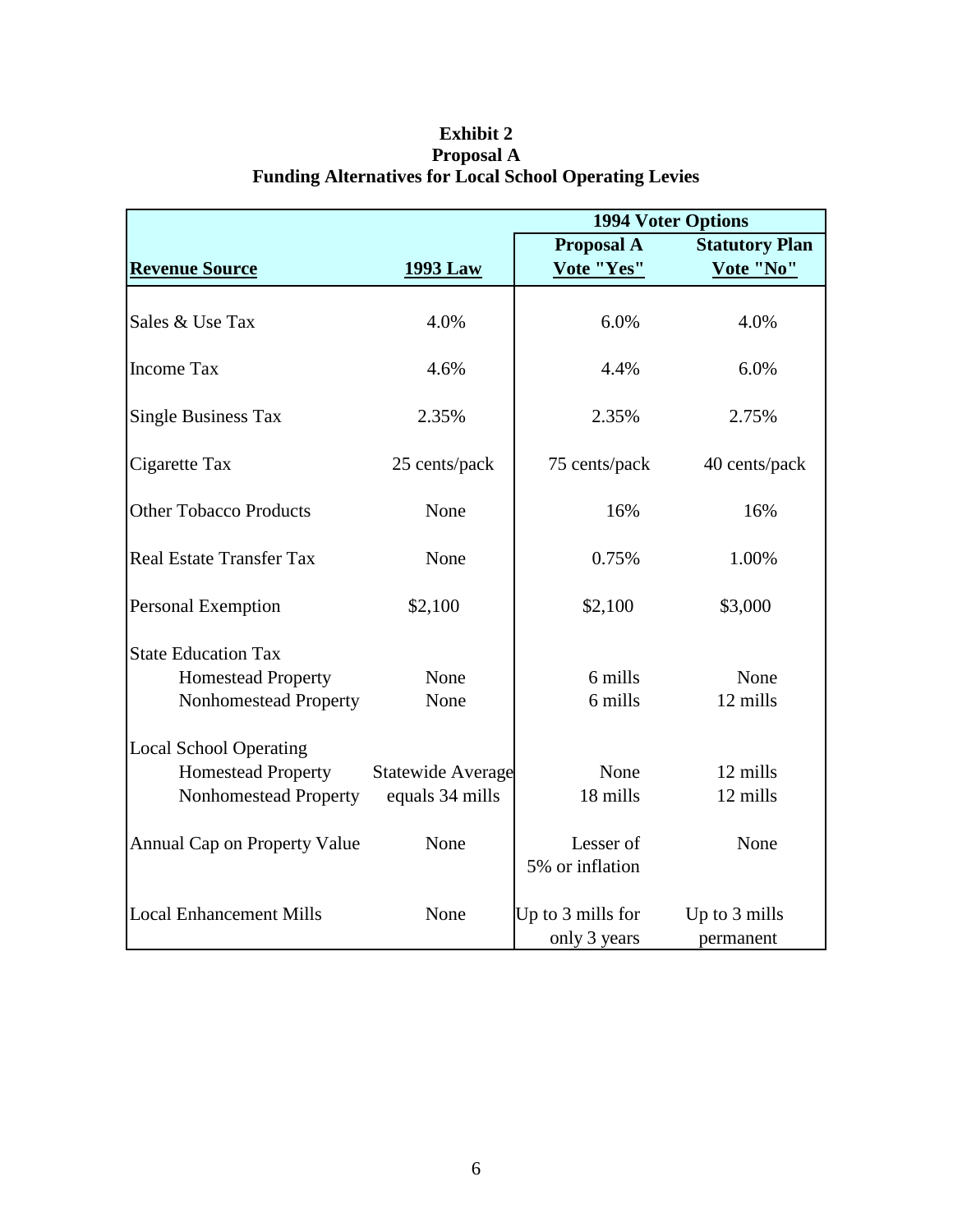school district. Under the Statutory Plan (a "no" vote), only nonhomestead property would be subject to a 12-mill SET; all property owners would pay a 12-mill tax to the local school district. Thus, the difference was the rate on homesteads as businesses paid 24 mills under either plan.

Also, Proposal A allowed intermediate school districts (ISD) the opportunity to levy up to three mills district wide with voter approval to be divided among the local school districts in the ISD. This was a mechanism put in place to allow the opportunity for local school districts to levy additional millage while helping to keep per pupil spending levels more equal. Currently, only one ISD levies this type of millage.

While results from the March 1994 election indicated that a majority (69 percent) of Michigan voters preferred the sales tax increase as a means to fund local schools, three other factors also contributed to Proposal A's success. First, Proposal A cut homeowner millage rates more than the Statutory Plan. Second, Proposal A increased the cigarette tax more than the Statutory Plan (voter sentiment was anti-tobacco). Third, Proposal A placed a constitutional cap on property tax increases in taxable value; the Statutory Plan did not.

| Date of Vote                      | Percent Yes Vote | Percent No Votes |
|-----------------------------------|------------------|------------------|
| November 1972                     | 42               | 58               |
| November 1980                     | 26               | 74               |
| May 1981                          | 28               | 72               |
| November 1989                     | 24               | 76               |
| November 1992<br>Legislative 1992 | 41<br>37         | 59<br>63         |
| June 1993                         | 46               | 54               |
| March 1994                        | 69               | 31               |

#### **Exhibit 3 Michigan Voters Approve Proposal A 69 Percent Vote Yes**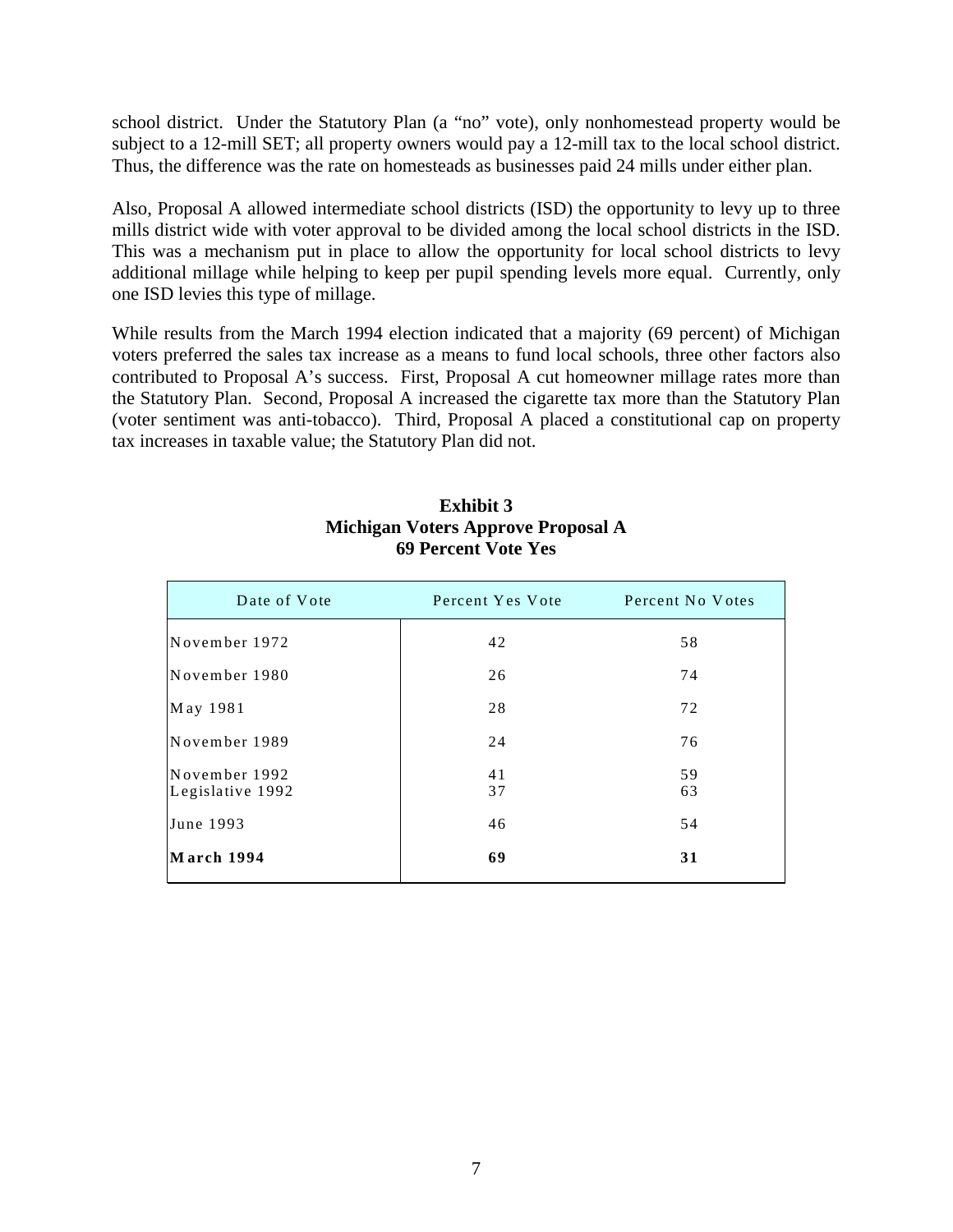#### **III. PROPOSAL A's IMPACT ON PROPERTY TAXES**

Proposal A cut Michigan taxes by \$17 billion from FY 1993 to FY 2003. (See Exhibit 4.) The large reduction in local property taxes outpaced the increased and new state taxes. Local property taxes were cut \$63 billion from 1994 through 2003 while state taxes were increased \$46 billion for a net cut of \$17 billion over the ten years. (See Exhibit 13.)

**Exhibit 4**



For property owners, the most noticeable impact of Proposal A was the immediate reduction in millage rates (see Exhibit 5). From 1993 to 2000 average statewide millage rates for all property (weighted average of homestead and nonhomestead property) decreased 17.32 mills, a 30.6 percent reduction. This decline can be attributed solely to the reduction in local school operating millage rates. Local school operating mills have declined since 1994. From 1994 to 2000, average local school operating mills (for all property) declined from 9.26 mills to 8.41 mills, or 9.2 percent. This decline is attributable to the sunset of the local 3-mill enhancement option after calendar year (CY) 1996. Voters were allowed to approve enhancement millages up to 3 mills that were levied on all property from 1994 through 1996. Enhancement millage now may only be levied ISD wide and distributed on a per pupil basis.

Since 1994, this reduction in school operating millages has been partially offset by increases in other millage rates. While all average millage rates have increased since 1994, except for local school operating mills, the trend in local school debt, and sinking fund, mills is especially noticeable. In 1994, the average statewide local school debt millage for all property was 2.56 mills and has since increased to 4.01 mills in 2000, a 57 percent increase.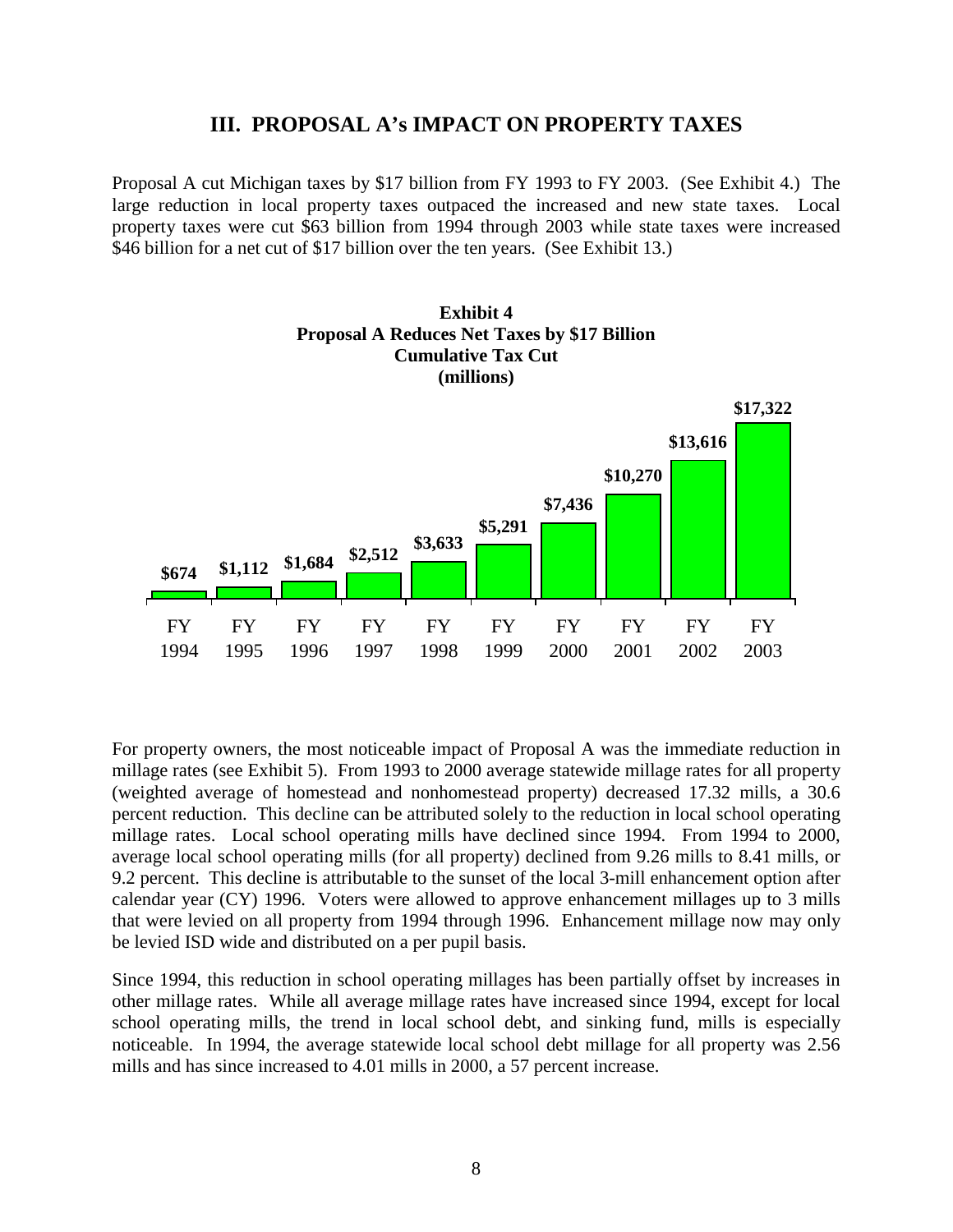**Exhibit 5 Average Statewide Millage Rates, All Property (1)**

|                                  |             |             |             |             |             |             |       |       |              | Change, 1993-1994 |              | <b>Change, 1994-2000</b> |              | <b>Change, 1993-2000</b> |
|----------------------------------|-------------|-------------|-------------|-------------|-------------|-------------|-------|-------|--------------|-------------------|--------------|--------------------------|--------------|--------------------------|
|                                  | <u>1993</u> | <u>1994</u> | <u>1995</u> | <u>1996</u> | <u>1997</u> | <u>1998</u> | 1999  | 2000  | <b>Mills</b> | <b>Percent</b>    | <b>Mills</b> | <b>Percent</b>           | <b>Mills</b> | <b>Percent</b>           |
| <b>Purpose</b>                   |             |             |             |             |             |             |       |       |              |                   |              |                          |              |                          |
| County                           | 6.22        | 6.27        | 6.28        | 6.36        | 6.32        | 6.30        | 6.28  | 6.27  | 0.05         | 0.8%              | 0.00         | 0.0%                     | 0.05         | 0.8%                     |
| Township                         | 3.36        | 3.56        | 3.68        | 3.74        | 3.87        | 4.02        | 3.99  | 4.09  | 0.20         | 6.0%              | 0.53         | 14.9%                    | 0.73         | 21.7%                    |
| City                             | 15.45       | 15.75       | 15.95       | 16.06       | 16.18       | 16.23       | 16.17 | 16.36 | 0.30         | 1.9%              | 0.61         | 3.9%                     | 0.91         | 5.9%                     |
| Village                          | 11.94       | 12.13       | 12.34       | 12.54       | 12.57       | 12.22       | 12.37 | 12.20 | 0.19         | 1.6%              | 0.07         | 0.6%                     | 0.26         | 2.2%                     |
| <b>Total Non-School</b>          | 15.89       | 16.13       | 16.23       | 16.37       | 16.40       | 16.41       | 16.30 | 16.37 | 0.24         | 1.5%              | 0.24         | 1.5%                     | 0.48         | $3.0\%$                  |
|                                  |             |             |             |             |             |             |       |       |              |                   |              |                          |              |                          |
| <b>Local School Operating</b>    | 33.91       | 9.26        | 9.26        | 9.28        | 8.79        | 8.74        | 8.59  | 8.41  | $-24.65$     | $-72.7%$          | $-0.85$      | $-9.2%$                  | $-25.50$     | $-75.2%$                 |
| Local School Debt <sup>(2)</sup> | 2.54        | 2.56        | 3.03        | 3.27        | 3.57        | 3.63        | 3.80  | 4.01  | 0.02         | 0.8%              | 1.45         | 56.6%                    | 1.47         | 57.9%                    |
| ISD/Comm College <sup>(3)</sup>  | 4.30        | 4.24        | 4.36        | 4.40        | 4.48        | 4.48        | 4.47  | 4.51  | $-0.06$      | $-1.4%$           | 0.27         | 6.4%                     | 0.21         | 4.9%                     |
| <b>State Education Tax (SET)</b> | 0.00        | 6.00        | 6.00        | 6.00        | 6.00        | 6.00        | 6.00  | 6.00  | 6.00         | <b>NA</b>         | 0.00         | 0.0%                     | 6.00         | <b>NA</b>                |
| <b>Total School</b>              | 40.75       | 22.06       | 22.65       | 22.95       | 22.85       | 22.86       | 22.86 | 22.95 | $-18.69$     | $-45.9\%$         | 0.89         | 4.0%                     | $-17.80$     | $-43.7%$                 |
| <b>TOTAL MILLS</b>               | 56.64       | 38.19       | 38.88       | 39.32       | 39.25       | 39.27       | 39.16 | 39.32 | $-18.45$     | $-32.6%$          | 1.13         | $3.0\%$                  | $-17.32$     | $-30.6%$                 |
|                                  |             |             |             |             |             |             |       |       |              |                   |              |                          |              |                          |
| <b>Local School Operating</b>    |             |             |             |             |             |             |       |       |              |                   |              |                          |              |                          |
| and SET                          | 33.91       | 15.26       | 15.26       | 15.28       | 14.79       | 14.74       | 14.59 | 14.41 | $-18.65$     | $-55.0%$          | $-0.85$      | $-5.6\%$                 | $-19.50$     | $-57.5%$                 |

(1) Does not include special assessments.

 $\circ$ 

 $(2)$  Includes sinking fund mills for all years. Includes 1993 building and site mills.

(3) Includes intermediate school district and community college debt mills.

Source: 1993-2000 county, township, city, village mills; 1993, 1995-2000 total school and total mills: State Tax Commission.

Other mills from Office of Revenue and Tax Analysis, Michigan Department of Treasury.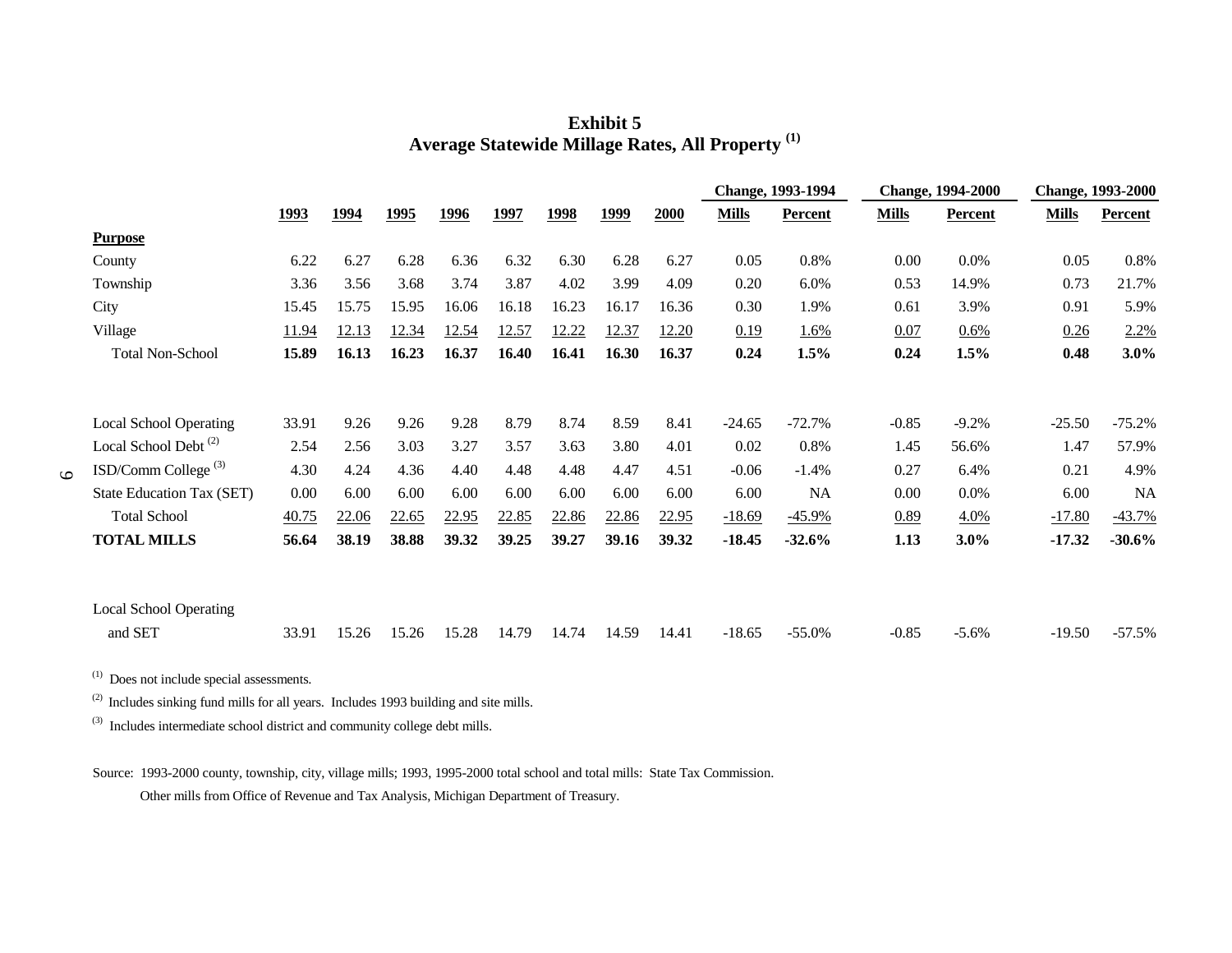#### **Homestead and Nonhomestead Property**

Proposal A separated property into homestead and nonhomestead property for tax purposes. Homestead property is property that a taxpayer declares as his or her primary residence. Qualified agricultural property is taxed like homestead property. All other property such as business property, rental housing, or vacation homes are considered nonhomestead property. Following school finance reform, nonhomestead property is assessed up to 18 additional mills for local K-12 school operating purposes, subject to voter approval. If additional revenues are required to enable a school district to maintain its pre-Proposal A funding level, up to 18 additional mills may be levied on homesteads ("hold harmless" millage; very few school districts levy this millage). If these revenues are not sufficient, then additional mills are levied against all property.

While the statewide millage rate for all property declined significantly from 1993 to 2001 (16.86 mills, 29.8 percent), the reduction for homestead property was much greater (24.52 mills, 43.3 percent) because most homeowners no longer pay any property tax to local school districts for operating purposes. In contrast, the reduction in the nonhomestead average millage rate from 1993 to 2001 (5.92 mills, 10.5 percent) is much smaller because most nonhomestead owners must pay 18 mills to their local school district (see Exhibit 6).

#### **Taxable Value**

Before Proposal A, property taxes were levied on a property's state equalized value (SEV). SEV is equal to 50 percent of the true cash value of the property. Beginning in CY 1995, Michigan property taxes are levied on taxable value. A constitutional amendment requires that the taxable value of a residence or business cannot increase in any one year by more than 5 percent or the rate of inflation, whichever is less (excluding the value of new construction). Therefore, if the true cash value of a property increased by 8 percent, SEV would also increase by 8 percent but the taxable value would increase by 5 percent or the rate of inflation. (When property is sold, the tax base reverts to SEV and the subsequent annual growth is capped once again.) Due to low inflation rates since 1994, annual taxable value increases on most existing property ranged from 1.6 percent to 3.2 percent. The annual inflation rate used for assessment increases is calculated by dividing the average U.S. CPI for all urban consumers for the relevant fiscal year by the average U.S. CPI from the previous fiscal year.

The cap on taxable value creates an ever-widening gap between SEV and taxable value and clearly results in substantial tax savings. By CY 2002, taxable value was approximately \$68.7 billion (20.0 percent) less than SEV as a result of the assessment cap (see Exhibit 7). Thus, the taxable cap savings will reach nearly \$2.3 billion for 2002 (see Exhibit 8). Also, the cap creates situations where a new homeowner living next to a person who has owned an identical house for several years could pay substantially higher property taxes than his or her neighbor whose taxable value is below their SEV.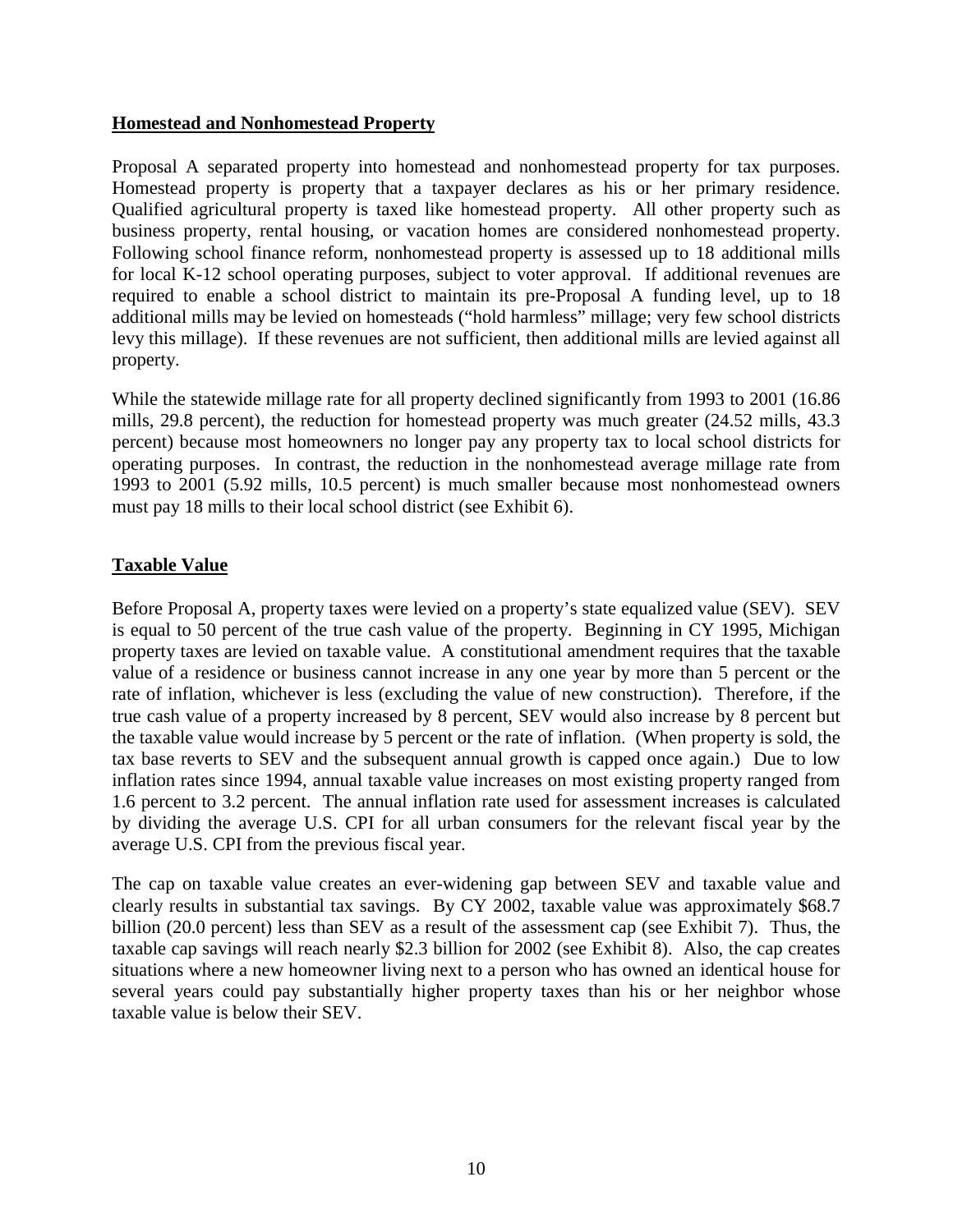|              | 1993      | 1994  | 1995  | 1996  | 1997  | 1998  | <u> 1999</u> | 2000  | <b>2001</b> |
|--------------|-----------|-------|-------|-------|-------|-------|--------------|-------|-------------|
| All Property | 56.64     | 38.19 | 38.88 | 39.32 | 39.25 | 39.27 | 39.16        | 39.32 | 39.78       |
| Homestead    | <b>NA</b> | 30.22 | 31.00 | 31.36 | 31.36 | 31.43 | 31.40        | 31.54 | 32.12       |
| Nonhomestead | <b>NA</b> | 48.17 | 48.79 | 49.54 | 49.63 | 49.68 | 49.76        | 50.10 | 50.72       |

#### **Exhibit 6 Estimated Statewide Average Millage Rates**

Sources: State Tax Commission: All Property Rates, 1993, 1995-2000.

Office of Revenue and Tax Analysis: 1994 all property rate and homestead and nonhomestead rate estimates.



**Exhibit 7 SEV and Taxable Property Value Gap Grows**

Source: Michigan State Tax Commission.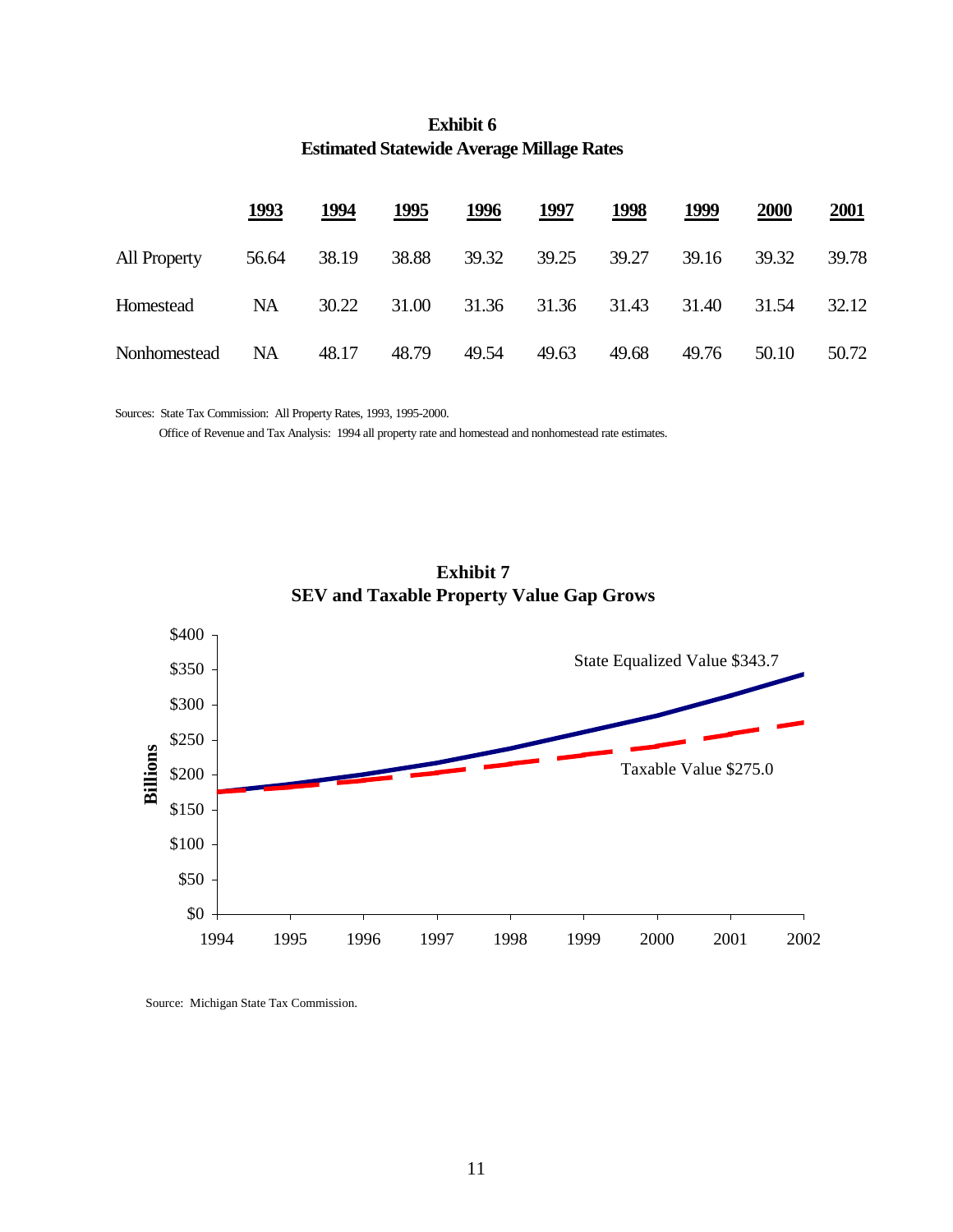

#### **Exhibit 8 Tax Savings From Cap on Taxable Value millions**

#### **Average 2000 Homestead Millage Rates by County**

While all homeowners benefited from the reduction in millage rates following Proposal A, average reductions varied widely across the state. Exhibit 9 provides the total millage rate reductions by county. For homestead millage rates from 1993 to 2000, Genesee County recorded the largest millage rate reduction at 32.64 mills while Leelanau County registered the smallest millage rate reduction at 8.65 mills. As a percent reduction in homestead millage rates from 1993 to 2000, Livingston County reported a 54.4 percent reduction in homestead millage rates, while Keweenaw County recorded a 29.8 percent reduction in homestead millage rates.

Generally, counties located in northern Michigan realized smaller millage reductions because their pre-1994 local school operating millage rate was relatively low. Conversely, counties located in mid- and southern Michigan realized greater millage reductions due to their relatively high pre-1994 millage rate for local school operating purposes.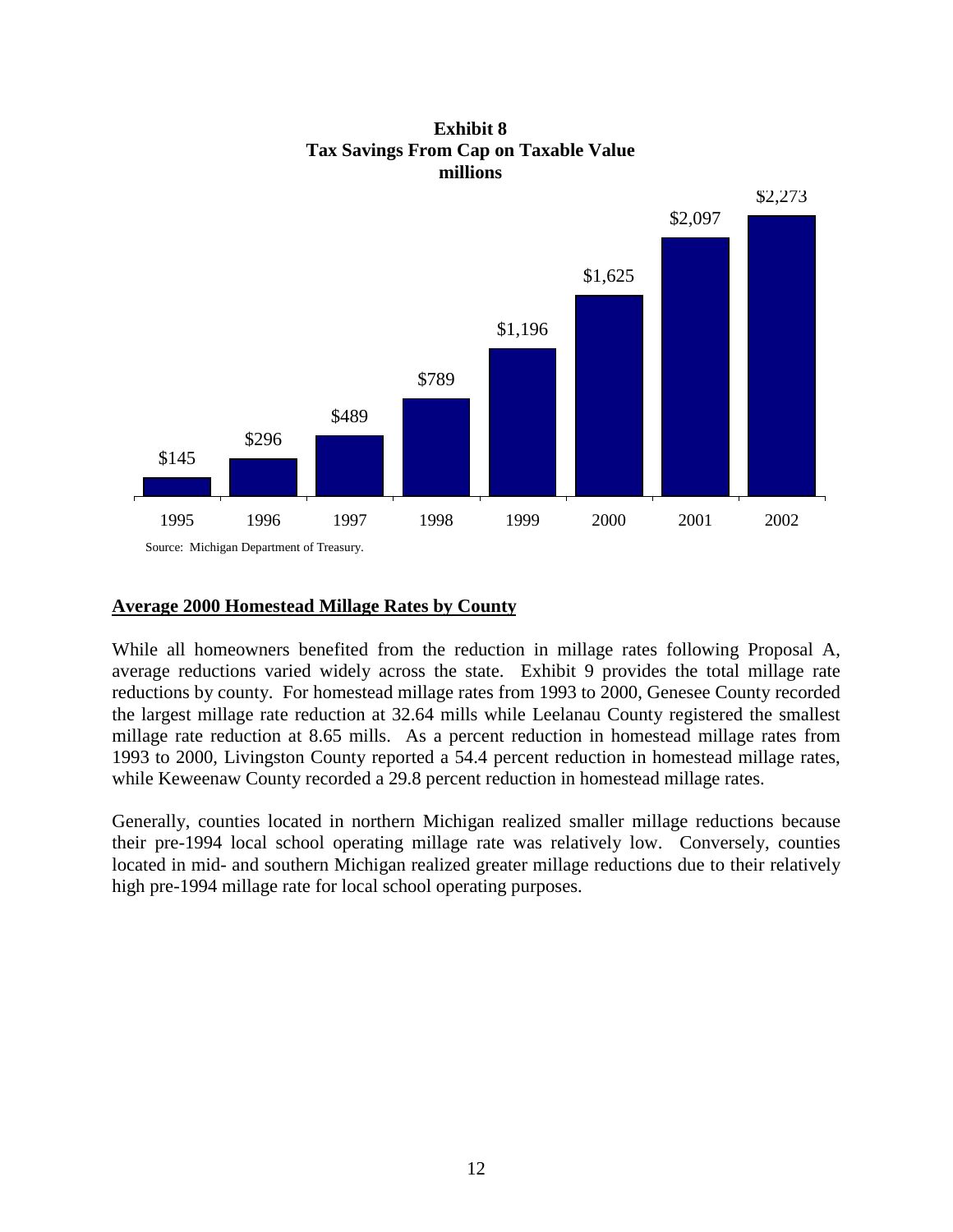#### **Exhibit 9 Average Millage Rates by County Pre-and Post-Proposal A**

|                       |             | 2000 Rates       |           |              |                             |              |                                |  |
|-----------------------|-------------|------------------|-----------|--------------|-----------------------------|--------------|--------------------------------|--|
|                       | 1993        | Non-             |           |              | <b>Homestead Difference</b> |              | <b>Nonhomestead Difference</b> |  |
| <b>County</b>         | <b>Rate</b> | <b>Homestead</b> | homestead | <b>Mills</b> | Percent                     | <b>Mills</b> | <b>Percent</b>                 |  |
| Alcona                | 31.32       | 18.15            | 36.45     | $-13.17$     | $-42.0%$                    | 5.13         | 16.4%                          |  |
| Alger                 | 51.46       | 26.43            | 44.90     | $-25.03$     | $-48.6$                     | $-6.56$      | $-12.7$                        |  |
| Allegan               | 52.40       | 29.52            | 50.11     | $-22.88$     | $-43.7$                     | $-2.29$      | $-4.4$                         |  |
| Alpena                | 47.42       | 27.59            | 46.62     | $-19.83$     | $-41.8$                     | $-0.80$      | $-1.7$                         |  |
| Antrim                | 37.45       | 21.50            | 39.52     | $-15.95$     | $-42.6$                     | 2.07         | 5.5                            |  |
| Arenac                | 43.26       | 28.33            | 48.37     | $-14.93$     | $-34.5$                     | 5.11         | 11.8                           |  |
| Baraga                | 54.21       | 37.25            | 52.57     | $-16.96$     | $-31.3$                     | $-1.64$      | $-3.0$                         |  |
| <b>Barry</b>          | 52.13       | 26.20            | 46.34     | $-25.93$     | $-49.7$                     | $-5.79$      | $-11.1$                        |  |
| <b>Bay</b>            | 57.24       | 32.81            | 52.54     | $-24.43$     | $-42.7$                     | $-4.70$      | $-8.2$                         |  |
| Benzie                | 38.90       | 22.72            | 40.02     | $-16.18$     | $-41.6$                     | 1.12         | 2.9                            |  |
| Berrien               | 42.61       | 24.66            | 40.07     | $-17.95$     | $-42.1$                     | $-2.54$      | $-6.0$                         |  |
| <b>Branch</b>         | 56.78       | 28.44            | 50.11     | $-28.34$     | $-49.9$                     | $-6.67$      | $-11.7$                        |  |
| Calhoun               | 65.35       | 34.88            | 56.76     | $-30.47$     | $-46.6$                     | $-8.59$      | $-13.1$                        |  |
| Cass                  | 49.93       | 24.66            | 43.83     | $-25.27$     | $-50.6$                     | $-6.10$      | $-12.2$                        |  |
| Charlevoix            | 43.57       | 25.10            | 43.88     | $-18.47$     | $-42.4$                     | 0.31         | 0.7                            |  |
| Cheboygan             | 40.30       | 20.32            | 39.19     | $-19.98$     | $-49.6$                     | $-1.11$      | $-2.8$                         |  |
| Chippewa              | 49.15       | 28.26            | 47.52     | $-20.89$     | $-42.5$                     | $-1.63$      | $-3.3$                         |  |
| Clare                 | 46.04       | 23.07            | 41.95     | $-22.97$     | $-49.9$                     | $-4.09$      | $-8.9$                         |  |
| Clinton               | 57.56       | 29.47            | 48.91     | $-28.09$     | $-48.8$                     | $-8.65$      | $-15.0$                        |  |
| Crawford              | 43.54       | 23.78            | 42.81     | $-19.76$     | $-45.4$                     | $-0.73$      | $-1.7$                         |  |
| Delta                 | 55.65       | 29.54            | 45.49     | $-26.11$     | $-46.9$                     | $-10.16$     | $-18.3$                        |  |
| Dickinson             | 57.48       | 33.51            | 49.70     | $-23.97$     | $-41.7$                     | $-7.78$      | $-13.5$                        |  |
| Eaton                 | 59.83       | 32.32            | 51.07     | $-27.51$     | $-46.0$                     | $-8.76$      | $-14.6$                        |  |
| Emmet                 | 36.77       | 24.21            | 41.27     | $-12.56$     | $-34.2$                     | 4.50         | 12.2                           |  |
| Genesee               | 61.59       | 28.95            | 49.42     | $-32.64$     | $-53.0$                     | $-12.17$     | $-19.8$                        |  |
| Gladwin               | 48.70       | 26.03            | 44.91     | $-22.67$     | $-46.6$                     | $-3.79$      | $-7.8$                         |  |
| Gogebic               | 55.64       | 34.90            | 49.76     | $-20.74$     | $-37.3$                     | $-5.88$      | $-10.6$                        |  |
| <b>Grand Traverse</b> | 48.44       | 26.81            | 46.07     | $-21.63$     | $-44.7$                     | $-2.37$      | $-4.9$                         |  |
| Gratiot               | 54.37       | 25.71            | 49.61     | $-28.66$     | $-52.7$                     | $-4.76$      | $-8.8$                         |  |
| Hillsdale             | 50.95       | 24.69            | 46.56     | $-26.26$     | $-51.5$                     | $-4.39$      | $-8.6$                         |  |
| Houghton              | 55.17       | 34.55            | 52.64     | $-20.62$     | $-37.4$                     | $-2.53$      | $-4.6$                         |  |
| Huron                 | 44.36       | 26.10            | 44.76     | $-18.26$     | $-41.2$                     | 0.40         | $0.9\,$                        |  |
| Ingham                | 72.27       | 40.46            | 59.75     | $-31.81$     | $-44.0$                     | $-12.52$     | $-17.3$                        |  |
| Ionia                 | 53.80       | 25.60            | 46.67     | $-28.20$     | $-52.4$                     | $-7.13$      | $-13.3$                        |  |
| Iosco                 | 39.48       | 21.28            | 38.77     | $-18.20$     | $-46.1$                     | $-0.71$      | $-1.8$                         |  |
| Iron                  | 57.55       | 32.50            | 48.11     | $-25.05$     | $-43.5$                     | $-9.44$      | $-16.4$                        |  |
| Isabella              | 53.43       | 29.27            | 52.15     | $-24.16$     | $-45.2$                     | $-1.28$      | $-2.4$                         |  |
| Jackson               | 59.42       | 28.69            | 48.80     | $-30.73$     | $-51.7$                     | $-10.62$     | $-17.9$                        |  |
| Kalamazoo             | 62.00       | 31.24            | 53.82     | $-30.76$     | $-49.6$                     | $-8.18$      | $-13.2$                        |  |
| Kalkaska              | 41.89       | 24.18            | 41.29     | $-17.71$     | $-42.3$                     | $-0.60$      | $-1.4$                         |  |
| Kent                  | 54.76       | 29.19            | 47.39     | $-25.57$     | $-46.7$                     | $-7.37$      | $-13.5$                        |  |
| Keweenaw              |             | 26.94            | 39.24     |              |                             | 0.84         | 2.2                            |  |
|                       | 38.40       |                  |           | $-11.46$     | $-29.8$                     |              |                                |  |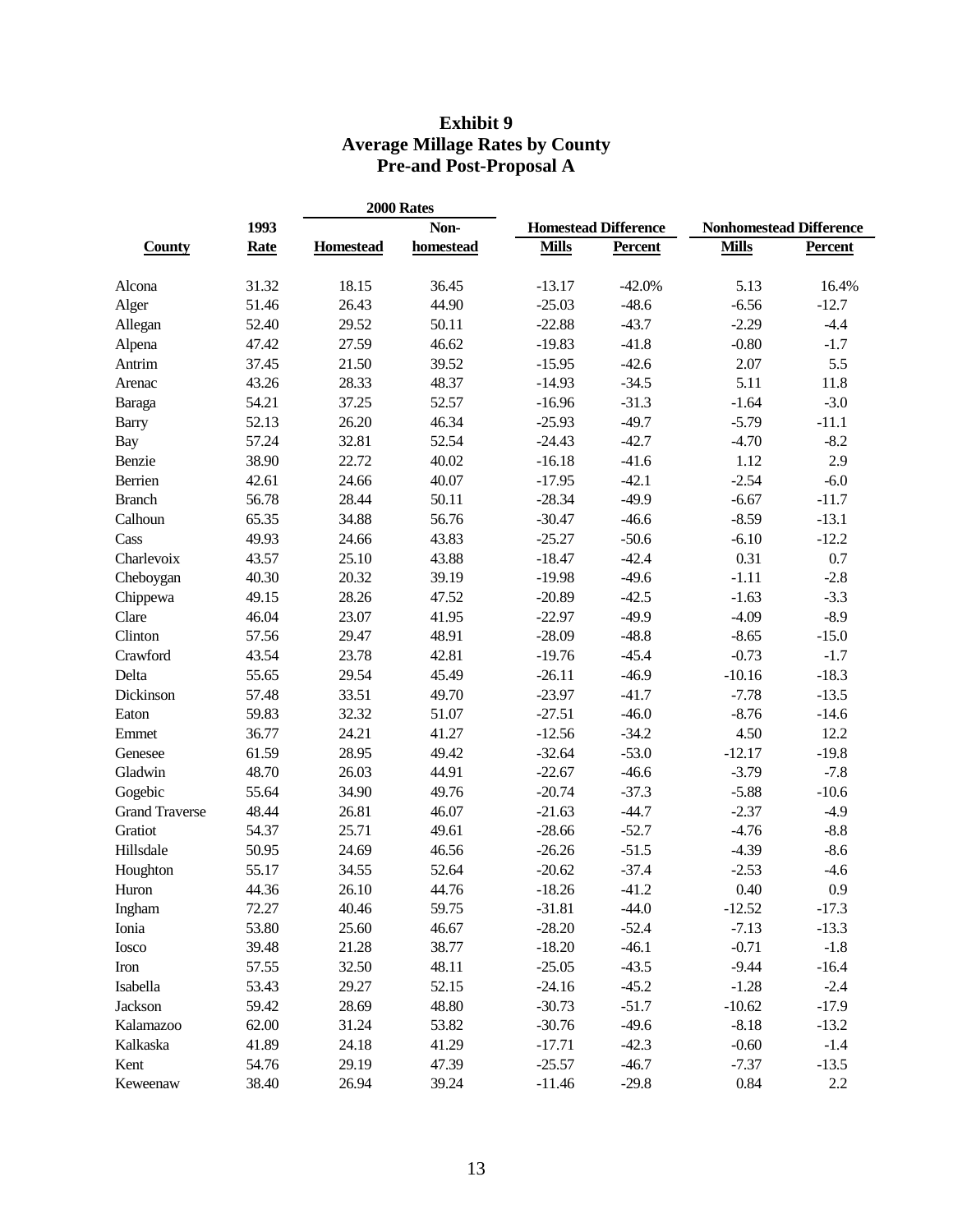|                      |             | 2000 Rates       |           |              |                             |                                |                |  |
|----------------------|-------------|------------------|-----------|--------------|-----------------------------|--------------------------------|----------------|--|
|                      | 1993        |                  | Non-      |              | <b>Homestead Difference</b> | <b>Nonhomestead Difference</b> |                |  |
| <b>County</b>        | <b>Rate</b> | <b>Homestead</b> | homestead | <b>Mills</b> | <b>Percent</b>              | <b>Mills</b>                   | <b>Percent</b> |  |
| Lake                 | 46.45       | 27.85            | 45.03     | $-18.60$     | $-40.0\%$                   | $-1.42$                        | $-3.1%$        |  |
| Lapeer               | 50.21       | 22.94            | 44.09     | $-27.27$     | $-54.3$                     | $-6.12$                        | $-12.2$        |  |
| Leelanau             | 27.99       | 19.34            | 32.63     | $-8.65$      | $-30.9$                     | 4.64                           | 16.6           |  |
| Lenawee              | 56.58       | 28.32            | 48.19     | $-28.26$     | $-49.9$                     | $-8.39$                        | $-14.8$        |  |
| Livingston           | 52.56       | 23.95            | 43.94     | $-28.61$     | $-54.4$                     | $-8.62$                        | $-16.4$        |  |
| Luce                 | 45.07       | 21.47            | 38.17     | $-23.60$     | $-52.4$                     | $-6.90$                        | $-15.3$        |  |
| Mackinac             | 33.71       | 22.51            | 36.84     | $-11.20$     | $-33.2$                     | 3.13                           | 9.3            |  |
| Macomb               | 59.79       | 30.04            | 48.07     | $-29.75$     | $-49.8$                     | $-11.72$                       | $-19.6$        |  |
| Manistee             | 48.28       | 30.68            | 48.72     | $-17.60$     | $-36.5$                     | 0.44                           | 0.9            |  |
| Marquette            | 51.88       | 29.27            | 48.00     | $-22.61$     | $-43.6$                     | $-3.88$                        | $-7.5$         |  |
| Mason                | 43.11       | 27.19            | 43.82     | $-15.92$     | $-36.9$                     | 0.71                           | 1.6            |  |
| Mecosta              | 48.59       | 26.49            | 46.21     | $-22.10$     | $-45.5$                     | $-2.38$                        | $-4.9$         |  |
| Menominee            | 57.02       | 29.08            | 49.92     | $-27.94$     | $-49.0$                     | $-7.10$                        | $-12.5$        |  |
| Midland              | 46.96       | 29.81            | 47.30     | $-17.15$     | $-36.5$                     | 0.34                           | 0.7            |  |
| Missaukee            | 47.12       | 25.83            | 44.12     | $-21.29$     | $-45.2$                     | $-3.00$                        | $-6.4$         |  |
| Monroe               | 49.25       | 27.29            | 47.61     | $-21.96$     | $-44.6$                     | $-1.64$                        | $-3.3$         |  |
| Montcalm             | 52.06       | 28.62            | 49.32     | $-23.44$     | $-45.0$                     | $-2.74$                        | $-5.3$         |  |
|                      | 36.97       | 22.31            | 40.04     | $-14.66$     | $-39.7$                     | 3.07                           | 8.3            |  |
| Montmorency          |             |                  |           |              | $-47.9$                     |                                |                |  |
| Muskegon             | 58.23       | 30.31            | 50.71     | $-27.92$     |                             | $-7.52$                        | $-12.9$        |  |
| Newaygo              | 53.55       | 31.14            | 51.54     | $-22.41$     | $-41.8$                     | $-2.01$                        | $-3.8$         |  |
| Oakland              | 55.17       | 33.92            | 48.88     | $-21.25$     | $-38.5$                     | $-6.29$                        | $-11.4$        |  |
| Oceana               | 46.01       | 28.82            | 46.26     | $-17.19$     | $-37.4$                     | 0.25                           | 0.5            |  |
| Ogemaw               | 42.63       | 24.98            | 43.92     | $-17.65$     | $-41.4$                     | 1.29                           | 3.0            |  |
| Ontonagon            | 54.16       | 33.34            | 49.95     | $-20.82$     | $-38.4$                     | $-4.21$                        | $-7.8$         |  |
| Osceola              | 50.42       | 27.12            | 46.66     | $-23.30$     | $-46.2$                     | $-3.76$                        | $-7.5$         |  |
| Oscoda               | 40.06       | 21.73            | 39.74     | $-18.33$     | $-45.8$                     | $-0.32$                        | $-0.8$         |  |
| Otsego               | 38.67       | 21.52            | 41.91     | $-17.15$     | $-44.3$                     | 3.24                           | 8.4            |  |
| Ottawa               | 49.06       | 26.65            | 45.75     | $-22.41$     | $-45.7$                     | $-3.31$                        | $-6.7$         |  |
| Presque Isle         | 39.95       | 20.73            | 38.28     | $-19.22$     | $-48.1$                     | $-1.67$                        | $-4.2$         |  |
| Roscommon            | 40.65       | 21.48            | 39.02     | $-19.17$     | $-47.2$                     | $-1.63$                        | $-4.0$         |  |
| Saginaw              | 54.34       | 25.76            | 45.35     | $-28.58$     | $-52.6$                     | $-8.99$                        | $-16.5$        |  |
| Saint Clair          | 50.34       | 27.79            | 46.84     | $-22.55$     | $-44.8$                     | $-3.50$                        | $-7.0$         |  |
| Saint Joseph         | 52.07       | 27.30            | 49.52     | $-24.77$     | $-47.6$                     | $-2.55$                        | $-4.9$         |  |
| Sanilac              | 47.79       | 25.36            | 46.48     | $-22.43$     | $-46.9$                     | $-1.31$                        | $-2.7$         |  |
| Schoolcraft          | 52.24       | 23.94            | 42.79     | $-28.30$     | $-54.2$                     | $-9.45$                        | $-18.1$        |  |
| Shiawassee           | 53.29       | 27.71            | 50.01     | $-25.58$     | $-48.0$                     | $-3.28$                        | $-6.2$         |  |
| Tuscola              | 52.53       | 27.07            | 50.78     | $-25.46$     | $-48.5$                     | $-1.75$                        | $-3.3$         |  |
| Van Buren            | 53.25       | 31.34            | 50.03     | $-21.91$     | $-41.1$                     | $-3.22$                        | $-6.0$         |  |
| Washtenaw            | 59.97       | 37.29            | 53.59     | $-22.68$     | $-37.8$                     | $-6.38$                        | $-10.6$        |  |
| Wayne                | 67.77       | 39.45            | 60.83     | $-28.32$     | $-41.8$                     | $-6.94$                        | $-10.2$        |  |
| Wexford              | 56.78       | 31.64            | 51.66     | $-25.14$     | $-44.3$                     | $-5.12$                        | $-9.0$         |  |
| <b>State Average</b> | 56.64       | 31.54            | 50.10     | $-25.10$     | $-44.3%$                    | $-6.54$                        | $-11.5%$       |  |
| <b>State Median</b>  | 50.95       | 27.29            | 46.66     |              |                             |                                |                |  |

## **Exhibit 9 – Continued**

Source: 1993 average millage rates from State Tax Commission; 2000 average millage rates from Office of Revenue and Tax Analysis, Michigan Department of Treasury.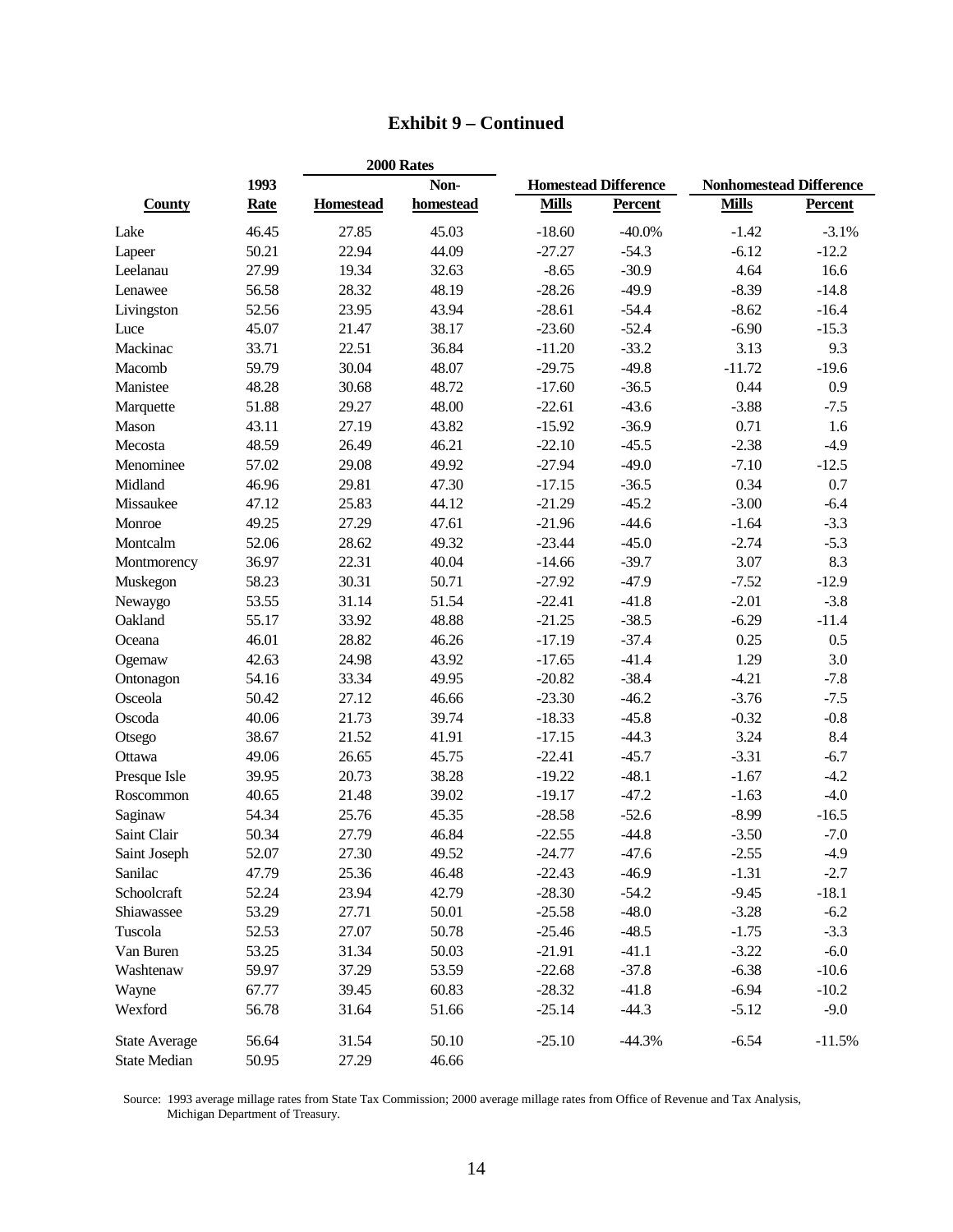

State Average = 25.10 Mill Reduction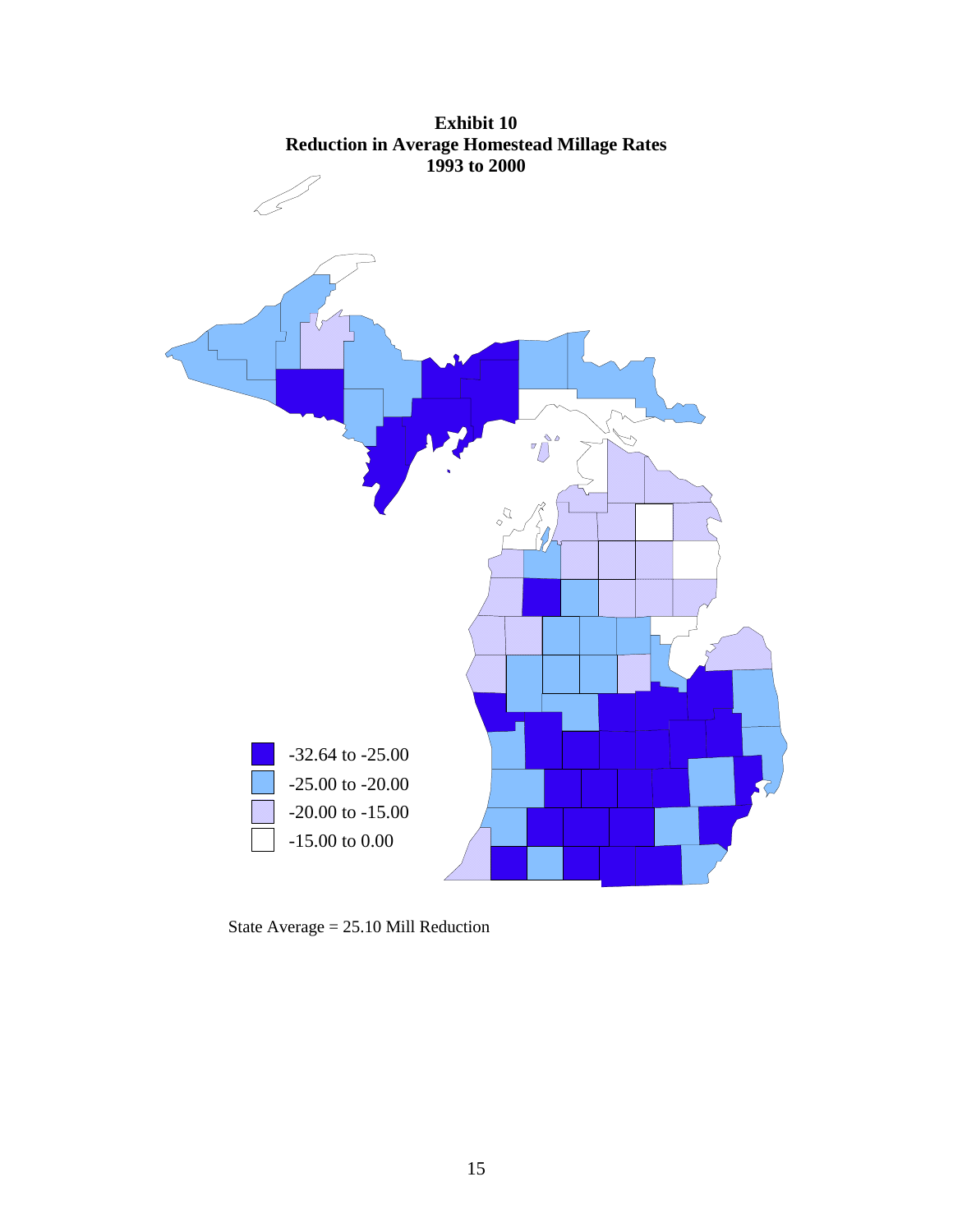#### **School Bond Loan Program**

Increased local school bonding has not only resulted in higher debt mills, but has also increased borrowing from the School Bond Loan Program (SBL). The SBL program provides a state credit enhancement mechanism for school district bonds issued for capital expenditure purposes and provides for loans to school districts that need funds to pay debt service obligations. Essentially, the program provides a constitutional guarantee that pledges that states' full resources to repay K-12 school districts debt obligation if their debt mill levy is insufficient to service debt obligations. The SBL program allows local school districts to increase bonding without raising local debt mills.

School districts that are accepted into the program have their new bond issues qualified by the State. By qualifying the bonds, the State guarantees the bonded debt service and the qualified bonds benefit from the State's credit rating and allows school districts to borrow from the State an amount sufficient to enable the district to pay principal and interest requirements on its outstanding qualified bonds.

To qualify for the program, the school district must levy a minimum of seven debt mills, must demonstrate a need for increased classroom space based on enrollment, and must complete repayment within certain statutory time frames. Bond proceeds from the SBL program may be used for new school buildings, renovation of existing buildings, land, playgrounds, buses, and furniture. Bond proceeds may not be used for repairs, maintenance, salaries, or textbooks.

Since 1994, the number of school districts borrowing from and/or repaying the SBL program has increased from 42 to 130 districts. Over the same time period, newly qualified bonds issued by the SBL program increased from \$637.9 million in 1994 to \$2,151 million in 2001, an increase of 237 percent. The total amount of qualified debt outstanding increased from \$4.1 billion to \$11.1 billion (see Exhibits 11 and 12).



Source: Michigan Department of Treasury.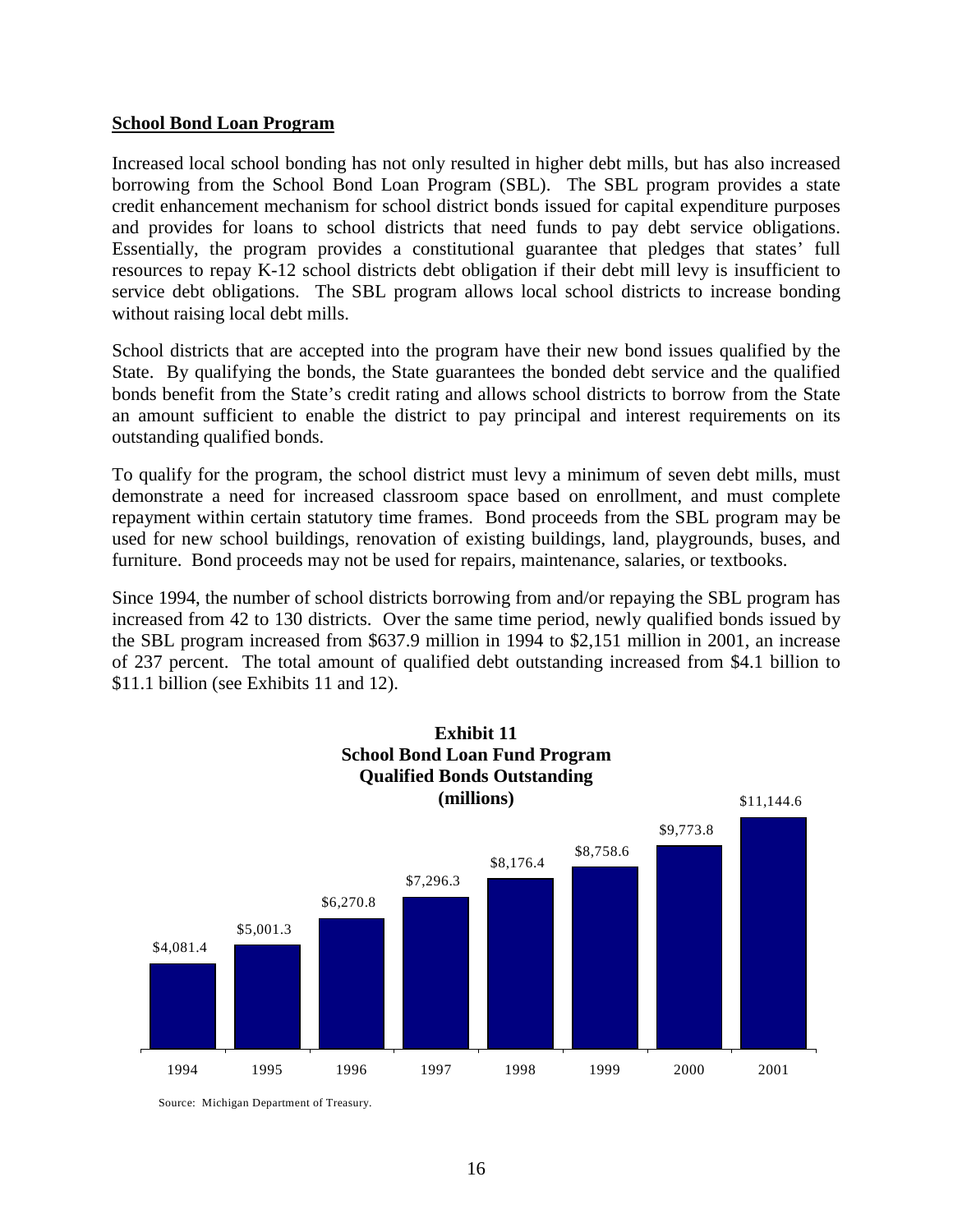| <b>Exhibit 12</b>               |  |  |  |  |  |
|---------------------------------|--|--|--|--|--|
| <b>School Bond Loan Program</b> |  |  |  |  |  |
| (millions)                      |  |  |  |  |  |

| Year | <b>Local School</b><br><b>Bond Propositions</b> | <b>Propositions</b><br><b>Passed</b> | <b>New Qualified</b><br><b>Bonds Issued</b> | Qualified<br><b>Bonds</b><br><b>Outstanding</b> |
|------|-------------------------------------------------|--------------------------------------|---------------------------------------------|-------------------------------------------------|
| 1991 | 87                                              | 39                                   | \$892.6                                     | \$3,146.8                                       |
| 1992 | 79                                              | 28                                   | \$905.6                                     | \$3,536.5                                       |
| 1993 | 59                                              | 24                                   | \$1,342.3                                   | \$3,818.4                                       |
| 1994 | 94                                              | 34                                   | \$637.9                                     | \$4,081.4                                       |
| 1995 | 182                                             | 84                                   | \$1,323.2                                   | \$5,001.3                                       |
| 1996 | 164                                             | 83                                   | \$1,614.6                                   | \$6,270.8                                       |
| 1997 | 149                                             | 64                                   | \$1,606.0                                   | \$7,296.3                                       |
| 1998 | 107                                             | 44                                   | \$2,064.0                                   | \$8,176.4                                       |
| 1999 | 117                                             | 56                                   | \$1,232.0                                   | \$8,758.6                                       |
| 2000 | 117                                             | 57                                   | \$1,382.6                                   | \$9,773.8                                       |
| 2001 | 108                                             | 67                                   | \$2,150.5                                   | \$11,144.6                                      |

Source: Michigan Department of Treasury.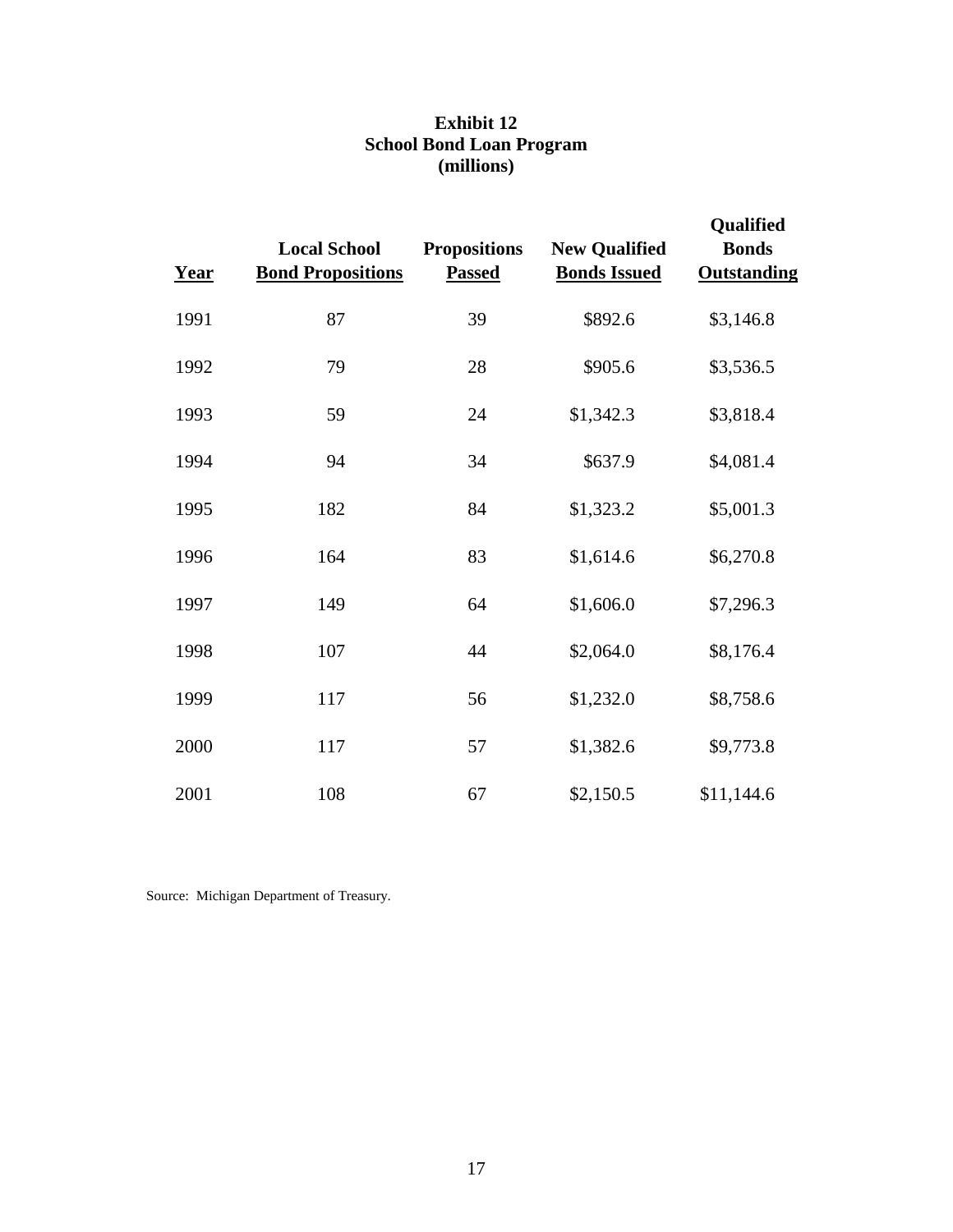# **IV. PROPOSAL A's IMPACT ON MICHIGAN TAX BURDEN**

Proposal A provided a net tax cut of \$17 billion from 1994 to 2003 (see Exhibit 13). A variety of state taxes replaced local school operating property taxes eliminated by Public Act 145 of 1993. Replacement revenues are deposited into the SAF for redistribution to local schools through their foundation grants. Because state taxes mainly replaced the local property taxes levied for local school operating revenues, the amount of state taxes collected since Proposal A has increased while the amount of local taxes has decreased significantly.

#### **State and Local Tax Burden**

The state and local tax burden imposed on state residents is typically quantified using two measures. The first measure is tax burden per capita. This measure divides total taxes collected by state and local governments in a given fiscal year by the state population. The second measure is tax burden as a percent of Michigan's personal income. This measure divides total state and local taxes paid by state personal income for the fiscal year. Using either measure, the total state and local tax burden includes all taxes, even business taxes, because these are ultimately paid by individuals. (Miscellaneous fees, such as hunting fees, are not included. Vehicle registration fees are included.)

A few cautionary notes regarding tax burden measures should be noted. This simple analysis is *not* meant to suggest that Michigan taxes are "too high" or "too low." A simple comparison of tax burdens across states does not take into consideration the goods and services residents receive in return.

A comparison of tax burdens across states also ignores the process of tax shifting and the exporting and importing of taxes. Tax shifting refers to the process by which a tax burden is transferred from the person who has legal responsibility to the person who ultimately pays the tax. For example, a tourist from Ohio vacationing in the Upper Peninsula pays Michigan sales tax, business tax, and possibly some property taxes, depending on the seller's ability to pass the taxes through to the final price of the good. The measures used in this section ignore this concept.

Finally, while both tax burden measures are relatively easy to compute, each has shortcomings. The personal income measure is a better measure of "ability to pay" than the per capita tax burden measure. For example, two states may have the same population and levy the same amount of taxes while one state has twice the income. The per capita measure would suggest equal tax burdens. The per capita measure also implicitly ignores the income and age distribution of a state. This can be a crucial factor in tax burden calculations, because younger residents typically have no income and pay no tax, but place demands on the system through school attendance. Some of these shortcomings can be corrected using a personal income tax burden measure. Therefore, the analysis in this section relies more on the personal income tax burden measure, though both measures are listed.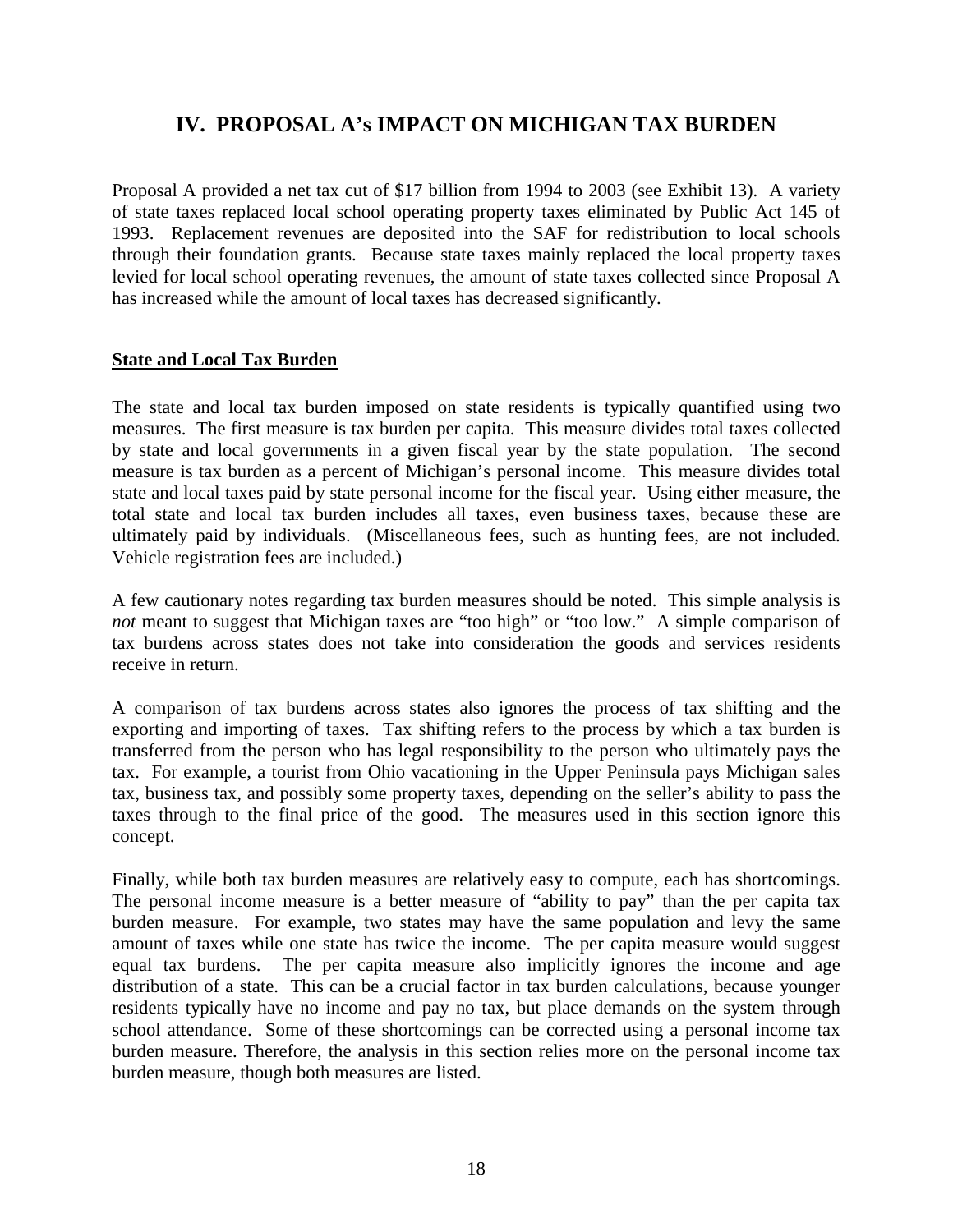| <b>State Tax Increases</b>                          | FY 1994     | <b>FY 1995</b> | <b>FY 1996</b> | <b>FY 1997</b> | <b>FY 1998</b> | FY 1999       | FY 2000       | FY 2001       | FY 2002       | FY 2003       |
|-----------------------------------------------------|-------------|----------------|----------------|----------------|----------------|---------------|---------------|---------------|---------------|---------------|
| Sales Tax                                           | \$641.7     | \$1,624.9      | \$1,683.4      | \$1,733.2      | \$1,818.4      | \$1,901.1     | \$2,042.6     | \$2,065.2     | \$2,121.5     | \$2,203.4     |
| Use Tax                                             | \$155.0     | \$351.1        | \$384.7        | \$403.9        | \$426.4        | \$468.7       | \$491.8       | \$486.4       | \$511.0       | \$522.3       |
| <b>State Education Tax</b>                          | \$508.7     | \$1,064.5      | \$1,110.6      | \$1,156.0      | \$1,256.9      | \$1,273.5     | \$1,381.4     | \$1,489.6     | \$1,555.0     | \$1,630.0     |
| <b>Real Estate Transfer Tax</b>                     | \$0.0       | \$91.1         | \$161.0        | \$192.8        | \$227.9        | \$261.7       | \$257.1       | \$252.9       | \$262.0       | \$264.0       |
| <b>Tobacco Products</b>                             | \$156.0     | \$383.7        | \$349.0        | \$318.0        | \$341.8        | \$414.9       | \$408.2       | \$404.0       | \$393.3       | \$385.4       |
| Homestead Property Tax Credit<br>and Renters Credit | \$0.0       | \$639.6        | \$740.7        | \$824.2        | \$926.1        | \$1,031.1     | \$1,138.5     | \$1,247.2     | \$1,356.1     | \$1,464.0     |
| <b>Total State Tax Increases</b>                    | \$1,461.4   | \$4,154.9      | \$4,429.4      | \$4,628.1      | \$4,997.5      | \$5,351.0     | \$5,719.6     | \$5,945.3     | \$6,198.9     | \$6,469.1     |
| Income Tax Rate Decrease                            | (\$102.5)   | (\$262.5)      | (\$271.0)      | $(\$293.2)$    | (\$313.4)      | $(\$345.4)$   | (\$363.2)     | (\$369.0)     | (\$370.8)     | (\$385.6)     |
| <b>Subtotal of State Tax Increases</b>              | \$1,358.9   | \$3,892.4      | \$4,158.4      | \$4,334.9      | \$4,684.1      | \$5,005.6     | \$5,356.4     | \$5,576.3     | \$5,828.1     | \$6,083.5     |
| Local Property Tax Cut                              | (\$2,032.8) | ( \$4,330.2)   | (\$4,730.7)    | (\$5,163.1)    | (\$5,804.5)    | $(\$6,664.2)$ | (\$7,501.3)   | (\$8,410.5)   | (\$9,174.2)   | (\$9,788.7)   |
| Proposal A Change                                   | $(\$673.9)$ | $(\$437.8)$    | $(\$572.3)$    | (\$828.2)      | (\$1,120.4)    | (\$1,658.6)   | $(\$2,144.9)$ | $(\$2,834.2)$ | $(\$3,346.1)$ | $(\$3,705.2)$ |
| Cumulative Proposal A Change                        | $(\$673.9)$ | (\$1,111.7)    | (\$1,684.0)    | $(\$2,512.1)$  | $(\$3,632.5)$  | $(\$5,291.1)$ | $(\$7,436.0)$ | \$10,270.2    | \$13,616.3    | (\$17,321.5)  |

#### **Exhibit 13 Estimated Proposal A Tax Changes millions**

Source: Michigan Department of Treasury.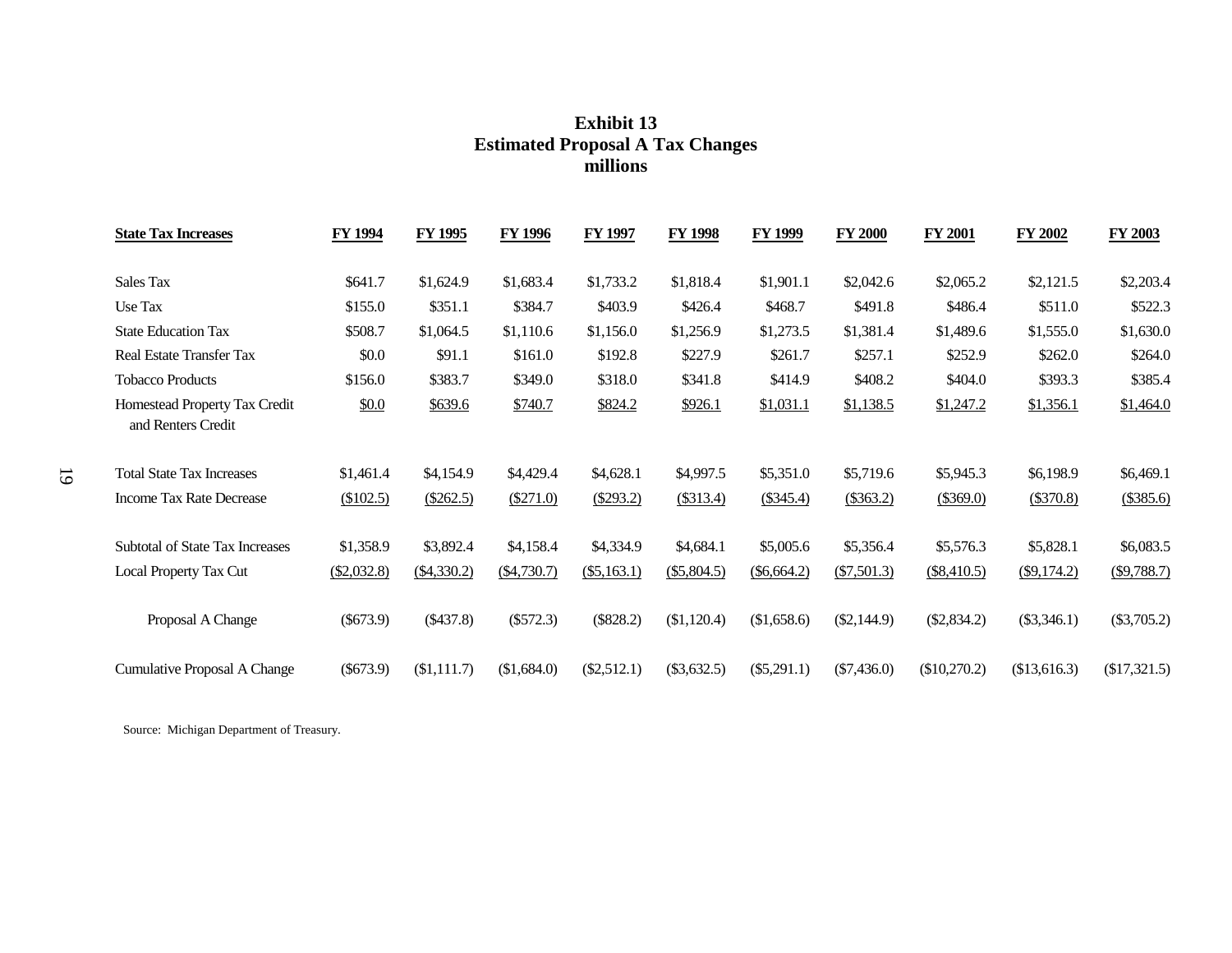#### **Comparison to U.S. Average Tax Burden**

One significant impact of Proposal A is that now the Michigan tax system more closely resembles the "typical" state tax system in the U.S. In FY 1993, Michigan had a relatively low sales and use tax burden and a substantially higher property tax burden compared to the national average. When all tax revenues were included, Michigan was 3.4 percent above the overall U.S. average (see Exhibit 15).

With Proposal A, a substantial shift had occurred by FY 2000. The two percentage point increase in the sales and use tax rate had pushed Michigan slightly above the national average sales and use tax burden. The elimination of most local school operating levies reduced the Michigan property tax burden to 6.1 percent above the U.S. average (see Exhibit 16). Overall, the state and local tax burden fell to 0.5 percent above the U.S. average using taxes as a percent of personal income. Using the per capita tax burden measure, the Michigan state and local tax burden was 2.4 percent above the U.S. average.

The most recent U.S. Census data for state and local taxes (FY 2000), as shown by Exhibits 16 and 17, indicate that Proposal A had an impact on the Michigan tax structure compared to pre-Proposal A (FY 1993). In FY 1993, the total state and local tax burden in Michigan ranked  $14<sup>th</sup>$ highest using a personal income measure. Using a per capita measure, the state and local tax burden also ranked  $14<sup>th</sup>$  highest (see Exhibit 18). For property taxes, Michigan ranked  $7<sup>th</sup>$ (personal income and per capita) highest (see Exhibit 19). For sales and use taxes, Michigan ranked  $41<sup>st</sup>$  (personal income and per capita) highest (see Exhibit 20).

In FY 2000, the total state and local tax burden in Michigan ranked  $20<sup>th</sup>$  highest using a personal income measure. Using a per capita measure, the state and local tax burden ranked  $16<sup>th</sup>$  highest (see Exhibit 21). For property taxes, Michigan ranked  $20<sup>th</sup>$  (personal income) or  $14<sup>th</sup>$  (per capita) highest (see Exhibit 22). For sales and use taxes, Michigan ranked  $24<sup>th</sup>$  (personal income) or  $21<sup>st</sup>$ (per capita) highest (see Exhibit 23).

#### **Estimated Tax Cut**

Through FY 2003, Proposal A cut Michigan taxes by an estimated \$17 billion (see Exhibits 4 and 13). Exhibit 13 provides a summary of the state tax increases and local property tax cut due to the changes from Proposal A. The large reduction in local property taxes outpaces the increased and new state taxes by a large margin.

As shown by previous exhibits, Michigan's property tax burden currently mirrors the national average compared to being significantly above the national average pre-Proposal A. The revenue impact estimate assumes that state equalized value (SEV) without Proposal A would continue to increase faster than the current law taxable value limits. It was assumed that millage rates without Proposal A would remain approximately around 1993 levels (pre-Proposal A). The overall property tax cut was calculated by the difference in local property tax pre-Proposal A (Statewide SEV multiplied by Pre-Proposal A Millage Rate) less current law local property tax (Statewide Taxable Value multiplied by Current Law Millage Rate) less the SET.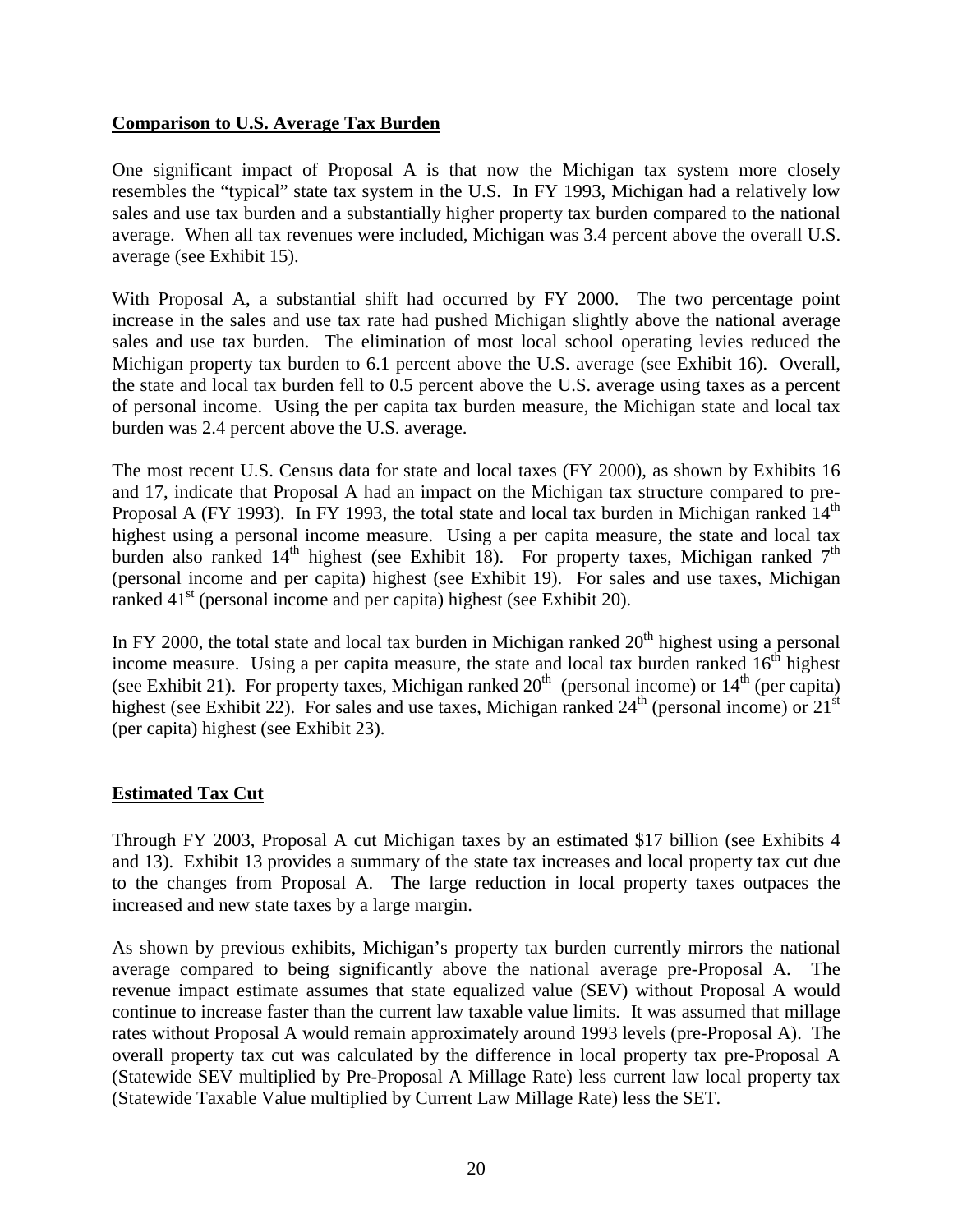The estimated FY 2000 Proposal A tax cut of \$2.14 billion suggests a state/local tax cut equal to 0.7 percent of personal income. Exhibits 18 and 21 suggest a tax cut of only four-tenths that amount. There are several explanations for this discrepancy. The most likely explanation is that Proposal A, by limiting the increase in property taxable values, prevented a large future increase in property taxes, rather than significantly cutting pre-Proposal A level of taxes. It is possible that the estimates overstate the Proposal A property tax cut for one or more of three possible reasons:

- Had Proposal A not passed, average millage rates would likely have dropped as taxpayers' property value increases would have triggered millage rollbacks that voters would not have overridden.
- Without Proposal A, the level of new construction would likely have been significantly lower than actually occurred. This means that Proposal A's lower tax burden resulted in increased construction activity and a stronger Michigan economy.
- Without Proposal A, the value of existing property in Michigan would have increased less than actually occurred, i.e., a portion of the Proposal A tax cut was capitalized into higher property values. This means that Proposal A has created billions of dollars of additional wealth for Michigan property owners.

Over one-third of Michigan residents itemize deductions on their federal income tax returns. Proposal A cut property taxes and the state income tax, which are deductible on federal income tax returns, and increased the state sales tax, which is not deductible. Proposal A increased federal income tax paid by Michigan residents by an estimated \$899 million for tax year 2003, and by \$5.9 billion for 1994-2003, but still resulted in a substantial net tax cut to Michigan taxpayers.

The combination of the taxable value cap along with a reduced homestead millage rate have allowed homeowners to see reduced property tax bills. It is estimated that the typical Michigan homeowner saved a little over \$2,000 on their 2002 property tax bill due to the property tax changes from Proposal A (see Exhibit 14).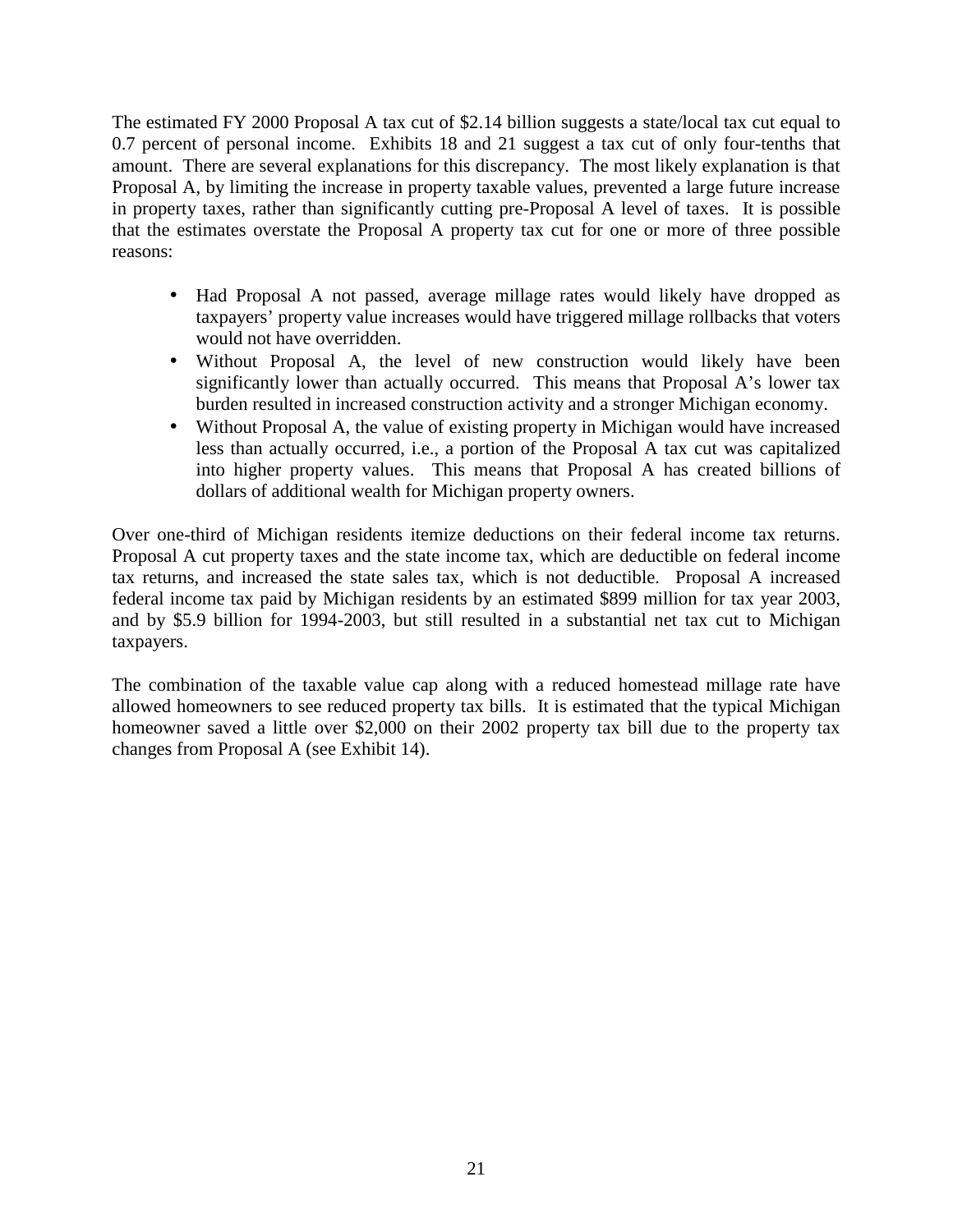#### **Exhibit 14 State of Michigan Typical Homeowner's Property Tax Pre- and Post-Proposal A 2002**

|                                   |          | 2002                   |                 |  |  |  |  |
|-----------------------------------|----------|------------------------|-----------------|--|--|--|--|
|                                   | 1993     | <b>With Proposal A</b> | <b>Without</b>  |  |  |  |  |
| Home Value                        | \$71,764 | \$127,449              | \$127,449       |  |  |  |  |
| (SEV)                             | \$35,882 | \$63,725               | \$63,725        |  |  |  |  |
| <b>Taxable Value</b>              |          | \$49,635               |                 |  |  |  |  |
| Millage Rate                      | 56.64    | 32.12                  | 56.64           |  |  |  |  |
| Property Tax                      | \$2,032  | \$1,594                | \$3,609<br>126% |  |  |  |  |
| Difference in 2002 Property Taxes |          |                        | $(\$2,015)$     |  |  |  |  |

Sources: Bureau of the Census. State Tax Commission Data. Office of Revenue and Tax Analysis, Michigan Department of Treasury.

Note: 2002 Homestead Millage Rate unchanged from 2001.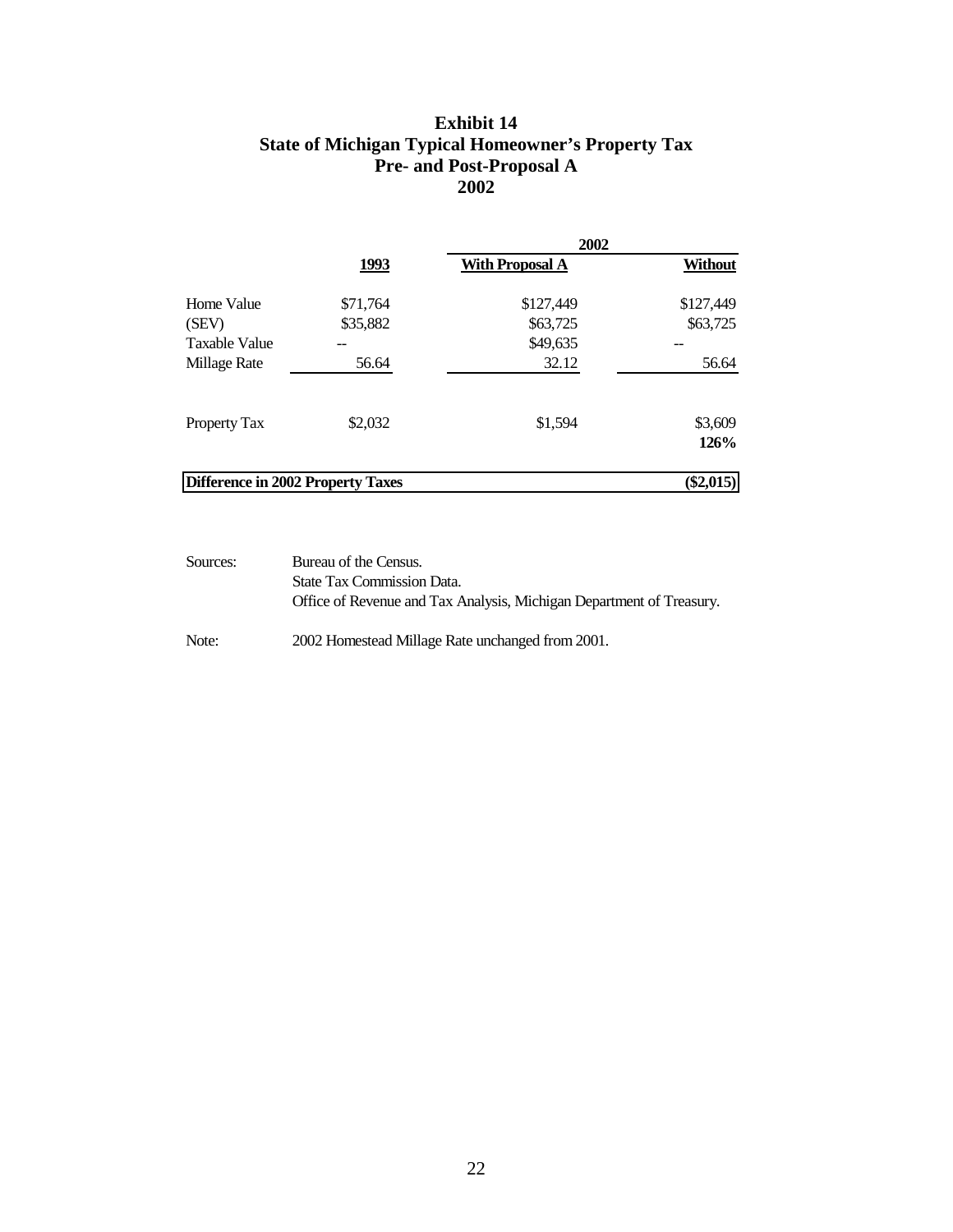**Exhibit 15 Michigan Tax Structure Compared to the National Average, FY 1993 Taxes as a Percent of State Personal Income**



Source: Bureau of the Census and Bureau of Economic Analysis, U.S. Department of Commerce.





Source: Bureau of the Census and Bureau of Economic Analysis, U.S. Department of Commerce.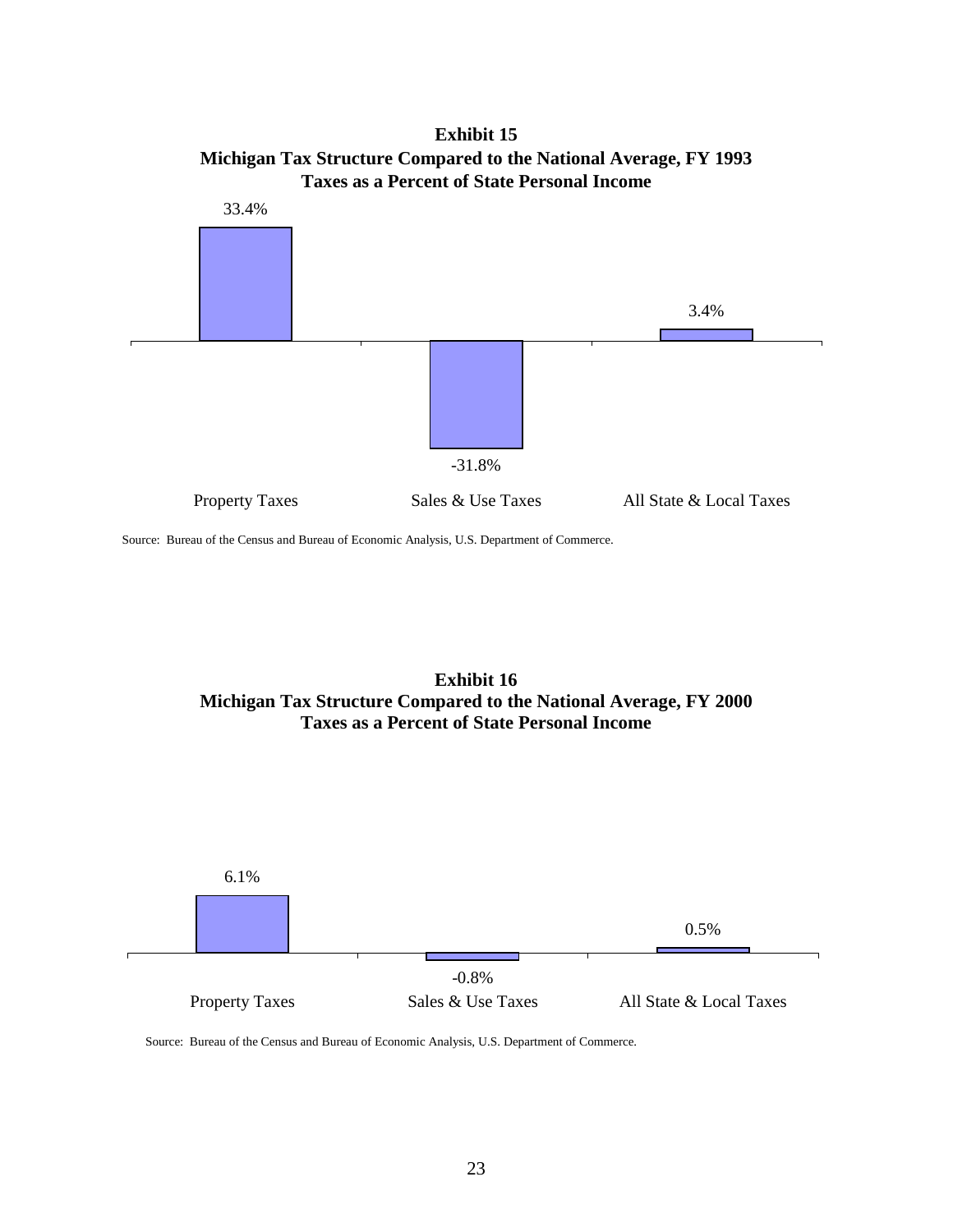|                                     |            | <b>All State/Local Taxes</b> |          | <b>Property Taxes</b> |                | Sales and Use Taxes <sup>(2)</sup> |
|-------------------------------------|------------|------------------------------|----------|-----------------------|----------------|------------------------------------|
| <b>Fiscal Year 1993</b>             | US Avg.    | <b>Michigan</b>              | US Avg.  | <b>Michigan</b>       | <b>US Avg.</b> | <b>Michigan</b>                    |
| % of Personal Income <sup>(3)</sup> | 10.79%     | 11.16%                       | 3.45%    | 4.60%                 | 2.53%          | 1.72%                              |
| <b>Relative State Rank</b>          |            | 14                           |          | $\tau$                |                | 41                                 |
| Amount per Capita                   | \$2,276.23 | \$2,350.48                   | \$727.78 | \$969.25              | \$533.74       | \$363.44                           |
| <b>Relative State Rank</b>          |            | 14                           |          | $\overline{7}$        |                | 41                                 |
| <b>Fiscal Year 2000</b>             |            |                              |          |                       |                |                                    |
| % of Personal Income <sup>(3)</sup> | 10.79%     | 10.85%                       | 3.08%    | 3.27%                 | 2.66%          | 2.64%                              |
| <b>Relative State Rank</b>          |            | 20                           |          | 20                    |                | 24                                 |
| Amount per Capita                   | \$3,086.93 | \$3,162.59                   | \$882.55 | \$954.45              | \$761.75       | \$770.34                           |
| <b>Relative State Rank</b>          |            | 16                           |          | 14                    |                | 21                                 |

### **Exhibit 17 Relative State and Local Tax Burdens, FY 1993 and FY 2000** (1)

(1) Does not include revenues from miscellaneous fees.

(2) Does not include excise taxes on alcohol, gasoline, or tobacco.

(3) As measured by personal income for relevant fiscal year.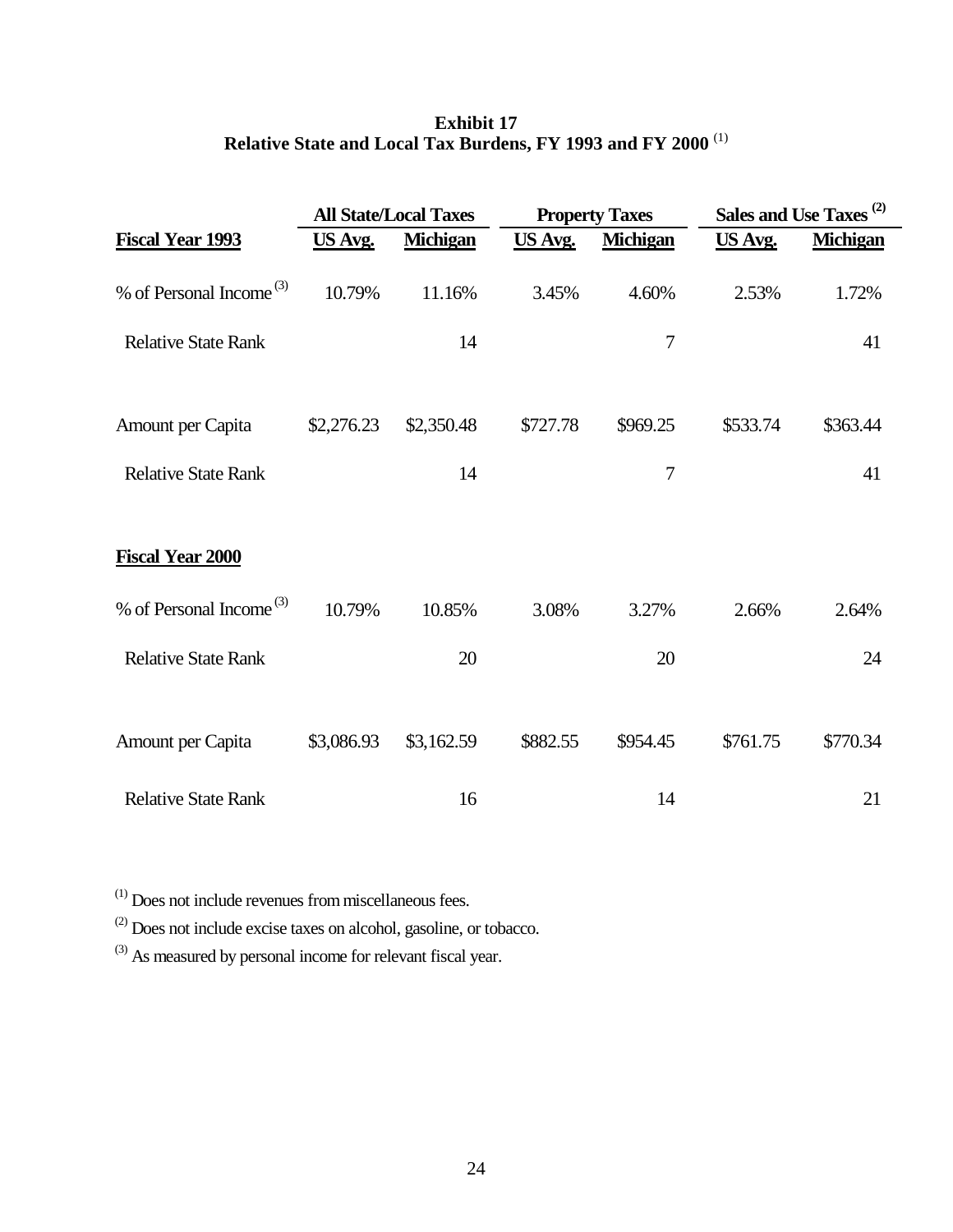| <b>Exhibit 18</b>                                   |
|-----------------------------------------------------|
| <b>State and Local Total Tax Burden for FY 1993</b> |
| <b>Per Person and Percent of Personal Income</b>    |

| <u>State</u>   | FY 1993<br>State & Local<br>Taxes<br>(thousands) | 1993<br>Population | FY 1993<br>State & Local<br>Taxes<br>Per Person | <u>Rank</u>     | FY 1993<br>Personal<br>Income<br>(millions) | FY 1993<br><b>Total Tax</b><br>as a % of<br>Personal<br><b>Income</b> | <u>Rank</u>    |
|----------------|--------------------------------------------------|--------------------|-------------------------------------------------|-----------------|---------------------------------------------|-----------------------------------------------------------------------|----------------|
| Alabama        | \$6,494,549                                      | 4,214,202          | \$1,541.11                                      | 49              | \$74,703                                    | 8.69%                                                                 | 49             |
| Alaska         | \$2,948,181                                      | 599,432            | \$4,918.29                                      | 1               | \$14,441                                    | 20.42%                                                                | $\mathbf{1}$   |
| Arizona        | \$8,312,603                                      | 4,065,440          | \$2,044.70                                      | 29              | \$72,368                                    | 11.49%                                                                | 11             |
| Arkansas       | \$3,856,346                                      | 2,456,303          | \$1,569.98                                      | 48              | \$40,298                                    | 9.57%                                                                 | 45             |
| California     | \$75,480,366                                     | 31,274,928         | \$2,413.45                                      | 11              | \$708,367                                   | 10.66%                                                                | 22             |
| Colorado       | \$7,463,456                                      | 3,613,734          | \$2,065.30                                      | 26              | \$77,067                                    | 9.68%                                                                 | 44             |
| Connecticut    | \$10,928,703                                     | 3,309,175          | \$3,302.55                                      | 3               | \$95,182                                    | 11.48%                                                                | 12             |
| Delaware       | \$1,632,999                                      | 706,378            | \$2,311.79                                      | 15              | \$16,297                                    | 10.02%                                                                | 36             |
| Florida        | \$28,003,037                                     | 13,927,185         | \$2,010.67                                      | 30              | \$286,901                                   | 9.76%                                                                 | 42             |
| Georgia        | \$13,791,490                                     | 6,978,240          | \$1,976.36                                      | 31              | \$134,766                                   | 10.23%                                                                | 32             |
| Hawaii         | \$3,478,859                                      | 1,172,838          | \$2,966.19                                      | 5               | \$28,427                                    | 12.24%                                                                | 6              |
| Idaho          | \$1,995,796                                      | 1,108,768          | \$1,800.01                                      | 39              | \$19,227                                    | 10.38%                                                                | 29             |
| Illinois       | \$27,265,125                                     | 11,809,579         | \$2,308.73                                      | 16              | \$270,035                                   | 10.10%                                                                | 34             |
| Indiana        | \$10,955,126                                     | 5,739,019          | \$1,908.88                                      | 36              | \$111,907                                   | 9.79%                                                                 | 41             |
| Iowa           | \$6,207,483                                      | 2,836,972          | \$2,188.07                                      | 22              | \$53,633                                    | 11.57%                                                                | 10             |
| Kansas         | \$5,384,326                                      | 2,556,547          | \$2,106.09                                      | 25              | \$51,405                                    | 10.47%                                                                | 25             |
| Kentucky       | \$6,890,129                                      | 3,812,206          | \$1,807.39                                      | 38              | \$66,295                                    | 10.39%                                                                | 28             |
| Louisiana      | \$7,224,943                                      | 4,316,428          | \$1,673.82                                      | 46              | \$74,171                                    | 9.74%                                                                 | 43             |
| Maine          | \$2,824,807                                      | 1,242,302          | \$2,273.85                                      | 19              | \$22,976                                    | 12.29%                                                                | $\overline{4}$ |
| Maryland       | \$12,705,035                                     | 4,971,889          | \$2,555.37                                      | 8               | \$121,631                                   | 10.45%                                                                | 26             |
| Massachusetts  | \$16,028,532                                     | 6,060,569          | \$2,644.72                                      | 7               | \$151,166                                   | 10.60%                                                                | 24             |
| Michigan       | \$22,423,890                                     | 9,540,114          | \$2,350.48                                      | $\overline{14}$ | \$201,015                                   | 11.16%                                                                | 14             |
| Minnesota      | \$12,090,244                                     | 4,555,954          | \$2,653.72                                      | 6               | \$98,955                                    | 12.22%                                                                | 7              |
| Mississippi    | \$4,050,846                                      | 2,655,100          | \$1,525.68                                      | 50              | \$39,502                                    | 10.25%                                                                | 31             |
| Missouri       | \$9,008,827                                      | 5, 271, 175        | \$1,709.07                                      | 44              | \$103,894                                   | 8.67%                                                                 | 50             |
| Montana        | \$1,558,799                                      | 844,761            | \$1,845.25                                      | 37              | \$14,640                                    | 10.65%                                                                | 23             |
| Nebraska       | \$3,434,872                                      | 1,625,590          | \$2,113.00                                      | 24              | \$32,030                                    | 10.72%                                                                | 20             |
| Nevada         | \$3,143,637                                      | 1,411,215          | \$2,227.61                                      | 21              | \$31,342                                    | 10.03%                                                                | 35             |
| New Hampshire  | \$2,587,820                                      | 1,129,458          | \$2,291.21                                      | 17              | \$24,884                                    | 10.40%                                                                | 27             |
| New Jersey     | \$23,977,132                                     | 7,948,915          | \$3,016.40                                      | $\overline{4}$  | \$210,738                                   | 11.38%                                                                | 13             |
| New Mexico     | \$3,155,473                                      | 1,636,453          | \$1,928.24                                      | 33              | \$26,821                                    | 11.76%                                                                | $\,8\,$        |
| New York       | \$66,347,397                                     | 18,374,954         | \$3,610.75                                      | $\overline{c}$  | \$455,697                                   | 14.56%                                                                | $\sqrt{2}$     |
| North Carolina | \$13,728,744                                     | 7,042,818          | \$1,949.33                                      | 32              | \$134,813                                   | 10.18%                                                                | 33             |
| North Dakota   | \$1,224,600                                      | 641,216            | \$1,909.81                                      | 35              | \$11,397                                    | 10.74%                                                                | 19             |
| Ohio           | \$22,773,069                                     | 11,101,140         | \$2,051.42                                      | 28              | \$227,352                                   | 10.02%                                                                | 38             |
| Oklahoma       | \$5,743,482                                      | 3,252,285          | \$1,765.98                                      | 41              | \$57,335                                    | 10.02%                                                                | 37             |
| Oregon         | \$6,577,320                                      | 3,060,367          | \$2,149.19                                      | 23              | \$60,043                                    | 10.95%                                                                | 17             |
| Pennsylvania   | \$27,195,790                                     | 12,119,724         | \$2,243.93                                      | 20              | \$262,397                                   | 10.36%                                                                | 30             |
| Rhode Island   | \$2,402,313                                      | 1,015,112          | \$2,366.55                                      | 13              | \$21,665                                    | 11.09%                                                                | 15             |
| South Carolina | \$6,297,766                                      | 3,663,314          | \$1,719.14                                      | 43              | \$63,315                                    | 9.95%                                                                 | 39             |
| South Dakota   | \$1,195,450                                      | 722,159            | \$1,655.38                                      | 47              | \$13,047                                    | 9.16%                                                                 | 47             |
| Tennessee      | \$8,690,523                                      | 5,137,584          | \$1,691.56                                      | 45              | \$97,448                                    | 8.92%                                                                 | 48             |
| $T$ exas       | \$34,883,070                                     | 18,161,612         | \$1,920.70                                      | 34              | \$350,876                                   | 9.94%                                                                 | 40             |
| Utah           | \$3,353,078                                      | 1,898,404          | \$1,766.26                                      | 40              | \$30,851                                    | 10.87%                                                                | 18             |
| Vermont        | \$1,370,160                                      | 577,748            | \$2,371.55                                      | 12              | \$11,176                                    | 12.26%                                                                | 5              |
| Virginia       | \$13,425,365                                     | 6,509,630          | \$2,062.39                                      | 27              | \$143,795                                   | 9.34%                                                                 | 46             |
| Washington     | \$12,773,686                                     | 5,278,842          | \$2,419.79                                      | 10              | \$115,417                                   | 11.07%                                                                | 16             |
| West Virginia  | \$3,185,407                                      | 1,817,539          | \$1,752.59                                      | 42              | \$29,839                                    | 10.68%                                                                | 21             |
| Wisconsin      | \$12,732,057                                     | 5,084,889          | \$2,503.90                                      | 9               | \$101,992                                   | 12.48%                                                                | 3              |
| Wyoming        | \$1,078,021                                      | 473,081            | \$2,278.72                                      | 18              | \$9,276                                     | 11.62%                                                                | 9              |
| U.S. Average   | \$590,280,729                                    | 259, 323, 287      | \$2,276.23                                      |                 | \$5,472,811                                 | 10.79%                                                                |                |

Sources:

1) Tax data from Government Finances, Bureau of the Census, U.S. Department of Commerce.

2) Population data from Bureau of the Census.

3) Personal income data from Bureau of Economic Analysis, U.S. Department of Commerce.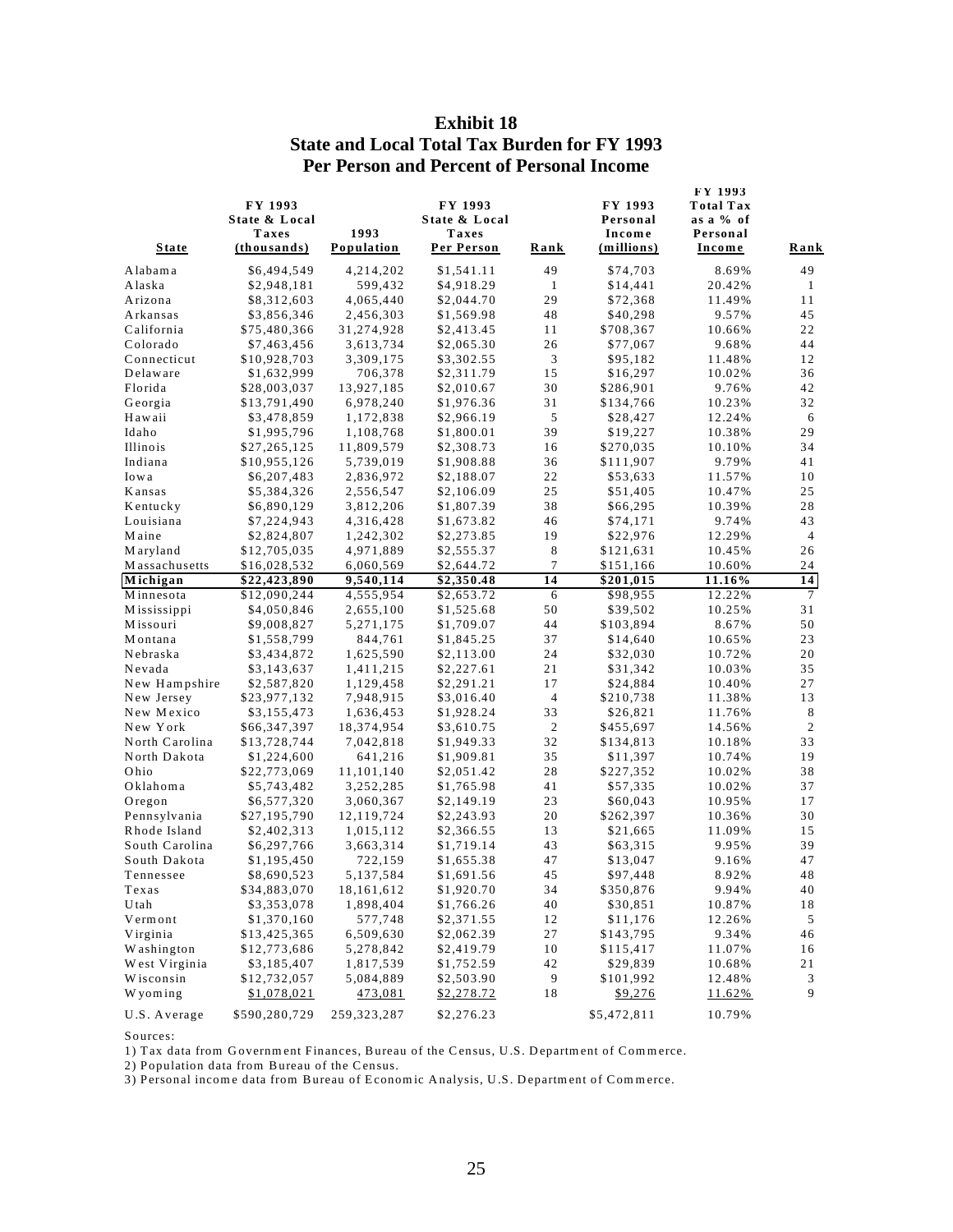| <b>Exhibit 19</b>                                      |
|--------------------------------------------------------|
| <b>State and Local Property Tax Burden for FY 1993</b> |
| <b>Per Person and Percent of Personal Income</b>       |

| <u>State</u>   | FY 1993<br>State & Local<br><b>Property Taxes</b><br>(thousands) | 1993<br><b>Population</b> | FY 1993<br>State & Local<br><b>Property Taxes</b><br>Per Person | <u>Rank</u>    | FY 1993<br>Personal<br>Income<br>(millions) | FY 1993<br><b>Property Taxes</b><br>as a % of<br>Personal<br><b>Income</b> | <u>Rank</u>    |
|----------------|------------------------------------------------------------------|---------------------------|-----------------------------------------------------------------|----------------|---------------------------------------------|----------------------------------------------------------------------------|----------------|
| Alabama        | \$768,652                                                        | 4,214,202                 | \$182.40                                                        | 50             | \$74,703                                    | 1.03%                                                                      | 50             |
| Alaska         | \$673,113                                                        | 599,432                   | \$1,122.92                                                      | $\sqrt{5}$     | \$14,441                                    | 4.66%                                                                      | 6              |
| Arizona        | \$2,742,049                                                      | 4,065,440                 | \$674.48                                                        | 25             | \$72,368                                    | 3.79%                                                                      | 19             |
| Arkansas       | \$633,744                                                        | 2,456,303                 | \$258.01                                                        | 48             | \$40,298                                    | 1.57%                                                                      | 47             |
| California     | \$20,904,055                                                     | 31,274,928                | \$668.40                                                        | 26             | \$708,367                                   | 2.95%                                                                      | 32             |
| Colorado       | \$2,541,764                                                      | 3,613,734                 | \$703.36                                                        | 23             | \$77,067                                    | 3.30%                                                                      | 25             |
| Connecticut    | \$4,219,389                                                      | 3,309,175                 | \$1,275.06                                                      | $\mathfrak{Z}$ | \$95,182                                    | 4.43%                                                                      | 12             |
| Delaware       | \$241,836                                                        | 706,378                   | \$342.36                                                        | 43             | \$16,297                                    | 1.48%                                                                      | 48             |
| Florida        | \$10,228,512                                                     | 13,927,185                | \$734.43                                                        | 20             | \$286,901                                   | 3.57%                                                                      | 22             |
| Georgia        | \$4,026,189                                                      | 6,978,240                 | \$576.96                                                        | 32             | \$134,766                                   | 2.99%                                                                      | 28             |
| Hawaii         | \$603,125                                                        | 1,172,838                 | \$514.24                                                        | 34             | \$28,427                                    | 2.12%                                                                      | 40             |
| Idaho          | \$517,743                                                        | 1,108,768                 | \$466.95                                                        | 37             | \$19,227                                    | 2.69%                                                                      | 36             |
| Illinois       | \$10,762,627                                                     | 11,809,579                | \$911.35                                                        | 10             | \$270,035                                   | 3.99%                                                                      | 15             |
| Indiana        | \$3,606,318                                                      | 5,739,019                 | \$628.39                                                        | 30             | \$111,907                                   | 3.22%                                                                      | 26             |
| Iowa           | \$2,182,471                                                      | 2,836,972                 | \$769.30                                                        | 17             | \$53,633                                    | 4.07%                                                                      | 14             |
| Kansas         | \$1,753,295                                                      | 2,556,547                 | \$685.81                                                        | 24             | \$51,405                                    | 3.41%                                                                      | 23             |
| Kentucky       | \$1,145,077                                                      | 3,812,206                 | \$300.37                                                        | 45             | \$66,295                                    | 1.73%                                                                      | 44             |
| Louisiana      | \$1,190,008                                                      | 4,316,428                 | \$275.69                                                        | 47             | \$74,171                                    | 1.60%                                                                      | 46             |
| Maine          | \$1,104,476                                                      | 1,242,302                 | \$889.06                                                        | 12             | \$22,976                                    | 4.81%                                                                      | 5              |
| Maryland       | \$3,613,523                                                      | 4,971,889                 | \$726.79                                                        | 22             | \$121,631                                   | 2.97%                                                                      | 29             |
| Massachusetts  | \$5,497,034                                                      | 6,060,569                 | \$907.02                                                        | 11             | \$151,166                                   | 3.64%                                                                      | 21             |
| Michigan       | $\overline{$9,246,788}$                                          | 9,540,114                 | \$969.25                                                        | $\overline{7}$ | \$201,015                                   | 4.60%                                                                      | $\overline{7}$ |
| Minnesota      | \$3,843,498                                                      | 4,555,954                 | \$843.62                                                        | 14             | \$98,955                                    | 3.88%                                                                      | 18             |
| Mississippi    | \$1,021,327                                                      | 2,655,100                 | \$384.67                                                        | 41             | \$39,502                                    | 2.59%                                                                      | 37             |
| Missouri       | \$2,148,120                                                      | 5,271,175                 | \$407.52                                                        | 40             | \$103,894                                   | 2.07%                                                                      | 41             |
| Montana        | \$667,208                                                        | 844,761                   | \$789.82                                                        | 16             | \$14,640                                    | 4.56%                                                                      | 9              |
| Nebraska       | \$1,248,364                                                      | 1,625,590                 | \$767.95                                                        | 18             | \$32,030                                    | 3.90%                                                                      | 17             |
| Nevada         | \$681,349                                                        | 1,411,215                 | \$482.81                                                        | 36             | \$31,342                                    | 2.17%                                                                      | 39             |
| New Hampshire  | \$1,578,768                                                      | 1,129,458                 | \$1,397.81                                                      | $\mathbf{1}$   | \$24,884                                    | 6.34%                                                                      | $\mathbf{1}$   |
| New Jersey     | \$11,012,116                                                     | 7,948,915                 | \$1,385.36                                                      | $\overline{2}$ | \$210,738                                   | 5.23%                                                                      | $\overline{c}$ |
| New Mexico     | \$378,471                                                        | 1,636,453                 | \$231.28                                                        | 49             | \$26,821                                    | 1.41%                                                                      | 49             |
| New York       | \$22,413,158                                                     | 18,374,954                | \$1,219.77                                                      | $\overline{4}$ | \$455,697                                   | 4.92%                                                                      | $\overline{4}$ |
| North Carolina | \$2,962,701                                                      | 7,042,818                 | \$420.67                                                        | 39             | \$134,813                                   | 2.20%                                                                      | 38             |
| North Dakota   | \$355,733                                                        | 641,216                   | \$554.78                                                        | 33             | \$11,397                                    | 3.12%                                                                      | 27             |
| Ohio           | \$6,690,900                                                      | 11,101,140                | \$602.72                                                        | 31             | \$227,352                                   | 2.94%                                                                      | 33             |
| Oklahoma       | \$939,861                                                        | 3,252,285                 | \$288.98                                                        | 46             | \$57,335                                    | 1.64%                                                                      | 45             |
| Oregon         | \$2,549,537                                                      | 3,060,367                 | \$833.08                                                        | 15             | \$60,043                                    | 4.25%                                                                      | 13             |
| Pennsylvania   | \$7,743,760                                                      | 12,119,724                | \$638.94                                                        | 29             | \$262,397                                   | 2.95%                                                                      | 31             |
| Rhode Island   | \$966,150                                                        | 1,015,112                 | \$951.77                                                        | 8              | \$21,665                                    | 4.46%                                                                      | 11             |
| South Carolina | \$1,833,679                                                      | 3,663,314                 | \$500.55                                                        | 35             | \$63,315                                    | 2.90%                                                                      | 34             |
| South Dakota   | \$476,496                                                        | 722,159                   | \$659.82                                                        | 27             | \$13,047                                    | 3.65%                                                                      | 20             |
| Tennessee      | \$1,890,943                                                      | 5, 137, 584               | \$368.06                                                        | 42             | \$97,448                                    | 1.94%                                                                      | 43             |
| Texas          | \$13,895,659                                                     | 18,161,612                | \$765.11                                                        | 19             | \$350,876                                   | 3.96%                                                                      | 16             |
| Utah           | \$862,522                                                        | 1,898,404                 | \$454.34                                                        | 38             | \$30,851                                    | 2.80%                                                                      | 35             |
| Vermont        | \$566,317                                                        | 577,748                   | \$980.21                                                        | 6              | \$11,176                                    | 5.07%                                                                      | 3              |
| Virginia       | \$4,251,962                                                      | 6,509,630                 | \$653.18                                                        | 28             | \$143,795                                   | 2.96%                                                                      | 30             |
| Washington     | \$3,869,992                                                      | 5,278,842                 | \$733.11                                                        | 21             | \$115,417                                   | 3.35%                                                                      | 24             |
| West Virginia  | \$581,747                                                        | 1,817,539                 | \$320.07                                                        | 44             | \$29,839                                    | 1.95%                                                                      | 42             |
| Wisconsin      | \$4,679,753                                                      | 5,084,889                 | \$920.33                                                        | 9              | \$101,992                                   | 4.59%                                                                      | 8              |
| Wyoming        | \$419,592                                                        | 473,081                   | \$886.93                                                        | 13             | \$9,276                                     | 4.52%                                                                      | 10             |
| U.S. Average   | \$188,731,471                                                    | 259, 323, 287             | \$727.78                                                        |                | \$5,472,811                                 | 3.45%                                                                      |                |

Sources:

1) Tax data from Government Finances, Bureau of the Census, U.S. Department of Commerce.

2) Population data from Bureau of the Census.

3) Personal income data from Bureau of Economic Analysis, U.S. Department of Commerce.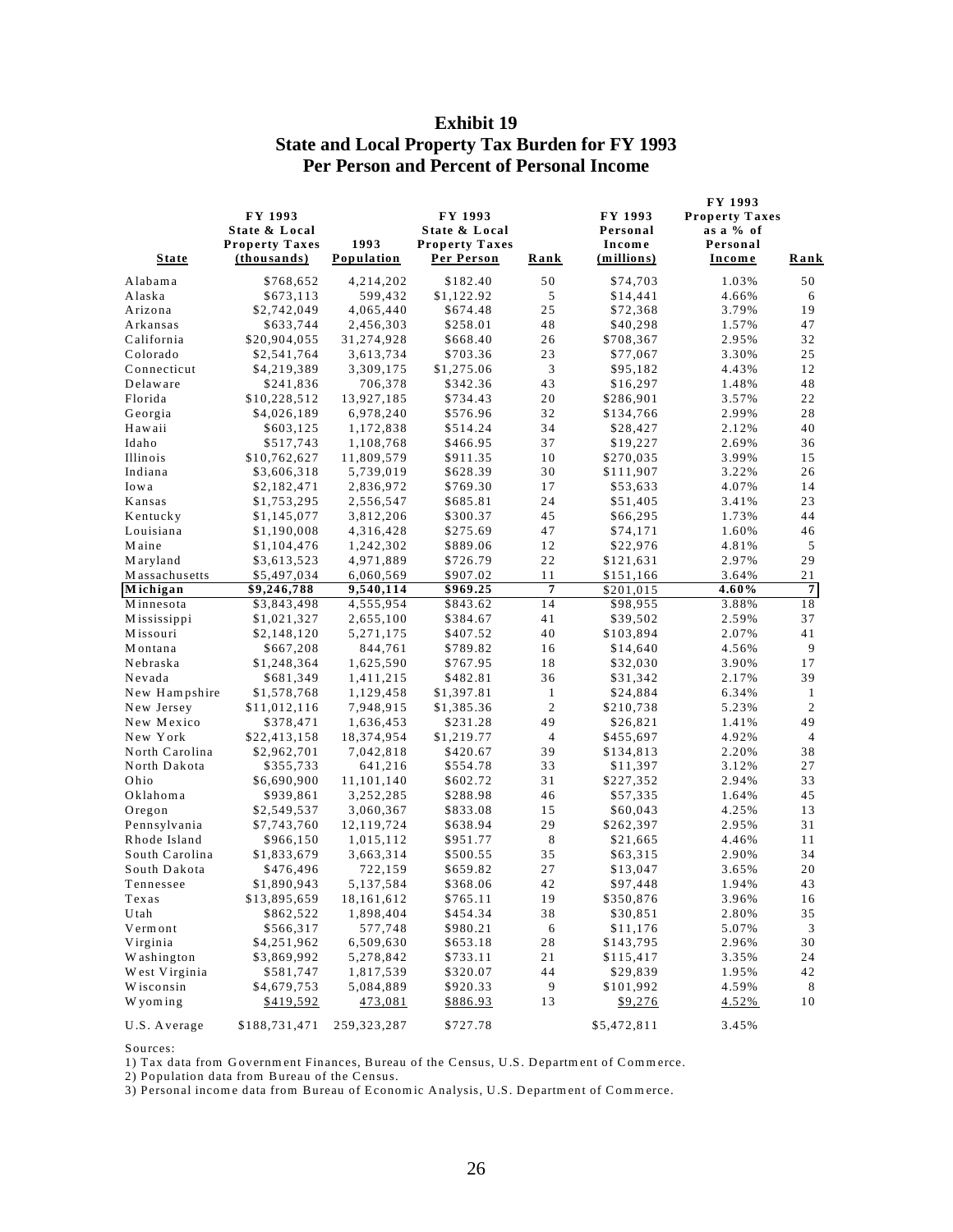| State          | FY 1993<br>State & Local<br><b>Sales Taxes</b><br>(thous and s) | 1993<br>Population | FY 1993<br>State & Local<br><b>Sales Taxes</b><br>Per Person | Rank           | FY 1993<br>Personal<br>Income<br>(millions) | FY 1993<br><b>Sales Taxes</b><br>as a % of<br>Personal<br>Income | Rank            |
|----------------|-----------------------------------------------------------------|--------------------|--------------------------------------------------------------|----------------|---------------------------------------------|------------------------------------------------------------------|-----------------|
| Alabama        | \$1,968,047                                                     | 4, 214, 202        | \$467.00                                                     | 28             | \$74,703                                    | 2.63%                                                            | 21              |
| Alaska         | \$88,013                                                        | 599,432            | \$146.83                                                     | 46             | \$14,441                                    | 0.61%                                                            | 46              |
| Arizona        | \$2,741,409                                                     | 4,065,440          | \$674.32                                                     | $\tau$         | \$72,368                                    | 3.79%                                                            | 5               |
| Arkansas       | \$1,329,048                                                     | 2,456,303          | \$541.08                                                     | 19             | \$40,298                                    | 3.30%                                                            | 11              |
| California     | \$20,250,435                                                    | 31,274,928         | \$647.50                                                     | $\overline{9}$ | \$708,367                                   | 2.86%                                                            | 15              |
| Colorado       | \$2,019,119                                                     | 3,613,734          | \$558.73                                                     | 15             | \$77,067                                    | 2.62%                                                            | 22              |
| Connecticut    | \$2,056,269                                                     | 3,309,175          | \$621.38                                                     | 11             | \$95,182                                    | 2.16%                                                            | 34              |
| Delaware       | \$0                                                             | 706,378            | \$0.00                                                       | 47             | \$16,297                                    | 0.00%                                                            | 47              |
| Florida        | \$9,569,016                                                     | 13,927,185         | \$687.07                                                     | 6              | \$286,901                                   | 3.34%                                                            | 9               |
| Georgia        | \$3,983,923                                                     | 6,978,240          | \$570.91                                                     | 14             | \$134,766                                   | 2.96%                                                            | 14              |
| H aw aii       | \$1,302,919                                                     | 1,172,838          | \$1,110.91                                                   | $\overline{c}$ | \$28,427                                    | 4.58%                                                            | 3               |
| Idaho          | \$488,777                                                       | 1,108,768          | \$440.83                                                     | 32             | \$19,227                                    | 2.54%                                                            | 24              |
| Illinois       | \$5,332,032                                                     | 11,809,579         | \$451.50                                                     | 31             | \$270,035                                   | 1.97%                                                            | 37              |
| Indiana        | \$2,300,233                                                     | 5,739,019          | \$400.81                                                     | 38             | \$111,907                                   | 2.06%                                                            | 35              |
| Iowa           | \$1,301,909                                                     | 2,836,972          | \$458.91                                                     | 30             | \$53,633                                    | 2.43%                                                            | 28              |
| Kansas         | \$1,417,522                                                     | 2,556,547          | \$554.47                                                     | 17             | \$51,405                                    | 2.76%                                                            | 19              |
| Kentucky       | \$1,465,634                                                     | 3,812,206          | \$384.46                                                     | 40             | \$66,295                                    | 2.21%                                                            | 33              |
| Louisiana      | \$2,827,054                                                     | 4, 316, 428        | \$654.95                                                     | 8              | \$74,171                                    | 3.81%                                                            | $\overline{4}$  |
| M aine         | \$641,580                                                       | 1,242,302          | \$516.44                                                     | 23             | \$22,976                                    | 2.79%                                                            | 17              |
| M aryland      | \$1,718,152                                                     | 4,971,889          | \$345.57                                                     | 43             | \$121,631                                   | 1.41%                                                            | 44              |
| Massachusetts  | \$2,124,164                                                     | 6,060,569          | \$350.49                                                     | 42             | \$151,166                                   | 1.41%                                                            | 45              |
| Michigan       | \$3,467,303                                                     | 9,540,114          | \$363.44                                                     | 41             | \$201,015                                   | 1.72%                                                            | $\overline{41}$ |
| Minnesota      | \$2,391,486                                                     | 4,555,954          | \$524.91                                                     | 21             | \$98,955                                    | 2.42%                                                            | 29              |
| Mississippi    | \$1,419,650                                                     | 2,655,100          | \$534.69                                                     | 20             | \$39,502                                    | 3.59%                                                            | $\tau$          |
| Missouri       | \$2,764,269                                                     | 5,271,175          | \$524.41                                                     | 22             | \$103,894                                   | 2.66%                                                            | 20              |
| Montana        | \$0                                                             | 844,761            | \$0.00                                                       | 47             | \$14,640                                    | 0.00%                                                            | 47              |
| Nebraska       | \$812,100                                                       | 1,625,590          | \$499.57                                                     | 25             | \$32,030                                    | 2.54%                                                            | 25              |
| Nevada         | \$1,041,911                                                     | 1,411,215          | \$738.31                                                     | 4              | \$31,342                                    | 3.32%                                                            | 10              |
| New Hampshire  | \$0                                                             | 1,129,458          | \$0.00                                                       | 47             | \$24,884                                    | 0.00%                                                            | 47              |
| New Jersey     | \$3,651,123                                                     | 7,948,915          | \$459.32                                                     | 29             | \$210,738                                   | 1.73%                                                            | 40              |
| New Mexico     | \$1,309,634                                                     | 1,636,453          | \$800.29                                                     | 3              | \$26,821                                    | 4.88%                                                            | $\overline{2}$  |
| New York       | \$11,739,258                                                    | 18,374,954         | \$638.87                                                     | 10             | \$455,697                                   | 2.58%                                                            | 23              |
| North Carolina | \$3,319,930                                                     | 7,042,818          | \$471.39                                                     | 26             | \$134,813                                   | 2.46%                                                            | 27              |
| North Dakota   | \$267,523                                                       | 641,216            | \$417.21                                                     | 35             | \$11,397                                    | 2.35%                                                            | 31              |
| Ohio           | \$4,632,528                                                     | 11,101,140         | \$417.30                                                     | 34             | \$227,352                                   | 2.04%                                                            | 36              |
| Oklahoma       | \$1,626,510                                                     | 3,252,285          | \$500.11                                                     | 24             | \$57,335                                    | 2.84%                                                            | 16              |
| $O$ regon      | \$0                                                             | 3,060,367          | \$0.00                                                       | 47             | \$60,043                                    | 0.00%                                                            | 47              |
| Pennsylvania   | \$4,904,185                                                     | 12,119,724         | \$404.64                                                     | 37             | \$262,397                                   | 1.87%                                                            | 39              |
| Rhode Island   | \$413,000                                                       | 1,015,112          | \$406.85                                                     | 36             | \$21,665                                    | 1.91%                                                            | 38              |
| South Carolina | \$1,595,501                                                     | 3,663,314          | \$435.53                                                     | 33             | \$63,315                                    | 2.52%                                                            | 26              |
| South Dakota   | \$402,661                                                       | 722,159            | \$557.58                                                     | 16             | \$13,047                                    | 3.09%                                                            | 13              |
| Tennessee      | \$3,656,675                                                     | 5, 137, 584        | \$711.75                                                     | 5              | \$97,448                                    | 3.75%                                                            | 6               |
| Texas          | \$11,128,109                                                    | 18, 161, 612       | \$612.73                                                     | 12             | \$350,876                                   | 3.17%                                                            | 12              |
| U tah          | \$1,096,311                                                     | 1,898,404          | \$577.49                                                     | 13             | \$30,851                                    | 3.55%                                                            | $8\phantom{1}$  |
| Vermont        | \$161,310                                                       | 577,748            | \$279.20                                                     | 45             | \$11,176                                    | 1.44%                                                            | 43              |
| Virginia       | \$2,190,349                                                     | 6,509,630          | \$336.48                                                     | 44             | \$143,795                                   | 1.52%                                                            | 42              |
| Washington     | \$6,146,441                                                     | 5,278,842          | \$1,164.35                                                   | -1             | \$115,417                                   | 5.33%                                                            | $\mathbf{1}$    |
| West Virginia  | \$714,369                                                       | 1,817,539          | \$393.04                                                     | 39             | \$29,839                                    | 2.39%                                                            | 30              |
| Wisconsin      | \$2,377,503                                                     | 5,084,889          | \$467.56                                                     | 27             | \$101,992                                   | 2.33%                                                            | 32              |
| Wyoming        | \$256,990                                                       | 473,081            | \$543.23                                                     | 18             | \$9,276                                     | 2.77%                                                            | 18              |
| U.S. Average   | \$138,411,884 259,323,287                                       |                    | \$533.74                                                     |                | \$5,472,811                                 | 2.53%                                                            |                 |

#### **Exhibit 20 State and Local Sales Tax Burden for FY 1993 Per Person and Percent of Personal Income**

Sources:

1) Tax data from G overnm ent Finances, Bureau of the C ensus, U .S. D epartm ent of Com m erce.

2) Population data from Bureau of the Census.

3) Personal incom e data from Bureau of Econom ic A nalysis, U .S. D epartm ent of Com m erce.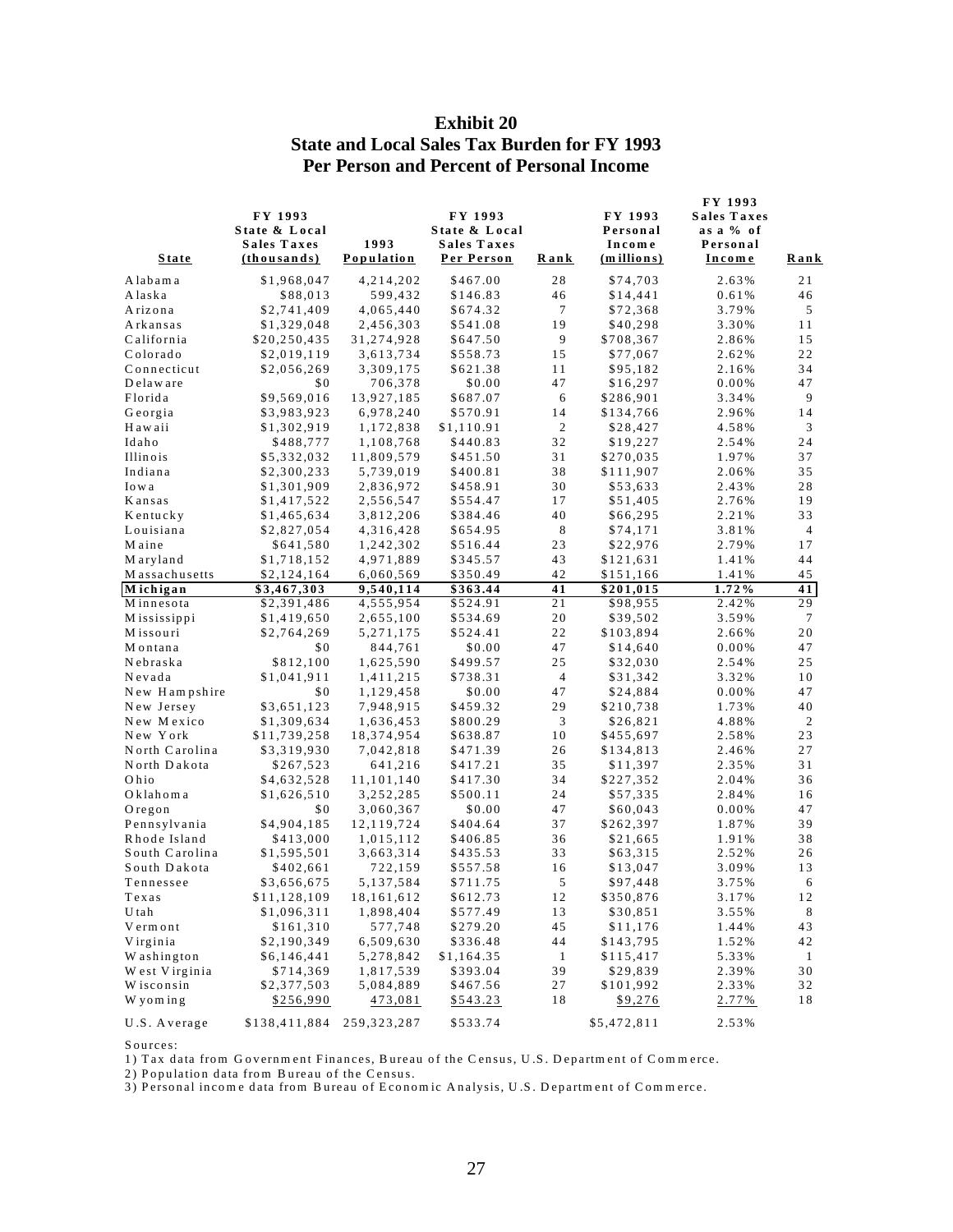|                | FY 2000<br>State & Local<br>Taxes | 2000        | <b>FY 2000</b><br>State & Local<br>Taxes |                | FY 2000<br>Personal<br>Income | <b>FY 2000</b><br><b>Total Taxes</b><br>as a % of<br>Personal |                  |
|----------------|-----------------------------------|-------------|------------------------------------------|----------------|-------------------------------|---------------------------------------------------------------|------------------|
| State          | (thousands)                       | Population  | Per Person                               | Rank           | (thousands)                   | Income                                                        | Rank             |
| Alabama        | \$9,415,089                       | 4,451,493   | \$2,115.04                               | 50             | \$104,490,250                 | 9.01%                                                         | 48               |
| Alaska         | \$2,311,801                       | 627,601     | \$3,683.55                               | 6              | 18,131,500                    | 12.75%                                                        | 3                |
| Arizona        | \$13,333,612                      | 5,165,274   | \$2,581.39                               | 36             | 125,661,000                   | 10.61%                                                        | 27               |
| Arkansas       | \$5,961,335                       | 2,678,030   | \$2,226.02                               | 47             | 57,527,000                    | 10.36%                                                        | 34               |
| California     | \$120,067,581                     | 34,000,446  | \$3,531.35                               | 7              | 1,043,978,000                 | 11.50%                                                        | 11               |
| Colorado       | \$13,216,188                      | 4,323,410   | \$3,056.89                               | 18             | 134,820,750                   | 9.80%                                                         | 43               |
| Connecticut    | \$15,651,070                      | 3,410,079   | \$4,589.65                               | $\mathbf{1}$   | 135,835,250                   | 11.52%                                                        | 10               |
| Delaware       | \$2,618,628                       | 786,234     | \$3,330.60                               | 12             | 23,667,500                    | 11.06%                                                        | 16               |
| Florida        | \$41,936,682                      | 16,054,328  | \$2,612.17                               | 35             | 437,797,500                   | 9.58%                                                         | 45               |
| Georgia        | \$23,253,547                      | 8,229,823   | \$2,825.52                               | 26             | 222,663,000                   | 10.44%                                                        | 31               |
| Hawaii         | \$4,101,617                       | 1,212,281   | \$3,383.39                               | 10             | 33,428,500                    | 12.27%                                                        | 6                |
| Idaho          | \$3,294,239                       | 1,299,258   | \$2,535.48                               | 38             | 30,155,500                    | 10.92%                                                        | 18               |
| Illinois       | \$40,256,016                      | 12,435,970  | \$3,237.06                               | 14             | 386,124,750                   | 10.43%                                                        | 32               |
| Indiana        | \$16,363,430                      | 6,089,950   | \$2,686.96                               | 30             | 160,440,000                   | 10.20%                                                        | 39               |
| Iowa           | \$8,090,525                       | 2,927,509   | \$2,763.62                               | 27             | 75,509,500                    | 10.71%                                                        | 24               |
| Kansas         | \$7,616,353                       | 2,691,750   | \$2,829.52                               | 25             | 71,983,250                    | 10.58%                                                        | 28               |
| Kentucky       | \$10,172,414                      | 4,047,424   | \$2,513.31                               | 39             | 94,603,000                    | 10.75%                                                        | 23               |
| Louisiana      | \$10,887,408                      | 4,469,970   | \$2,435.68                               | 41             | 101,222,000                   | 10.76%                                                        | 22               |
| M aine         | \$4,262,142                       | 1,276,961   | \$3,337.72                               | 11             | 31,784,500                    | 13.41%                                                        | $\boldsymbol{2}$ |
| M aryland      | \$18,289,881                      | 5,310,908   | \$3,443.83                               | 9              | 173,277,250                   | 10.56%                                                        | 29               |
| Massachusetts  | \$24,042,067                      | 6,357,072   | \$3,781.94                               | $\overline{4}$ | 228,810,000                   | 10.51%                                                        | 30               |
| Michigan       | \$31,474,162                      | 9,952,006   | \$3,162.59                               | 16             | 290,158,000                   | 10.85%                                                        | 20               |
| Minnesota      | \$18,172,885                      | 4,931,093   | \$3,685.37                               | 5              | 152,370,500                   | 11.93%                                                        | $\tau$           |
| Mississippi    | \$6,299,396                       | 2,849,100   | \$2.211.01                               | 48             | 58,457,750                    | 10.78%                                                        | 21               |
| Missouri       | \$14,313,873                      | 5,603,553   | \$2,554.43                               | 37             | 148,591,000                   | 9.63%                                                         | 44               |
| Montana        | \$2,131,839                       | 903,157     | \$2,360.43                               | 45             | 19,948,500                    | 10.69%                                                        | 26               |
| Nebraska       | \$4,972,968                       | 1,712,577   | \$2,903.79                               | 23             | 46,513,250                    | 10.69%                                                        | 25               |
| Nevada         | \$5,824,824                       | 2,018,723   | \$2,885.40                               | 24             | 57, 518, 750                  | 10.13%                                                        | 40               |
| New Hampshire  | \$3,278,375                       | 1,239,881   | \$2,644.10                               | 32             | 39,468,000                    | 8.31%                                                         | 50               |
| New Jersey     | \$32,837,939                      | 8,429,007   | \$3,895.83                               | 3              | 301,598,750                   | 10.89%                                                        | 19               |
| New Mexico     | \$4,800,578                       | 1,821,282   | \$2,635.82                               | 33             | 38,695,250                    | 12.41%                                                        | 5                |
| New York       | \$86,868,188                      | 18,989,332  | \$4,574.58                               | $\sqrt{2}$     | 625, 124, 250                 | 13.90%                                                        | $\mathbf{1}$     |
| North Carolina | \$21,440,029                      | 8,077,367   | \$2,654.33                               | 31             | 209,832,000                   | 10.22%                                                        | 37               |
| North Dakota   | \$1,768,115                       | 640,919     | \$2,758.72                               | 28             | 15,468,750                    | 11.43%                                                        | 13               |
| Ohio           | \$34,238,674                      | 11,359,955  | \$3,013.98                               | 20             | 312,782,000                   | 10.95%                                                        | 17               |
| Oklahoma       | \$8,251,421                       | 3,453,250   | \$2,389.47                               | 43             | 79,890,250                    | 10.33%                                                        | 35               |
| Oregon         | \$9,411,783                       | 3,429,293   | \$2,744.53                               | 29             | 92,246,250                    | 10.20%                                                        | 38               |
| Pennsylvania   | \$36,581,020                      | 12,282,591  | \$2,978.28                               | 21             | 352,827,250                   | 10.37%                                                        | 33               |
| Rhode Island   | \$3,412,355                       | 1,050,236   | \$3,249.13                               | 13             | 29,708,750                    | 11.49%                                                        | 12               |
| South Carolina | \$9,542,914                       | 4,023,438   | \$2,371.83                               | 44             | 94,398,250                    | 10.11%                                                        | 41               |
| South Dakota   | \$1,735,628                       | 755,509     | \$2,297.30                               | 46             | 19,010,000                    | 9.13%                                                         | 47               |
| Tennessee      | \$12,431,196                      | 5,702,027   | \$2,180.14                               | 49             | 145,783,750                   | 8.53%                                                         | 49               |
| Texas          | \$52,226,535                      | 20,946,503  | \$2,493.33                               | 40             | 571,350,833                   | 9.14%                                                         | 46               |
| Utah           | \$5,873,126                       | 2, 241, 555 | \$2,620.11                               | 34             | 50,791,750                    | 11.56%                                                        | 9                |
| Vermont        | \$1,875,546                       | 609,709     | \$3,076.13                               | 17             | 16,124,500                    | 11.63%                                                        | 8                |
| Virginia       | \$21,082,951                      | 7,104,016   | \$2,967.75                               | 22             | 212,910,250                   | 9.90%                                                         | 42               |
| Washington     | \$18,733,865                      | 5,908,372   | \$3,170.73                               | 15             | 182,219,750                   | 10.28%                                                        | 36               |
| West Virginia  | \$4,362,304                       | 1,807,099   | \$2,413.98                               | 42             | 38,449,250                    | 11.35%                                                        | 15               |
| Wisconsin      | \$18,546,574                      | 5,372,243   | \$3,452.30                               | $\,8\,$        | 148,446,750                   | 12.49%                                                        | 4                |
| W yoming       | \$1,504,660                       | 494,001     | \$3,045.86                               | 19             | <u>13,257,750</u>             | 11.35%                                                        | 14               |
| U.S. Totals    | 869,135,348                       | 281,553,565 | \$3,086.93                               |                | 8,055,852,083                 | 10.79%                                                        |                  |

#### **Exhibit 21 State and Local Total Tax Burden for FY 2000 Per Person and Percent of Personal Income**

Sources:

1) Tax data from Governm ent Finances, Bureau of the Census, U.S. Departm ent of Com m erce.

2) Population data from Bureau of the Census.

3) Personal income data from Bureau of Economic Anaysis, U.S. Department of Commerce.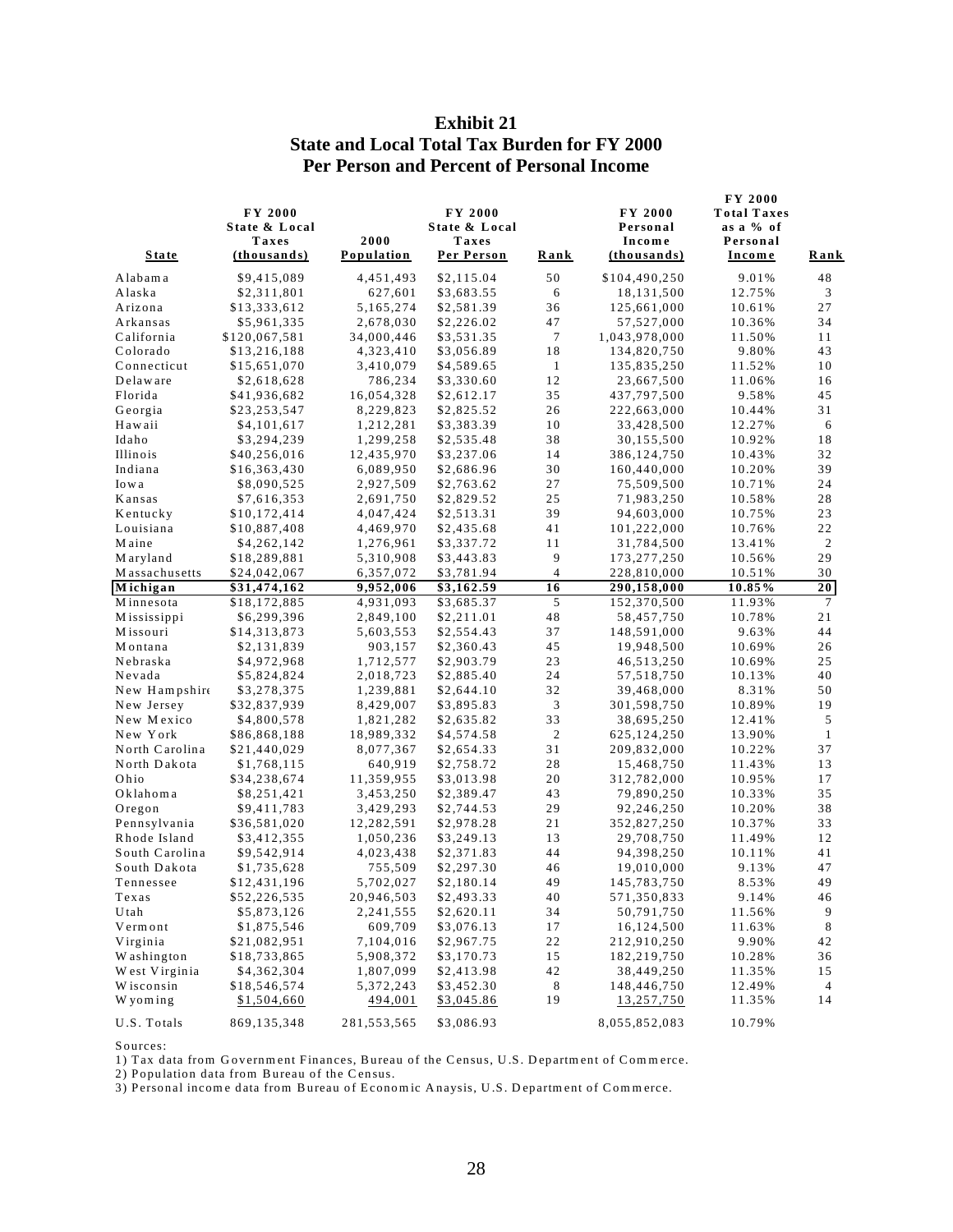| <b>State</b>        | FY 2000<br>State & Local<br><b>Property Taxes</b><br>(thous and s) | 2000<br>Population | FY 2000<br>State & Local<br><b>Property Taxes</b><br>Per Person | Rank           | FY 2000<br>Personal<br>Income<br>$-thous and s)$ | FY 2000<br>Property Tax<br>as a % of<br>Personal<br>Income | Rank           |
|---------------------|--------------------------------------------------------------------|--------------------|-----------------------------------------------------------------|----------------|--------------------------------------------------|------------------------------------------------------------|----------------|
| Alabama             | \$1,340,152                                                        | 4,451,493          | \$301.06                                                        | 50             | \$104,490,250                                    | 1.28%                                                      | 50             |
| Alaska              | \$761,244                                                          | 627,601            | \$1,212.94                                                      | 8              | 18, 131, 500                                     | 4.20%                                                      | 7              |
| Arizona             | \$3,905,594                                                        | 5, 165, 274        | \$756.13                                                        | 32             | 125,661,000                                      | 3.11%                                                      | 22             |
| Arkansas            | \$965,665                                                          | 2,678,030          | \$360.59                                                        | 48             | 57,527,000                                       | 1.68%                                                      | 46             |
| California          | \$26,235,331                                                       | 34,000,446         | \$771.62                                                        | 31             | 1,043,978,000                                    | 2.51%                                                      | 36             |
| Colorado            | \$3,679,814                                                        | 4,323,410          | \$851.14                                                        | 23             | 134,820,750                                      | 2.73%                                                      | 33             |
| Connecticut         | \$5,407,465                                                        | 3,410,079          | \$1,585.73                                                      | 3              | 135,835,250                                      | 3.98%                                                      | 9              |
| Delaware            | \$382,491                                                          | 786,234            | \$486.48                                                        | 43             | 23,667,500                                       | 1.62%                                                      | 48             |
| Florida             | \$14,098,490                                                       | 16,054,328         | \$878.17                                                        | 22             | 437,797,500                                      | 3.22%                                                      | 21             |
| Georgia             | \$5,931,692                                                        | 8,229,823          | \$720.76                                                        | 33             | 222,663,000                                      | 2.66%                                                      | 34             |
| Hawaii              | \$602,626                                                          | 1,212,281          | \$497.10                                                        | 42             | 33,428,500                                       | 1.80%                                                      | 44             |
| Idaho               | \$867,068                                                          | 1,299,258          | \$667.36                                                        | 35             | 30,155,500                                       | 2.88%                                                      | 28             |
| Illinois            | \$14,511,114                                                       | 12,435,970         | \$1,166.87                                                      | 10             | 386,124,750                                      | 3.76%                                                      | 12             |
| Indiana             | \$5,551,586                                                        | 6,089,950          | \$911.60                                                        | 18             | 160,440,000                                      | 3.46%                                                      | 14             |
| Iowa                | \$2,599,313                                                        | 2,927,509          | \$887.89                                                        | 21             | 75,509,500                                       | 3.44%                                                      | 15             |
| Kansas              | \$2,173,302                                                        | 2,691,750          | \$807.39                                                        | 30             | 71,983,250                                       | 3.02%                                                      | 25             |
| Kentucky            | \$1,721,607                                                        | 4,047,424          | \$425.36                                                        | 45             | 94,603,000                                       | 1.82%                                                      | 43             |
| Louisiana           | \$1,742,297                                                        | 4,469,970          | \$389.78                                                        | 46             | 101,222,000                                      | 1.72%                                                      | 45             |
| M aine              | \$1,598,490                                                        | 1,276,961          | \$1,251.79                                                      | $\tau$         | 31,784,500                                       | 5.03%                                                      | 2              |
| M aryland           | \$4,809,286                                                        | 5,310,908          | \$905.55                                                        | 19             | 173,277,250                                      | 2.78%                                                      | 32             |
| Massachusetts       | \$7,642,521                                                        | 6,357,072          | \$1,202.21                                                      | 9              | 228,810,000                                      | 3.34%                                                      | 17             |
| Michigan            | \$9,498,688                                                        | 9,952,006          | \$954.45                                                        | 14             | 290,158,000                                      | 3.27%                                                      | 20             |
| Minnesota           | \$4,565,073                                                        | 4,931,093          | \$925.77                                                        | 17             | 152,370,500                                      | 3.00%                                                      | 27             |
| Mississippi         | \$1,462,014                                                        | 2,849,100          | \$513.15                                                        | 40             | 58,457,750                                       | 2.50%                                                      | 37             |
| M issouri           | \$3,404,879                                                        | 5,603,553          | \$607.63                                                        | 37             | 148,591,000                                      | 2.29%                                                      | 39             |
| Montana             | \$907,995                                                          | 903,157            | \$1,005.36                                                      | 13             | 19,948,500                                       | 4.55%                                                      | 6              |
| Nebraska            | \$1,548,923                                                        | 1,712,577          | \$904.44                                                        | 20             | 46,513,250                                       | 3.33%                                                      | 18             |
| Nevada              | \$1,437,281                                                        | 2,018,723          | \$711.98                                                        | 34             | 57, 518, 750                                     | 2.50%                                                      | 38             |
| New Hampshire       | \$2,027,817                                                        | 1,239,881          | \$1,635.49                                                      | $\mathbf{2}$   | 39,468,000                                       | 5.14%                                                      | $\mathbf{1}$   |
| New Jersey          | \$14,448,857                                                       | 8,429,007          | \$1,714.18                                                      | $\mathbf{1}$   | 301,598,750                                      | 4.79%                                                      | $\overline{4}$ |
| New Mexico          | \$620,463                                                          | 1,821,282          | \$340.67                                                        | 49             | 38,695,250                                       | 1.60%                                                      | 49             |
| New York            | \$25,201,914                                                       | 18,989,332         | \$1,327.16                                                      | $\overline{4}$ | 625, 124, 250                                    | 4.03%                                                      | 8              |
| North Carolina      | \$4,607,461                                                        | 8,077,367          | \$570.42                                                        | 39             | 209,832,000                                      | 2.20%                                                      | 41             |
| North Dakota        | \$527,062                                                          | 640,919            | \$822.35                                                        | 27             | 15,468,750                                       | 3.41%                                                      | 16             |
| Ohio                | \$9,544,118                                                        | 11,359,955         | \$840.15                                                        | 25             | 312,782,000                                      | 3.05%                                                      | 23             |
| Oklahoma            | \$1,302,616                                                        | 3,453,250          | \$377.21                                                        | 47             | 79,890,250                                       | 1.63%                                                      | 47             |
| $O$ regon           | \$2,788,611                                                        | 3,429,293          | \$813.17                                                        | 29             | 92,246,250                                       | 3.02%                                                      | 24             |
| Pennsylvania        | \$10,066,526                                                       | 12,282,591         | \$819.58                                                        | 28             | 352,827,250                                      | 2.85%                                                      | 29             |
| Rhode Island        | \$1,359,523                                                        | 1,050,236          | \$1,294.49                                                      | 5              | 29,708,750                                       | 4.58%                                                      | 5              |
| South Carolina      | \$2,680,143                                                        | 4,023,438          | \$666.13                                                        | 36             | 94,398,250                                       | 2.84%                                                      | 30             |
| South Dakota        | \$632,374                                                          | 755,509            | \$837.02                                                        | 26             | 19,010,000                                       | 3.33%                                                      | 19             |
| Tennessee           | \$2,887,113                                                        | 5,702,027          | \$506.33                                                        | 41             | 145,783,750                                      | 1.98%                                                      | 42             |
| $\mathbf T$ e x a s | \$19,817,072                                                       | 20,946,503         | \$946.08                                                        | $1\,5$         | 571,350,833                                      | 3.47%                                                      | 13             |
| U tah               | \$1,303,192                                                        | 2, 241, 555        | \$581.38                                                        | 38             | 50,791,750                                       | 2.57%                                                      | 35             |
| Vermont             | \$782,200                                                          | 609,709            | \$1,282.91                                                      | 6              | 16,124,500                                       | 4.85%                                                      | 3              |
| Virginia            | \$5,985,891                                                        | 7,104,016          | \$842.61                                                        | 24             | 212,910,250                                      | 2.81%                                                      | 31             |
| Washington          | \$5,492,563                                                        | 5,908,372          | \$929.62                                                        | 16             | 182,219,750                                      | 3.01%                                                      | 26             |
| West Virginia       | \$855,120                                                          | 1,807,099          | \$473.20                                                        | 44             | 38,449,250                                       | 2.22%                                                      | 40             |
| W isconsin          | \$5,689,395                                                        | 5,372,243          | \$1,059.04                                                      | 11             | 148,446,750                                      | 3.83%                                                      | 11             |
| Wyoming             | \$512,791                                                          | 494,001            | \$1,038.04                                                      | 12             | 13,257,750                                       | 3.87%                                                      | 10             |
| U.S. Totals         | 248,484,823                                                        | 281,553,565        | \$882.55                                                        |                | 8,055,852,083                                    | 3.08%                                                      |                |

#### **Exhibit 22 State and Local Property Tax Burden for FY 2000 Per Person and Percent of Personal Income**

Sources:

1) Tax data from G overnm ent Finances, Bureau of the Census, U .S. D epartm ent of Com m erce.

2) Population data from Bureau of the Census.

3) Personal incom e data from Bureau of Econom ic A naysis, U .S. D epartm ent of Com m erce.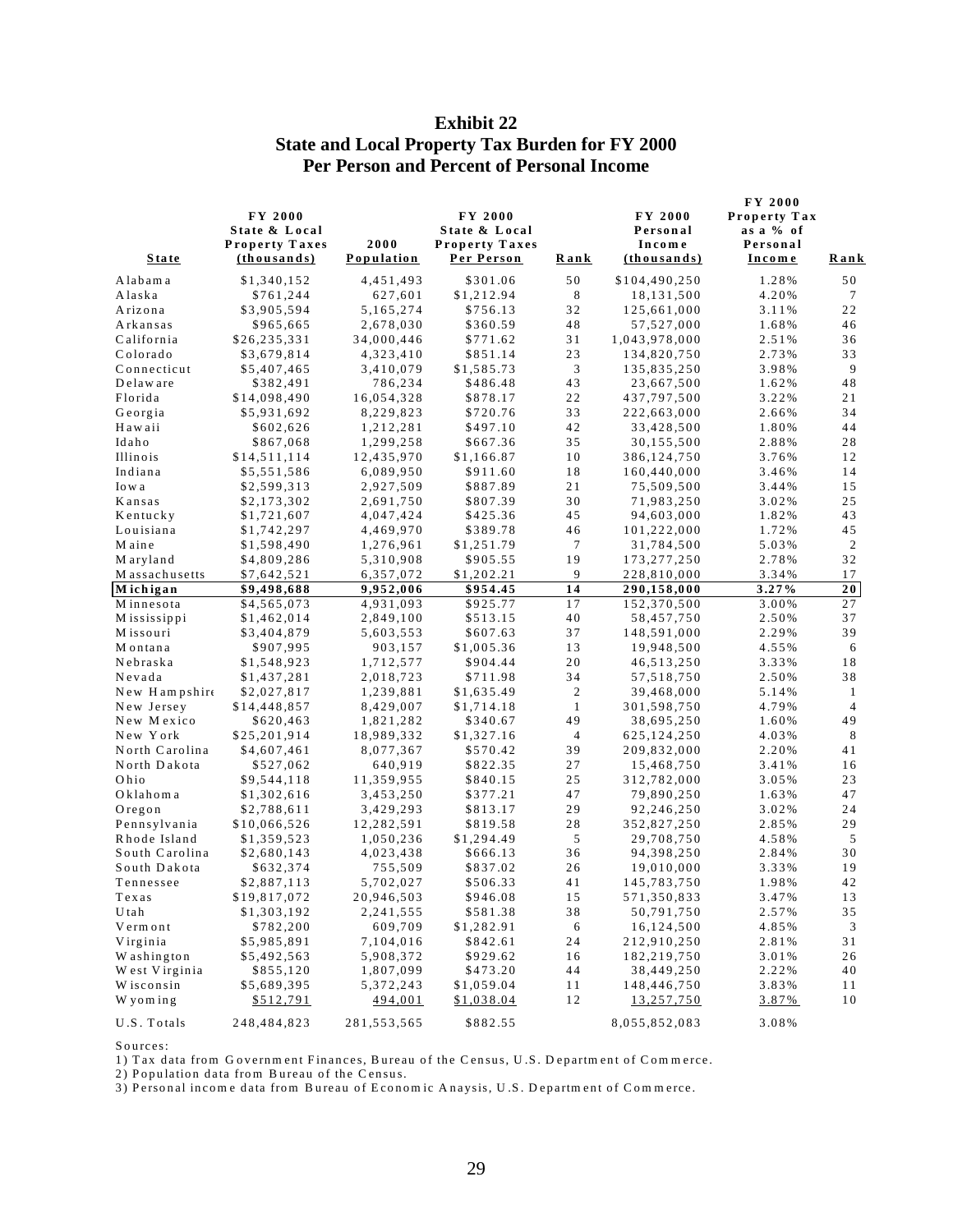| <u>State</u>   | <b>FY 2000</b><br>State & Local<br><b>Sales Taxes</b><br><u>(thousands)</u> | 2000<br><u>Population</u> | <b>FY 2000</b><br>State & Local<br><b>Sales Taxes</b><br>Per Person | <u>Rank</u>      | FY 2000<br>Personal<br>Income<br>(thousands) | FY 2000<br>Sales Tax<br>as a % of<br>Personal<br>Income | <u>Rank</u>    |
|----------------|-----------------------------------------------------------------------------|---------------------------|---------------------------------------------------------------------|------------------|----------------------------------------------|---------------------------------------------------------|----------------|
| Alabama        | \$2,868,357                                                                 | 4,451,493                 | \$644.36                                                            | 31               | \$104,490,250                                | 2.75%                                                   | 21             |
| Alaska         | \$106,864                                                                   | 627,601                   | \$170.27                                                            | 46               | 18,131,500                                   | 0.59%                                                   | 46             |
| Arizona        | \$4,853,286                                                                 | 5, 165, 274               | \$939.60                                                            | 9                | 125,661,000                                  | 3.86%                                                   | 7              |
| Arkansas       | \$2,199,195                                                                 | 2,678,030                 | \$821.20                                                            | 19               | 57,527,000                                   | 3.82%                                                   | 8              |
| California     | \$30,439,691                                                                | 34,000,446                | \$895.27                                                            | 12               | 1,043,978,000                                | 2.92%                                                   | 18             |
| Colorado       | \$3,775,214                                                                 | 4,323,410                 | \$873.20                                                            | 13               | 134,820,750                                  | 2.80%                                                   | 19             |
| Connecticut    | \$3,419,939                                                                 | 3,410,079                 | \$1,002.89                                                          | $\sqrt{5}$       | 135,835,250                                  | 2.52%                                                   | 27             |
| Delaware       | \$0                                                                         | 786,234                   | \$0.00                                                              | 47               | 23,667,500                                   | 0.00%                                                   | 47             |
| Florida        | \$15,556,791                                                                | 16,054,328                | \$969.01                                                            | $\tau$           | 437,797,500                                  | 3.55%                                                   | 11             |
| Georgia        | \$7,531,299                                                                 | 8,229,823                 | \$915.12                                                            | 11               | 222,663,000                                  | 3.38%                                                   | 13             |
| H aw aii       | \$1,536,276                                                                 | 1,212,281                 | \$1,267.26                                                          | $\boldsymbol{2}$ | 33,428,500                                   | 4.60%                                                   | 3              |
| Idaho          | \$747,134                                                                   | 1,299,258                 | \$575.05                                                            | 38               | 30,155,500                                   | 2.48%                                                   | 30             |
| Illinois       | \$7,275,592                                                                 | 12,435,970                | \$585.04                                                            | 37               | 386,124,750                                  | 1.88%                                                   | 40             |
| Indiana        | \$3,579,416                                                                 | 6,089,950                 | \$587.76                                                            | 36               | 160,440,000                                  | 2.23%                                                   | 36             |
| Iowa           | \$1,893,062                                                                 | 2,927,509                 | \$646.65                                                            | 30               | 75,509,500                                   | 2.51%                                                   | 28             |
| Kansas         | \$2,211,216                                                                 | 2,691,750                 | \$821.48                                                            | 17               | 71,983,250                                   | 3.07%                                                   | 15             |
| Kentucky       | \$2,171,723                                                                 | 4,047,424                 | \$536.57                                                            | 41               | 94,603,000                                   | 2.30%                                                   | 35             |
| Louisiana      | \$4,324,388                                                                 | 4,469,970                 | \$967.43                                                            | $\,$ 8 $\,$      | 101,222,000                                  | 4.27%                                                   | $\overline{4}$ |
| M aine         | \$847,358                                                                   | 1,276,961                 | \$663.57                                                            | 27               | 31,784,500                                   | 2.67%                                                   | 23             |
| Maryland       | \$2,498,184                                                                 | 5,310,908                 | \$470.39                                                            | 43               | 173, 277, 250                                | 1.44%                                                   | 44             |
| Massachusetts  | \$3,565,267                                                                 | 6, 357, 072               | \$560.83                                                            | 39               | 228,810,000                                  | 1.56%                                                   | 42             |
| Michigan       | \$7,666,399                                                                 | 9,952,006                 | \$770.34                                                            | 21               | 290,158,000                                  | 2.64%                                                   | 24             |
| Minnesota      | \$3,757,366                                                                 | 4,931,093                 | \$761.97                                                            | 22               | 152,370,500                                  | 2.47%                                                   | 31             |
| Mississippi    | \$2,333,384                                                                 | 2,849,100                 | \$818.99                                                            | 20               | 58,457,750                                   | 3.99%                                                   | 5              |
| Missouri       | \$4,107,718                                                                 | 5,603,553                 | \$733.06                                                            | 23               | 148,591,000                                  | 2.76%                                                   | $2\,0$         |
| Montana        | \$0                                                                         | 903,157                   | \$0.00                                                              | 47               | 19,948,500                                   | 0.00%                                                   | 48             |
| Nebraska       | \$1,216,962                                                                 | 1,712,577                 | \$710.60                                                            | 24               | 46,513,250                                   | 2.62%                                                   | 26             |
| Nevada         | \$2,061,496                                                                 | 2,018,723                 | \$1,021.19                                                          | $\overline{4}$   | 57, 518, 750                                 | 3.58%                                                   | 10             |
| New Hampshire  | \$0                                                                         | 1,239,881                 | \$0.00                                                              | 47               | 39,468,000                                   | 0.00%                                                   | 49             |
| New Jersey     | \$5,508,046                                                                 | 8,429,007                 | \$653.46                                                            | 29               | 301,598,750                                  | 1.83%                                                   | 41             |
| New Mexico     | \$1,867,700                                                                 | 1,821,282                 | \$1,025.49                                                          | 3                | 38,695,250                                   | 4.83%                                                   | $\overline{2}$ |
| New York       | \$16,473,484                                                                | 18,989,332                | \$867.51                                                            | 14               | 625, 124, 250                                | 2.64%                                                   | 25             |
| North Carolina | \$4,519,995                                                                 | 8,077,367                 | \$559.59                                                            | 40               | 209,832,000                                  | 2.15%                                                   | 37             |
| North Dakota   | \$381,401                                                                   | 640,919                   | \$595.08                                                            | 33               | 15,468,750                                   | 2.47%                                                   | 32             |
| Ohio           | \$7,431,610                                                                 | 11,359,955                | \$654.19                                                            | 28               | 312,782,000                                  | 2.38%                                                   | 34             |
| Oklahoma       | \$2,403,829                                                                 | 3,453,250                 | \$696.11                                                            | 25               | 79,890,250                                   | 3.01%                                                   | 17             |
| $O$ regon      | \$0                                                                         | 3,429,293                 | \$0.00                                                              | 47               | 92,246,250                                   | 0.00%                                                   | 50             |
| Pennsylvania   | \$7,220,639                                                                 | 12,282,591                | \$587.88                                                            | 35               | 352,827,250                                  | 2.05%                                                   | 39             |
| Rhode Island   | \$621,066                                                                   | 1,050,236                 | \$591.36                                                            | 34               | 29,708,750                                   | 2.09%                                                   | 38             |
| South Carolina | \$2,557,733                                                                 | 4,023,438                 | \$635.71                                                            | 32               | 94,398,250                                   | 2.71%                                                   | 22             |
| South Dakota   | \$627,225                                                                   | 755,509                   | \$830.20                                                            | 15               | 19,010,000                                   | 3.30%                                                   | 14             |
| Tennessee      | \$5,701,043                                                                 | 5,702,027                 | \$999.83                                                            | 6                | 145,783,750                                  | 3.91%                                                   | 6              |
| $T$ e x a s    | \$17,348,954                                                                | 20,946,503                | \$828.25                                                            | 16               | 571,350,833                                  | 3.04%                                                   | 16             |
| U tah          | \$1,841,327                                                                 | 2, 241, 555               | \$821.45                                                            | 18               | 50,791,750                                   | 3.63%                                                   | 9              |
| Vermont        | \$215,423                                                                   | 609,709                   | \$353.32                                                            | 45               | 16,124,500                                   | 1.34%                                                   | 45             |
| Virginia       | \$3,214,162                                                                 | 7,104,016                 | \$452.44                                                            | 44               | 212,910,250                                  | 1.51%                                                   | 43             |
| W ashington    | \$8,918,781                                                                 | 5,908,372                 | \$1,509.52                                                          | $\mathbf{1}$     | 182,219,750                                  | 4.89%                                                   | $\mathbf{1}$   |
| West Virginia  | \$917,050                                                                   | 1,807,099                 | \$507.47                                                            | 42               | 38,449,250                                   | 2.39%                                                   | 33             |
| Wisconsin      | \$3,695,182                                                                 | 5,372,243                 | \$687.83                                                            | 26               | 148,446,750                                  | 2.49%                                                   | 29             |
| Wyoming        | \$463,975                                                                   | 494,001                   | \$939.22                                                            | 10               | 13,257,750                                   | 3.50%                                                   | 12             |
| U.S. Totals    | 214,472,202                                                                 | 281,553,565               | \$761.75                                                            |                  | 8,055,852,083                                | 2.66%                                                   |                |

#### **Exhibit 23 State and Local Sales Tax Burden for FY 2000 Per Person and Percent of Personal Income**

Sources:

1) Tax data from Government Finances, Bureau of the Census, U.S. Department of Commerce.

2) Population data from Bureau of the Census.

3) Personal incom e data from Bureau of Econom ic A naysis, U .S. D epartm ent of Com m erce.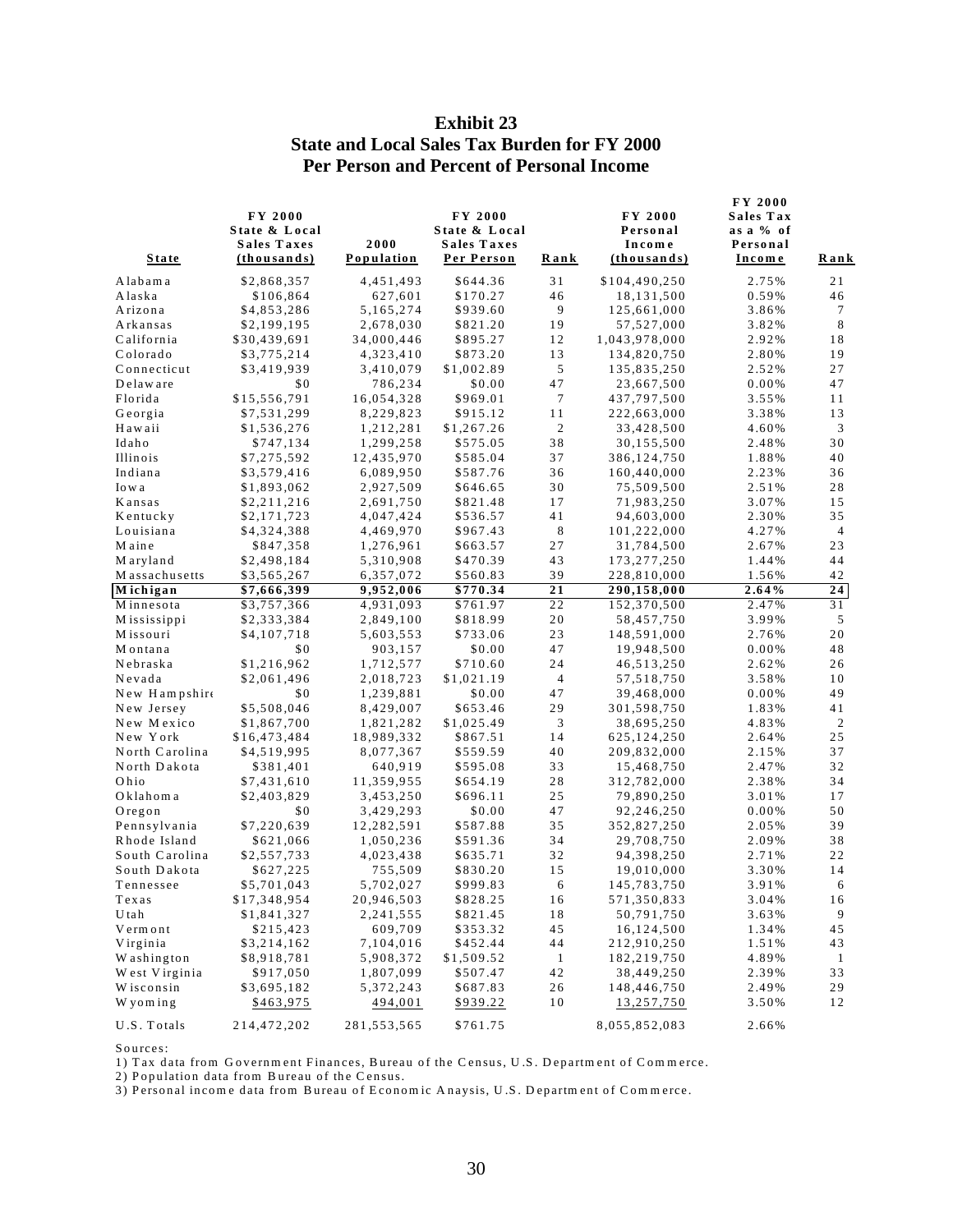## **V. PROPOSAL A's IMPACT ON MICHIGAN SCHOOLS**

School funding has increased from \$9.3 billion in FY 1993 to over \$14.5 billion in FY 2003 as a result of Proposal A (see Exhibit 24). This increase outpaced inflation as measured by the Detroit Consumer Price Index (CPI).





Proposal A was a shift away from local property taxes toward state levied consumption taxes to support K-12 education in Michigan. Prior to Proposal A about two-thirds of support of K-12 education was raised from local property taxes and about 29 percent came from state resources. In FY 2001, the state share was nearly 78 percent and the local share had dropped to 17 percent (see Exhibit 25).

FY 2002 and FY 2003 SAF revenues are estimated from the May 2002 Consensus Revenue Estimating Conference*.* The additional revenues deposited into the SAF allow the State to provide more funding for schools. These amounts do not include revenues for debt, which are generated locally (see Exhibit 26).

The original income tax earmarking from Proposal A was 14.4 percent. Public Act 141 of 1995 increased the income tax collections earmarking percentage to 23.0 percent. In 1999, a five-year phased-in reduction of the income tax rate was passed which reduced the income tax rate 0.1 of a percentage point each year beginning in tax year 2000 but schools are hold harmless from this cut. In tax year 2000 the Michigan personal income tax was reduced to 4.3 percent and will be lowered to 3.9 percent by tax year 2004. In 2000, Public Act 40 of 2000 accelerated the rate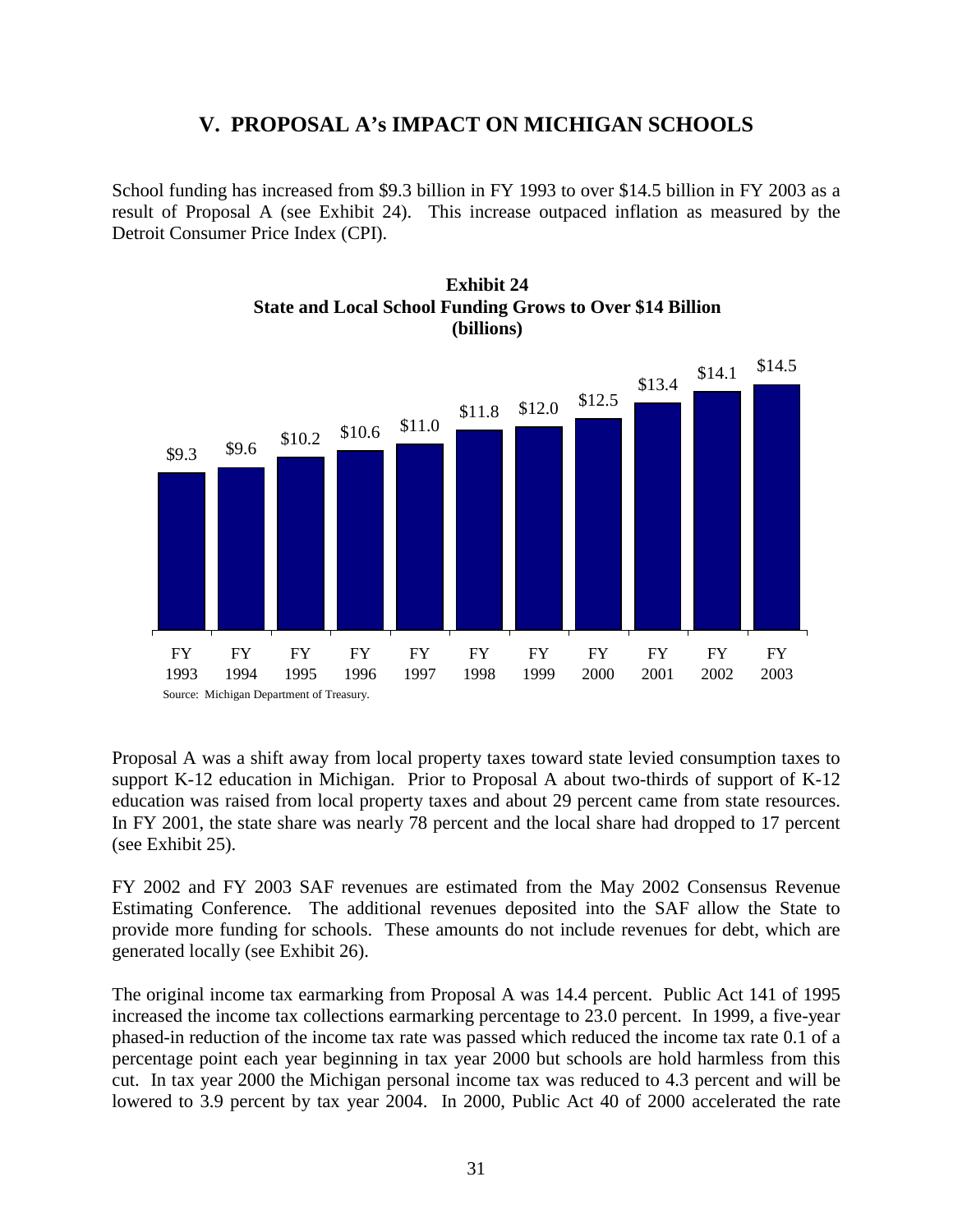

#### **Exhibit 25 More State Support for Education Percent of K-12 General Funding**

reduction to 4.2 percent in tax year 2000. In tax year 2001 the income tax rate remained at 4.2 percent with the scheduled reductions to keep going forward. To offset the rate reductions, the percentage of income tax collections dedicated to the SAF is increased so the SAF continues to receive the revenue it would have received had there been no rate cut.

#### **Per Pupil Funding**

Proposal A dramatically improved funding equity among school districts by creating a minimum per pupil foundation allowance and by accelerating funding for the low-revenue school districts more quickly than the other school districts. Funding for the lowest-revenue districts was immediately increased to the minimum foundation allowance, which was \$4,200 for school year 1994-95. At the same time, increases in the foundation allowance for most other school districts were limited to approximately one half the dollar increase for low-revenue districts. As a result, Proposal A has reduced the funding gap between rich and poor districts in absolute dollar and percentage terms.

Exhibit 27 shows how the minimum foundation allowance has increased over the years. From FY 1994-95 to FY 2002-03, the minimum foundation allowance has grown 60 percent. Over this same time period, the Detroit CPI is forecasted to grow 23 percent based on the State's latest economic forecast (see Exhibit 28). Exhibit 29 and Exhibit 30 illustrate the impact of the per pupil funding floor. For the 1993-94 school year, 512 school districts (92 percent) received less than the \$6,700 state and local funding per pupil (please see the Appendix for a listing of all school districts).

Source: Office of Revenue and Tax Analysis, Michigan Department of Treasury.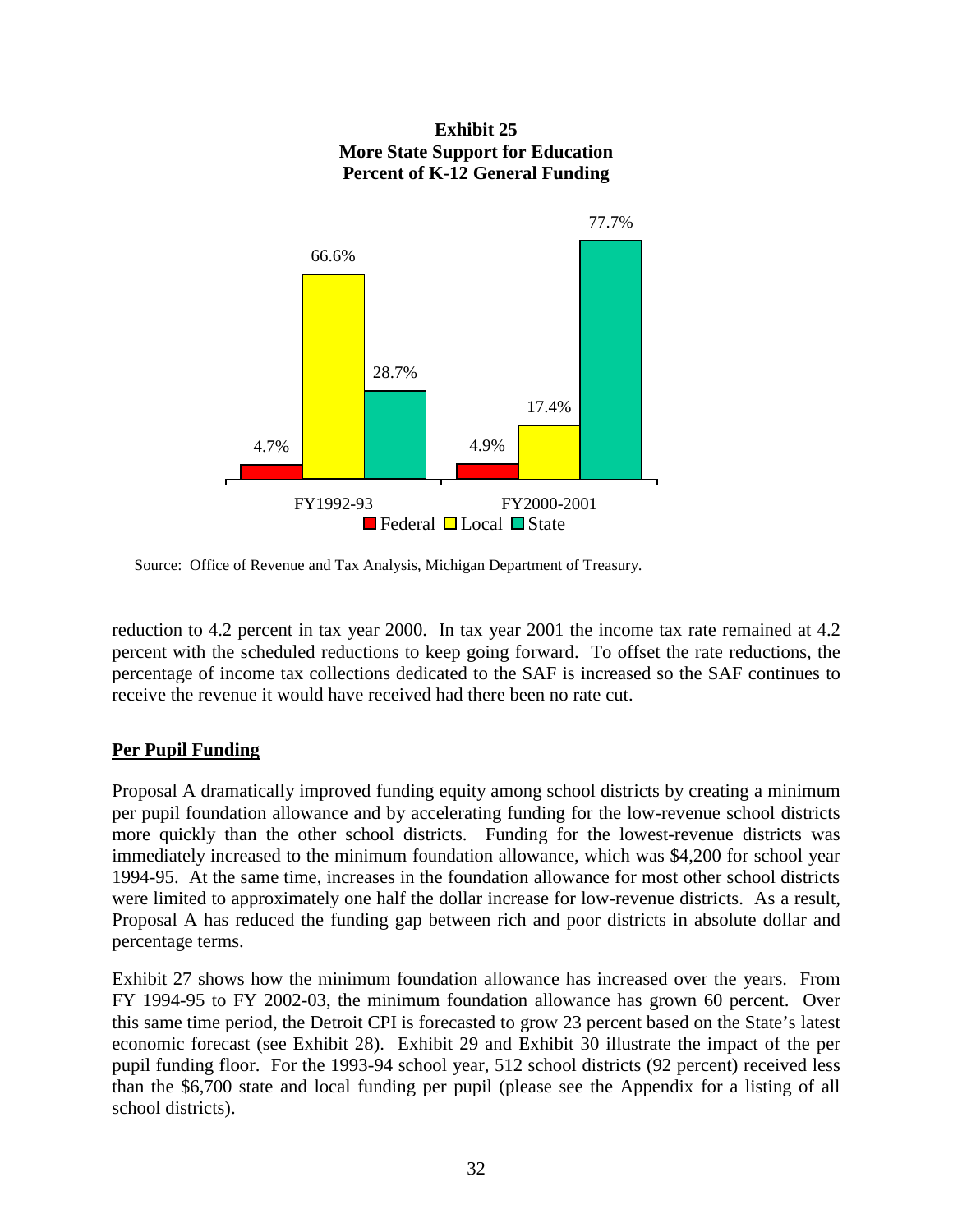#### **Exhibit 26 State School Aid Fund (millions)**

|                            |                |                           |                |                |                |                |                |                |            |                | Estimated <sup>(1)</sup> |
|----------------------------|----------------|---------------------------|----------------|----------------|----------------|----------------|----------------|----------------|------------|----------------|--------------------------|
| <b>Funding Source</b>      | <b>FY 1993</b> | <b>FY 1994</b>            | <b>FY 1995</b> | <b>FY 1996</b> | <b>FY 1997</b> | <b>FY 1998</b> | <b>FY 1999</b> | <b>FY 2000</b> | FY 2001    | <b>FY 2002</b> | <b>FY 2003</b>           |
| Sales Tax                  | \$1,743.4      | \$2,529.6                 | \$3,564.6      | \$3,778.8      | \$3,933.5      | \$4,094.2      | \$4,301.5      | \$4,577.2      | \$4,631.4  | \$4,734.8      | \$4,957.5                |
| Use Tax                    | \$0.0          | \$132.0                   | \$318.9        | \$341.6        | \$362.0        | \$386.4        | \$427.5        | \$452.9        | \$444.5    | \$456.0        | \$478.3                  |
| <b>State Education Tax</b> | \$0.0          | \$446.9                   | \$1,064.5      | \$1,111.1      | \$1,156.1      | \$1,256.9      | \$1,273.5      | \$1,381.4      | \$1,489.6  | \$1,558.0      | \$1,622.8                |
| Income Tax                 | \$0.0          | \$0.0                     | \$882.5        | \$918.2        | \$1,582.9      | \$1,699.4      | \$1,848.1      | \$1,968.4      | \$1,955.3  | \$1,884.1      | \$1,963.6                |
| Tobacco Tax                | \$19.5         | \$163.1                   | \$397.2        | \$371.4        | \$350.5        | \$363.0        | \$394.4        | \$387.7        | \$383.1    | \$378.6        | \$371.0                  |
| Liquor Tax                 | \$21.9         | \$21.8                    | \$21.9         | \$22.6         | \$22.4         | \$23.9         | \$25.4         | \$27.2         | \$28.4     | \$29.6         | \$29.8                   |
| IFT/CFT                    | \$52.1         | \$86.8                    | \$106.6        | \$121.8        | \$117.0        | \$115.3        | \$136.5        | \$152.5        | \$131.3    | \$140.0        | \$143.0                  |
| Real Estate Transfer Tax   | \$0.0          | \$0.0                     | \$91.1         | \$161.2        | \$192.8        | \$227.9        | \$261.7        | \$257.1        | \$252.9    | \$241.0        | \$254.0                  |
| Other Tax Revenues         |                | Included in Other Revenue | \$7.3          | \$18.1         | \$14.9         | \$13.4         | \$14.2         | \$13.4         | \$15.2     | \$14.7         | \$14.7                   |
| General Fund Transfer      | \$1,086.2      | \$709.6                   | \$664.9        | \$621.0        | \$277.9        | \$376.0        | \$420.7        | \$420.1        | \$385.2    | \$198.4        | \$198.4                  |
| Lottery                    | \$427.6        | \$510.7                   | \$547.8        | \$548.3        | \$587.7        | \$616.1        | \$621.1        | \$618.5        | \$587.0    | \$605.0        | \$595.0                  |
| Casino Wagering Tax        | \$0.0          | \$0.0                     | \$0.0          | \$0.0          | \$0.0          | \$0.0          | \$6.0          | \$53.1         | \$75.4     | \$92.0         | \$96.0                   |
| Federal Funds              | \$57.2         | \$62.6                    | \$63.1         | \$69.7         | \$70.2         | \$84.7         | \$106.8        | \$121.6        | \$148.6    | \$235.0        | \$235.0                  |
| Other Revenue $^{(2)}$     | \$3.2          | \$13.2                    | \$8.0          | \$179.7        | \$22.7         | \$212.0        | \$112.3        | \$48.3         | \$149.4    | \$382.0        | \$32.7                   |
| <b>TOTAL</b>               | \$3,411.1      | \$4,676.1                 | \$7,738.4      | \$8,263.5      | \$8,690.7      | \$9,469.1      | \$9,949.7      | \$10,479.3     | \$10,677.3 | \$10,949.2     | \$10,991.8               |

 $(1)$  Figures are from various Executive Budgets and May 2002 Consensus Revenue Conference.

(2) Other revenue includes transfers from Budget Stabilization Fund, etc.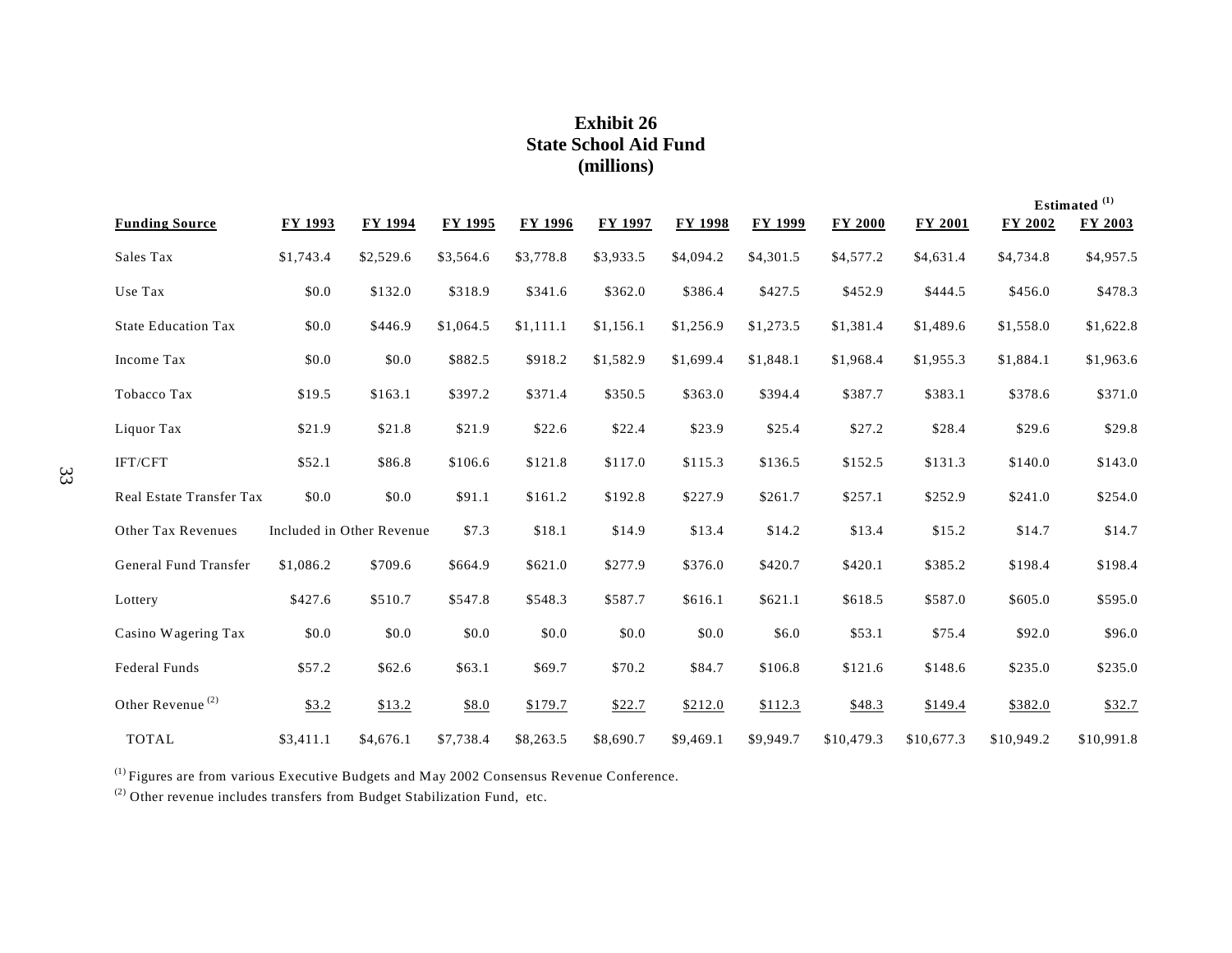

**Exhibit 27 Minimum School Foundation Allowance Per Pupil Has Grown 60 Percent**

Source: Michigan Department of Education.





Detroit CPI Minimum School Foundation Allowance

Sources: Michigan Department of Education, Michigan Department of Treasury, and Bureau of Labor Statistics.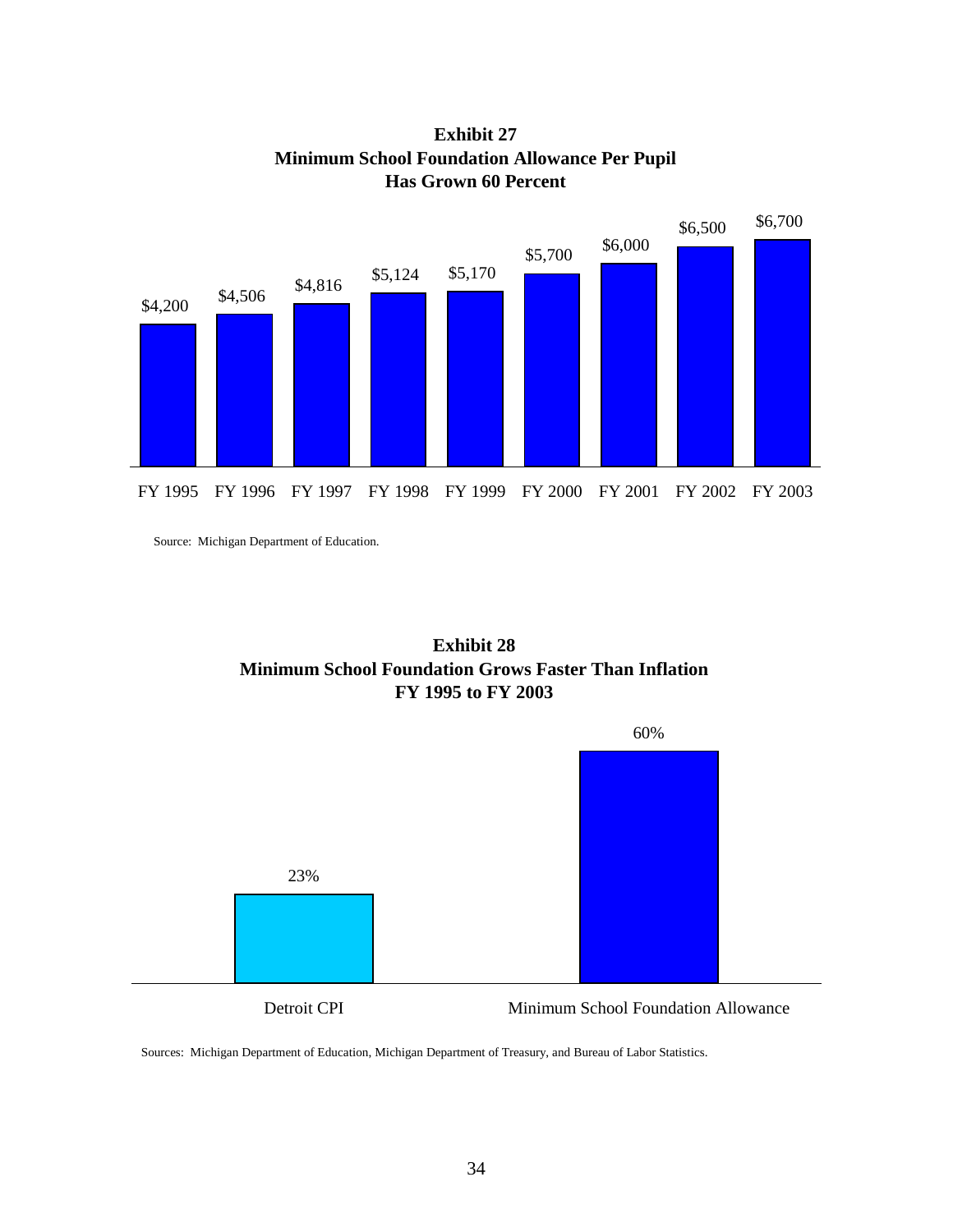**Exhibit 29 Before School Finance Reform 512 Districts Below \$6,700 Per Pupil in FY 1994**



Source: Michigan Department of Education.



Source: Michigan Department of Education.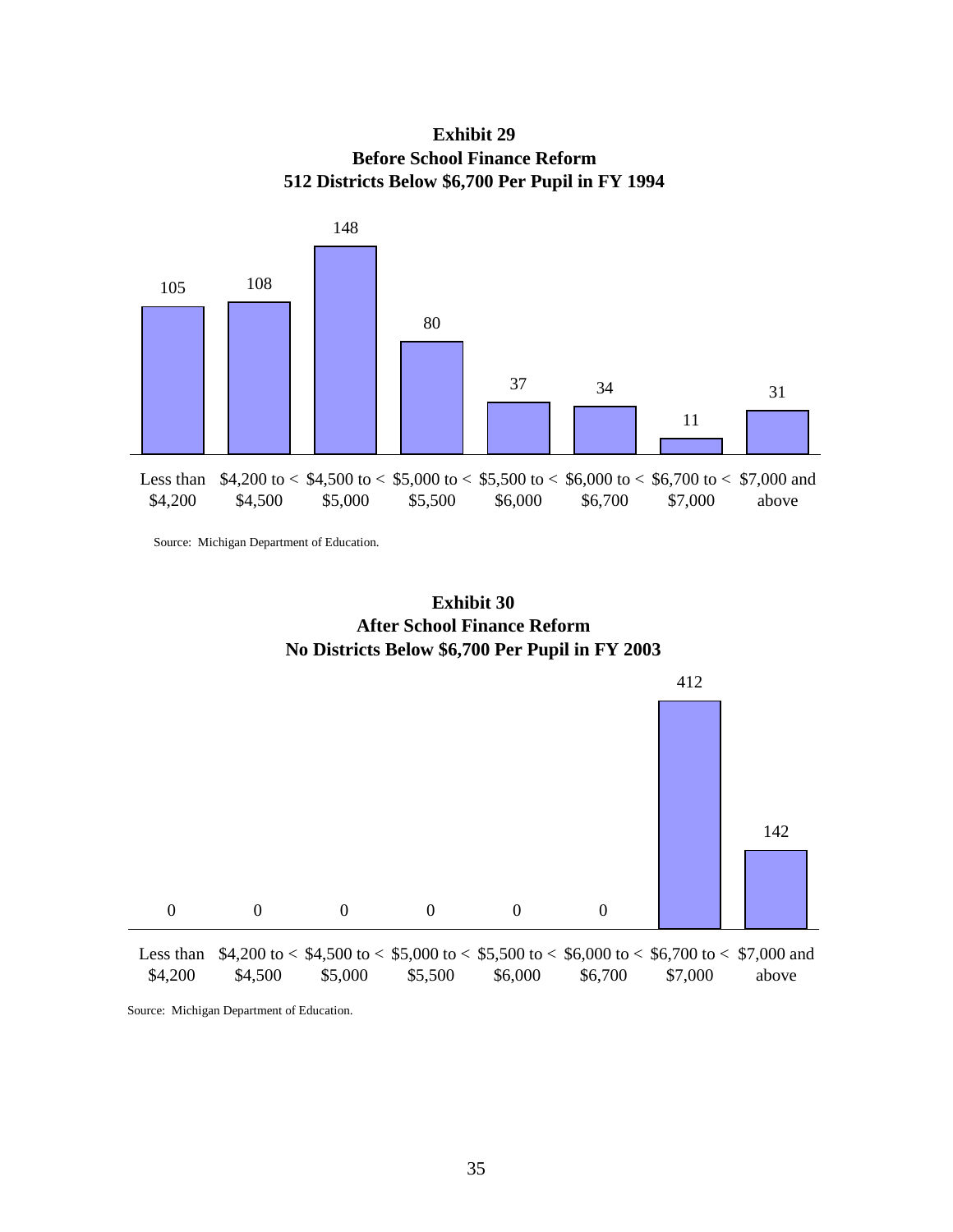Proposal A has substantially reduced school funding inequities. In FY 1994, the ten lowestrevenue school districts had weighted average per pupil revenues of \$3,476, while the ten highest-revenue school districts had weighted average per pupil revenues of \$9,726, nearly three times more than the ten lowest-revenue school districts (see Exhibit 31). By FY 2003, the ten lowest revenue school districts had a weighted average per pupil foundation allowance of \$6,700 (minimum guarantee), while the ten highest revenue districts had a weighted average foundation allowance of \$11,389, less than twice as much as the minimum foundation allowance (see Exhibit 32).

#### **Charter Schools**

School reform was also an integral part of Proposal A. The creation of new publicly-chartered school academies afforded parents an alternative to traditional public schools. Since the adoption of Proposal A, 189 publicly-chartered school academies are currently in operation throughout the state. Exhibit 33 illustrates the growth of the number of publicly-chartered schools since their inception. Charter schools are public schools organized by teachers, parents, or others (e.g., university, community college, or any nonprofit organization) and chartered by a public entity, such as a local school board, the State Board of Education, a public university, or a department of state government. While charter schools enjoy the operational autonomy of a private school, they are held accountable to a public governmental authority.

Charter schools have no prescribed local service population and no local revenue base. Pupils may select a school based on its curriculum or other criteria (e.g., location). All applicants have an equal chance of admission. The foundation grant follows the student to attend the charter school of his or her choice.

Although the number of charter schools has grown substantially since 1994, the vast majority of students still attend traditional public schools. In the FY 2002 school year, approximately 64,260 pupils attended Michigan charter schools (see Exhibit 34) while approximately 1.65 million attended Michigan K-12 public schools. Overall, charter school students comprise 3.7 percent of all public K-12 students.

#### **Schools of Choice**

Another aspect of Proposal A was the enactment of "schools of choice" which allows students to attend a public school in a district other than the one in which he or she resides. Students are responsible for their own transportation, and all students have an equal chance of acceptance, regardless of residence. Under the current schools of choice program, local districts may opt to open their doors to students who live in other districts but reside within the same ISD. Currently, there are 554 traditional public school districts organized within 57 ISDs in Michigan. Allowing students to take their foundation grant to the public or charter school of their choice was intended to make schools more responsive to student needs and parent expectations.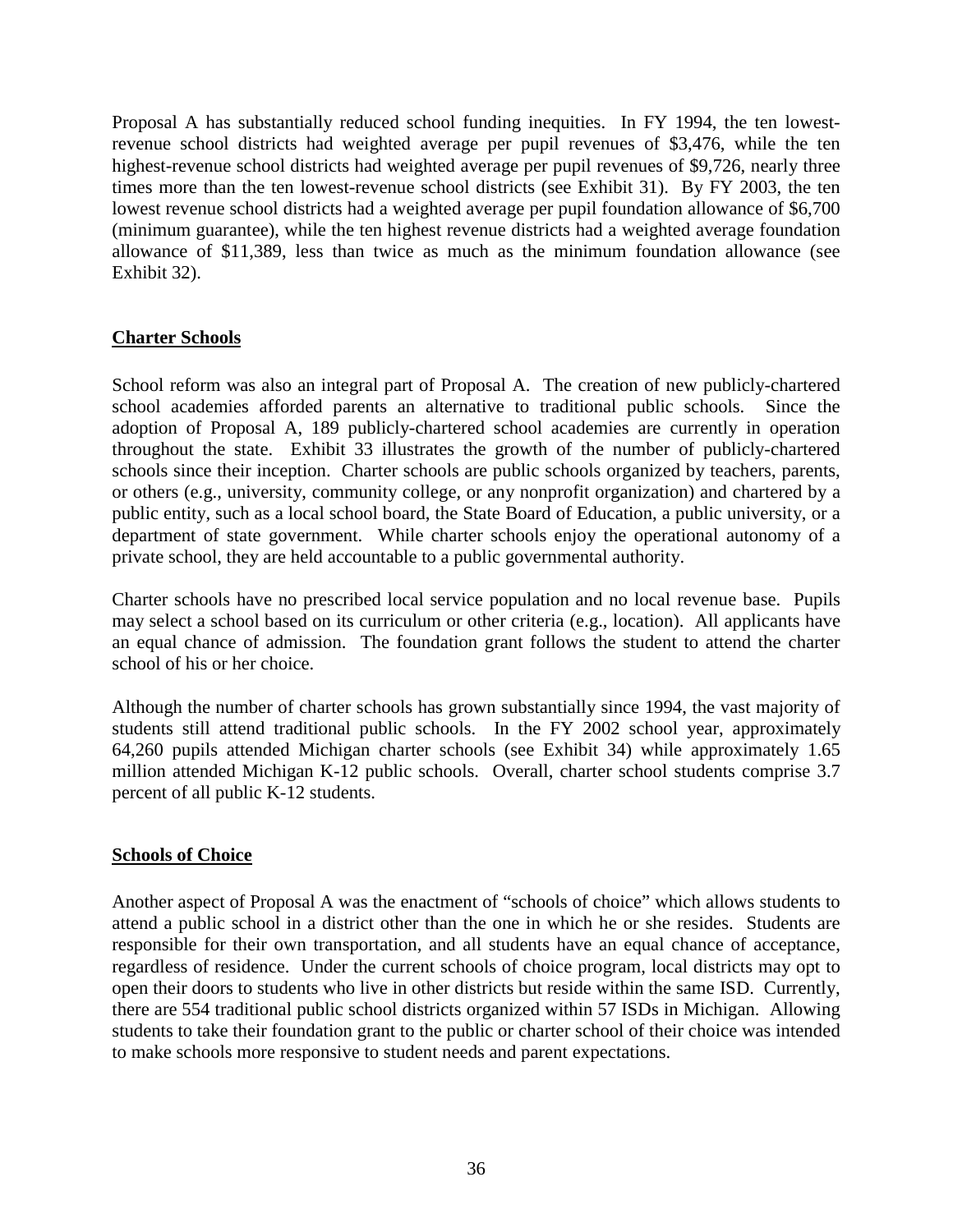#### **Exhibit 31 Highest Spending Districts Outspent Lowest Spending Districts Nearly 3 Times Per Pupil in 1993-94**



Source: Michigan Department of Education.

#### **Exhibit 32 School Spending More Equitable Between Districts Difference Less Than Twice Per Pupil in 2002-03**



Source: Michigan Department of Education.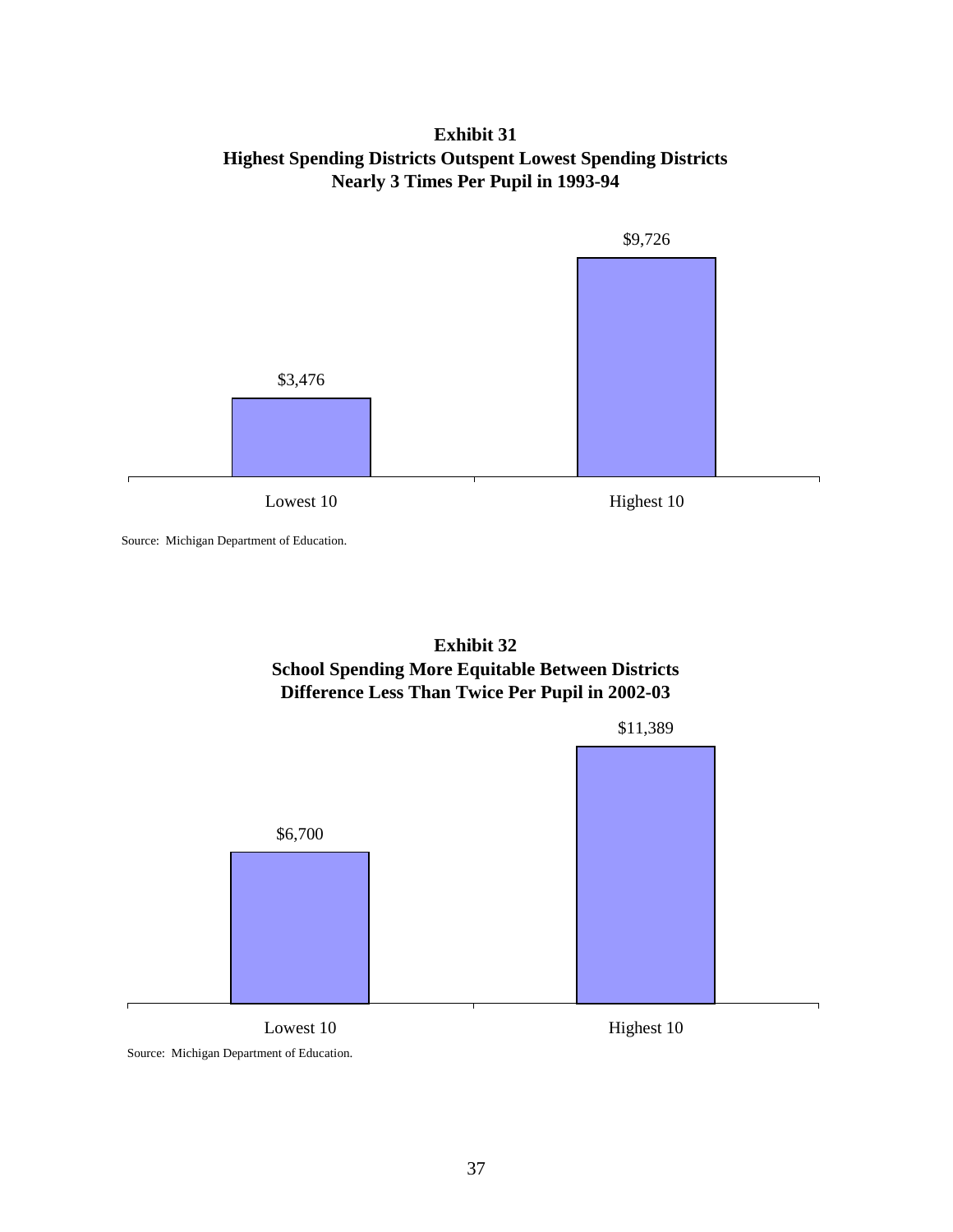**Exhibit 33 Michigan Charter Schools**



Source: Michigan Department of Education.

**Exhibit 34 Students Attending Charter Schools**



Source: Michigan Department of Education.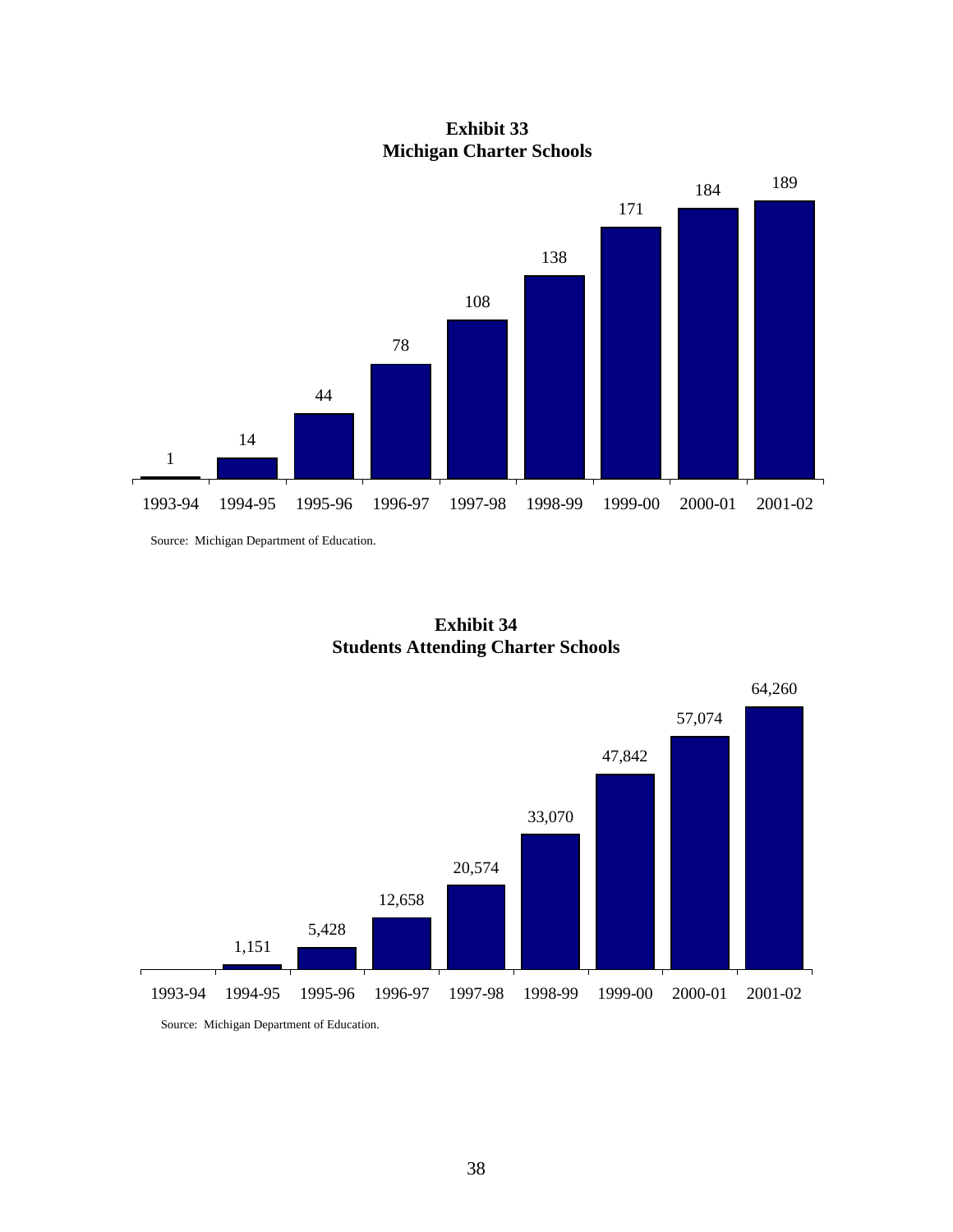#### **School Vouchers**

Michigan did not enact a school voucher program with its new system of charter schools, schools of choice, and foundation grants under Proposal A. Vouchers would also allow students to go to private schools. Michigan's system provides funding only for public and publicly-chartered schools.

Proposal C of 1970 amended the Michigan Constitution to prohibit direct or indirect aid to any private, denominational, or other nonpublic school. Tuition vouchers were specifically prohibited by Proposal C. Michigan voters passed Proposal C by a margin of 57 percent to 43 percent.

In November 2000, Michigan voters defeated Proposal 00-1, which would have allowed vouchers for private schools. Proposal 00-1 would have removed the general prohibition against indirect aid to a private, denominational, or other nonpublic school and remove specific prohibitions against tuition vouchers, subsidies, loans of public property or money, and other types of aid to nonpublic schools.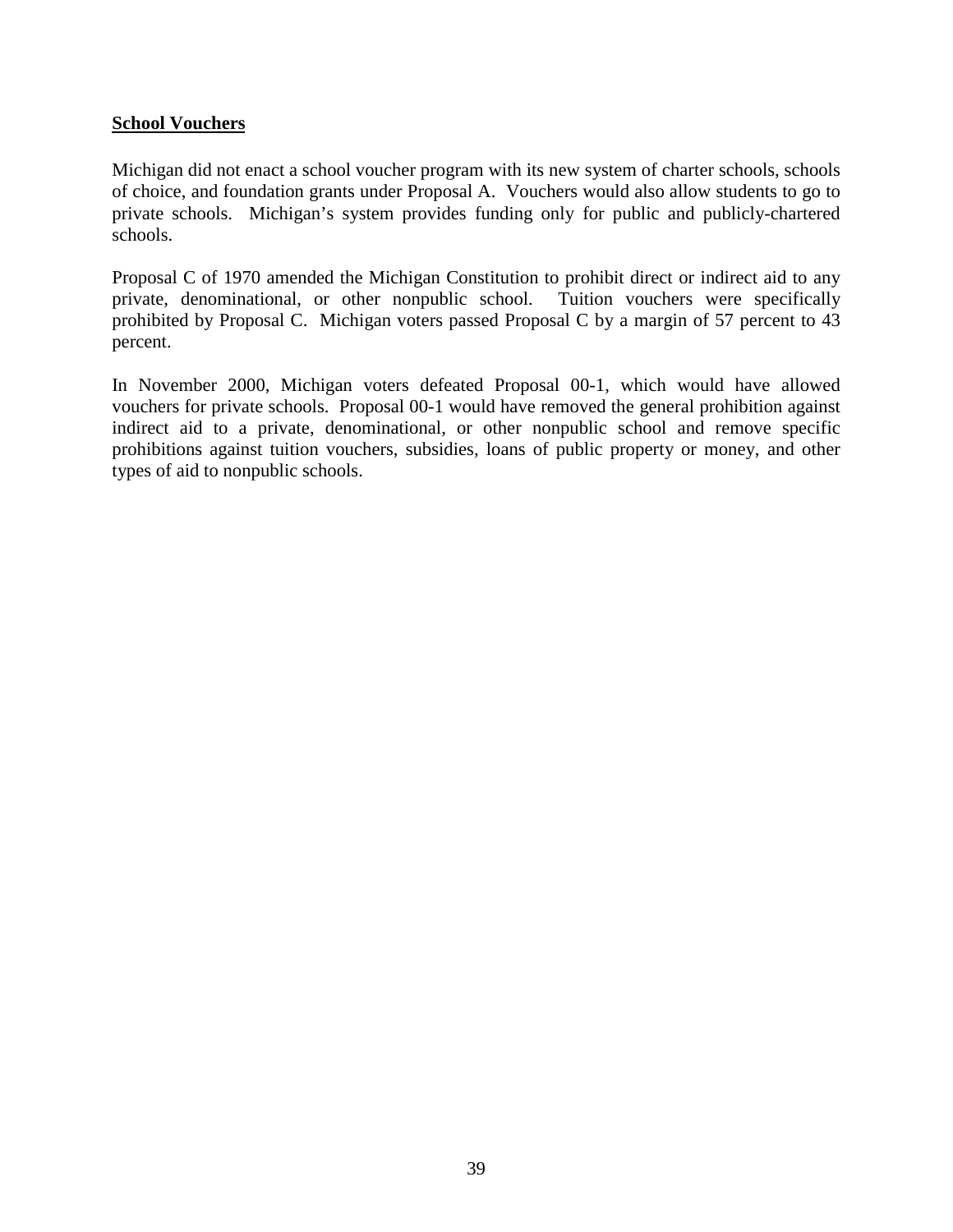# **VI. APPENDIX**

# **INCREASE IN SCHOOL DISTRICTS' PER PUPIL FOUNDATION ALLOWANCES UNDER PROPOSAL A**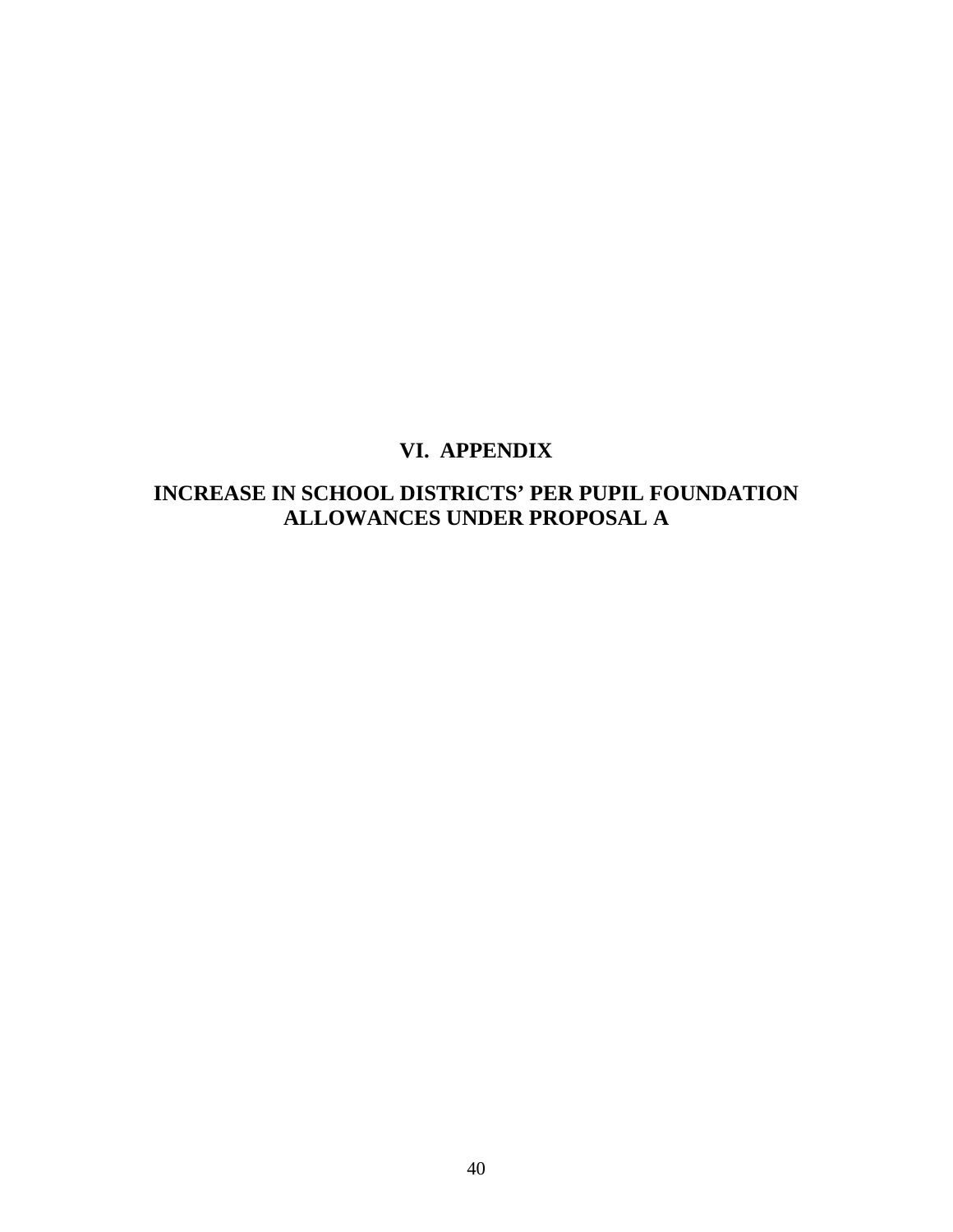#### **Increase in School Districts' Per Pupil Foundation Allowances Under Proposal A Ranked by FY 03 Foundation Allowance**

|               |                                          | <b>FY03</b> |                          |                           |               |  |
|---------------|------------------------------------------|-------------|--------------------------|---------------------------|---------------|--|
| <b>School</b> |                                          | <b>FY94</b> | Foundation               | <b>FY94-FY03 Increase</b> |               |  |
| Code          | <b>School District Name</b>              | <b>Base</b> | Allowance <sup>(1)</sup> | \$                        | $\frac{0}{0}$ |  |
|               |                                          |             |                          |                           |               |  |
| 49020         | Bois Blanc Pines School District         | 13,734      | 15,395                   | 1,661                     | 12.1%         |  |
| 42030         | <b>Grant Township Schools</b>            | 10,681      | 12,341                   | 1,660                     | 15.5%         |  |
| 63080         | <b>Bloomfield Hills School District</b>  | 10,294      | 11,954                   | 1,660                     | 16.1%         |  |
| 63010         | Birmingham City School District          | 10,217      | 11,877                   | 1,660                     | 16.2%         |  |
| 49110         | Mackinac Island Pub Schools              | 9,594       | 11,254                   | 1,660                     | 17.3%         |  |
| 58080         | Jefferson Schools-Monroe Co.             | 9,500       | 11,160                   | 1,660                     | 17.5%         |  |
| 63060         | Southfield Public School District        | 9,299       | 10,959                   | 1,660                     | 17.9%         |  |
| 17160         | Whitefish Schools                        | 9,270       | 10,930                   | 1,660                     | 17.9%         |  |
| 23490         | Oneida Twp School District #3            | 9,022       | 10,682                   | 1,660                     | 18.4%         |  |
| 63280         | Lamphere Public Schools                  | 8,777       | 10,437                   | 1,660                     | 18.9%         |  |
| 15010         | <b>Beaver Island Comm Schools</b>        | 8,627       | 10,287                   | 1,660                     | 19.2%         |  |
| 02020         | <b>Burt Township School District</b>     | 8,428       | 10,088                   | 1,660                     | 19.7%         |  |
| 63200         | Farmington Public School District        | 8,407       | 10,067                   | 1,660                     | 19.8%         |  |
| 11200         | New Buffalo Area School District         | 8,367       | 10,027                   | 1,660                     | 19.8%         |  |
| 82055         | Grosse Pointe Public Schools             | 8,233       | 9,893                    | 1,660                     | 20.2%         |  |
| 50010         | Centerline Public Schools                | 7,885       | 9,545                    | 1,660                     | 21.1%         |  |
| 80040         | <b>Covert Public Schools</b>             | 7,727       | 9,387                    | 1,660                     | 21.5%         |  |
| 81010         | Ann Arbor Public Schools                 | 7,574       | 9,234                    | 1,660                     | 21.9%         |  |
| 50230         | Warren Consolidated Schools              | 7,421       | 9,082                    | 1,661                     | 22.4%         |  |
| 45040         | Northport Public School District         | 7,387       | 9,047                    | 1,660                     | 22.5%         |  |
| 17050         | Detour Area Schools                      | 7,379       | 9,039                    | 1,660                     | 22.5%         |  |
| 63150         | Troy Public School District              | 7,374       | 9,034                    | 1,660                     | 22.5%         |  |
| 50200         | South Lake Schools                       | 7,298       | 8,958                    | 1,660                     | 22.7%         |  |
| 32130         | Port Hope Community Schools              | 7,350       | 8,958                    | 1,608                     | 21.9%         |  |
| 52160         | Wells Township School District           | 7,267       | 8,927                    | 1,660                     | 22.8%         |  |
| 63160         | West Bloomfield School District          | 7,225       | 8,886                    | 1,661                     | 23.0%         |  |
| 63040         | Royal Oak School District                | 7,216       | 8,851                    | 1,635                     | 22.7%         |  |
| 32260         | Colfax Township School District 1F       | 7,168       | 8,828                    | 1,660                     | 23.2%         |  |
| 27060         | Marenisco School District                | 7,116       | 8,776                    | 1,660                     | 23.3%         |  |
| 82045         | Melvindale Allen Park Schools            | 7,113       | 8,773                    | 1,660                     | 23.3%         |  |
| 50240         |                                          | 7,069       | 8,739                    |                           | 23.6%         |  |
| 33215         | Warren Woods Public Schools              | 6,998       | 8,659                    | 1,670                     | 23.7%         |  |
| 82130         | <b>Waverly Schools</b>                   | 6,990       | 8,650                    | 1,661                     | 23.7%         |  |
|               | <b>Romulus Community Schools</b>         |             |                          | 1,660                     |               |  |
| 82120         | River Rouge City Schools                 | 6,955       | 8,615                    | 1,660                     | 23.9%         |  |
| 82030         | Dearborn City School District            | 6,933       | 8,594                    | 1,660                     | 23.9%         |  |
| 63100         | Novi Community Schools                   | 6,931       | 8,591                    | 1,660                     | 24.0%         |  |
| 82300         | Grosse Ile Township Schools              | 6,926       | 8,586                    | 1,660                     | 24.0%         |  |
| 52110         | Republic Michigamme Schools              | 6,922       | 8,582                    | 1,660                     | 24.0%         |  |
| 82155         | <b>Trenton Public Schools</b>            | 6,874       | 8,542                    | 1,668                     | 24.3%         |  |
| 24020         | Harbor Springs School District           | 6,817       | 8,477                    | 1,660                     | 24.4%         |  |
| 63290         | Walled Lake Consolidated School District | 6,792       | 8,437                    | 1,646                     | 24.2%         |  |
| 56010         | Midland Public Schools                   | 6,752       | 8,415                    | 1,664                     | 24.6%         |  |
| 11340         | Bridgman Public Schools                  | 6,694       | 8,354                    | 1,660                     | 24.8%         |  |
| 03080         | Saugatuck Public Schools                 | 6,671       | 8,331                    | 1,660                     | 24.9%         |  |
| 80240         | <b>Bangor Twp School District #8</b>     | 6,652       | 8,312                    | 1,660                     | 25.0%         |  |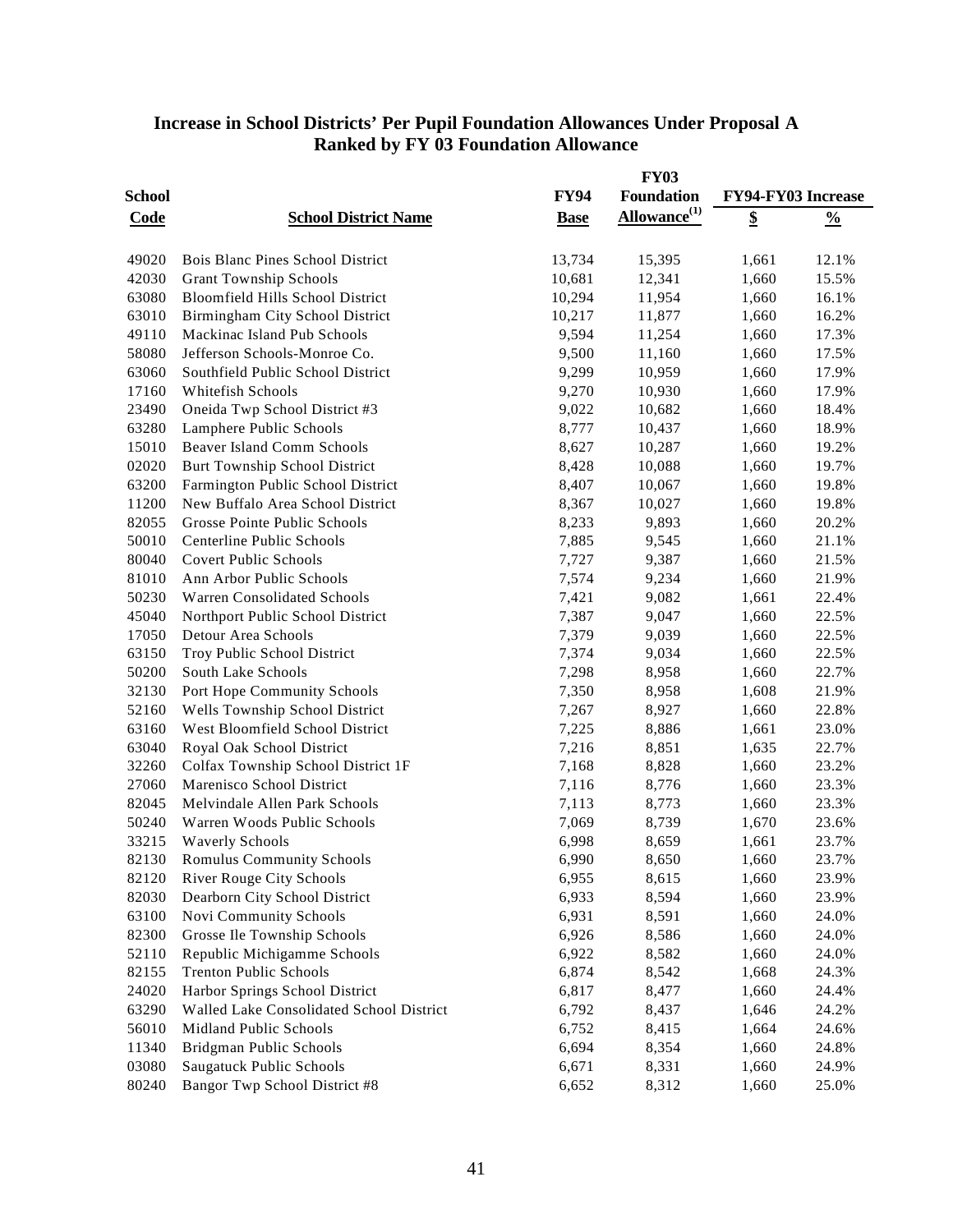|               |                                          |             | <b>FY03</b>              |                    |               |
|---------------|------------------------------------------|-------------|--------------------------|--------------------|---------------|
| <b>School</b> |                                          | <b>FY94</b> | <b>Foundation</b>        | FY94-FY03 Increase |               |
| <b>Code</b>   | <b>School District Name</b>              | <b>Base</b> | Allowance <sup>(1)</sup> | \$                 | $\frac{0}{0}$ |
|               |                                          |             |                          |                    |               |
| 63070         | Avondale School District                 | 6,606       | 8,266                    | 1,660              | 25.1%         |
| 27080         | Watersmeet Township School District      | 6,502       | 8,162                    | 1,660              | 25.5%         |
| 33010         | East Lansing School District             | 6,470       | 8,132                    | 1,663              | 25.7%         |
| 82095         | Livonia Public Schools                   | 6,438       | 8,105                    | 1,667              | 25.9%         |
| 63090         | Clarenceville School District            | 6,411       | 8,075                    | 1,663              | 25.9%         |
| 82390         | Northville Public Schools                | 6,375       | 8,050                    | 1,675              | 26.3%         |
| 82320         | Harper Woods School District             | 6,341       | 8,008                    | 1,666              | 26.3%         |
| 50090         | <b>Fitzgerald Public Schools</b>         | 6,317       | 7,985                    | 1,668              | 26.4%         |
| 33170         | Okemos Public Schools                    | 6,298       | 7,967                    | 1,669              | 26.5%         |
| 66070         | White Pine School District               | 6,297       | 7,965                    | 1,668              | 26.5%         |
| 31070         | Elm River Township School District       | 6,275       | 7,944                    | 1,669              | 26.6%         |
| 07010         | Arvon Township School District           | 6,266       | 7,936                    | 1,670              | 26.7%         |
| 52100         | Powell Township School District          | 6,261       | 7,931                    | 1,670              | 26.7%         |
| 41110         | Forest Hills Public Schools              | 6,257       | 7,927                    | 1,670              | 26.7%         |
| 50100         | <b>Fraser Public Schools</b>             | 6,253       | 7,923                    | 1,670              | 26.7%         |
| 15050         | Charlevoix Public Schools                | 6,216       | 7,887                    | 1,671              | 26.9%         |
| 50120         | Lakeshore Public Schools                 | 6,199       | 7,873                    | 1,674              | 27.0%         |
| 41050         | Caledonia Community Schools              | 6,176       | 7,850                    | 1,674              | 27.1%         |
| 51060         | <b>Onekama Consolidated Schools</b>      | 6,174       | 7,847                    | 1,673              | 27.1%         |
| 63270         | Clawson City School District             | 6,145       | 7,819                    | 1,674              | 27.2%         |
| 63260         | Rochester Community School District      | 6,132       | 7,807                    | 1,675              | 27.3%         |
| 46090         | <b>Madison School District</b>           | 6,099       | 7,775                    | 1,676              | 27.5%         |
| 63230         | Lake Orion Community Schools             | 6,081       | 7,759                    | 1,678              | 27.6%         |
| 50130         | Lakeview Public Schools                  | 6,050       | 7,732                    | 1,682              | 27.8%         |
| 45020         | Leland Public School District            | 6,050       | 7,728                    | 1,678              | 27.7%         |
| 03440         | Ganges School District #4                | 6,034       | 7,713                    | 1,679              | 27.8%         |
| 82400         | Riverview Community School District      | 6,034       | 7,713                    | 1,679              | 27.8%         |
| 73080         | Buena Vista School District              | 6,020       | 7,700                    | 1,680              | 27.9%         |
| 41020         | Godwin Heights Public Schools            | 6,015       | 7,695                    | 1,680              | 27.9%         |
| 16070         | Mackinaw City Public Schools             | 6,002       | 7,682                    | 1,680              | 28.0%         |
| 25080         | Carman-Ainsworth Schools                 | 6,002       | 7,682                    | 1,680              | 28.0%         |
| 10025         | Frankfort-Elberta Area Schools           | 5,993       | 7,673                    | 1,680              | 28.0%         |
| 64070         | Pentwater Public School District         | 5,991       | 7,671                    | 1,680              | 28.0%         |
| 50220         | Van Dyke Public Schools                  | 5,968       | 7,650                    | 1,682              | 28.2%         |
| 63050         | <b>Berkley School District</b>           | 5,966       | 7,649                    | 1,683              | 28.2%         |
| 82140         | South Redford School District            | 5,944       | 7,626                    | 1,682              | 28.3%         |
| 63020         | Ferndale Public Schools                  | 5,926       | 7,609                    | 1,683              | 28.4%         |
| 63250         | Oak Park City School District            | 5,902       | 7,586                    | 1,684              | 28.5%         |
| 82080         | <b>Inkster City School District</b>      | 5,799       | 7,487                    | 1,688              | 29.1%         |
| 82150         | Taylor School District                   | 5,779       | 7,467                    | 1,689              | 29.2%         |
| 05035         | Central Lake Public Schools              | 5,773       | 7,462                    | 1,689              | 29.3%         |
| 82180         | <b>Flat Rock Community Schools</b>       | 5,754       | 7,444                    | 1,690              | 29.4%         |
| 81020         | Ypsilanti School District                | 5,734       | 7,424                    | 1,690              | 29.5%         |
| 82240         | <b>Westwood Community Schools</b>        | 5,719       | 7,410                    | 1,691              | 29.6%         |
| 50160         | Mt. Clemens Community Schools            | 5,713       | 7,404                    | 1,691              | 29.6%         |
| 74050         | East China School District               | 5,711       | 7,403                    | 1,692              | 29.6%         |
| 50020         | East Detroit Public Schools              | 5,708       | 7,400                    | 1,692              | 29.6%         |
| 82160         | Wayne-Westland Community School District | 5,211       | 7,396                    | 2,185              | 41.9%         |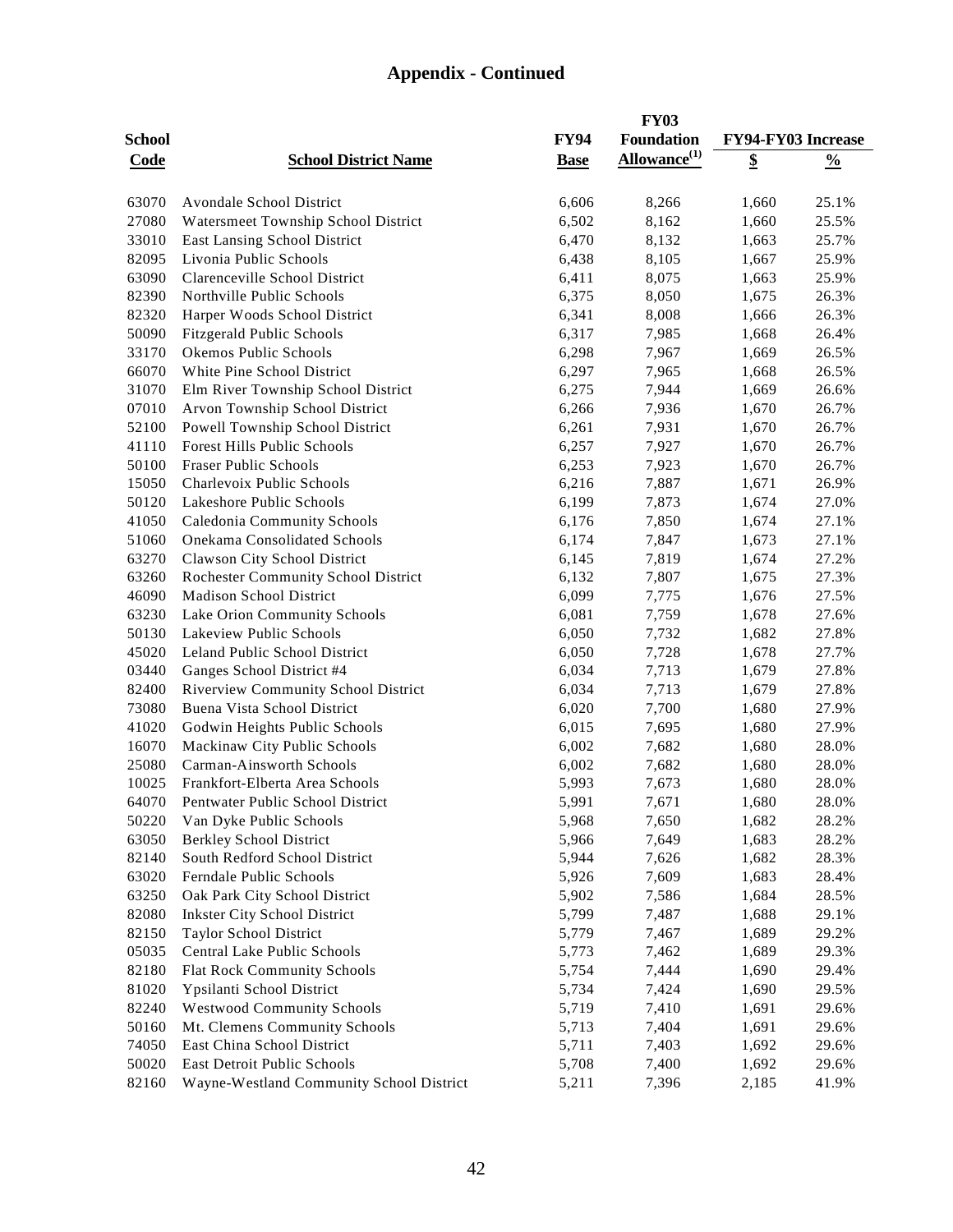|               |                                          |             | <b>FY03</b>              |                    |               |
|---------------|------------------------------------------|-------------|--------------------------|--------------------|---------------|
| <b>School</b> |                                          | <b>FY94</b> | Foundation               | FY94-FY03 Increase |               |
| Code          | <b>School District Name</b>              | <b>Base</b> | Allowance <sup>(1)</sup> | \$                 | $\frac{0}{0}$ |
|               |                                          |             |                          |                    |               |
| 05040         | <b>Bellaire Public Schools</b>           | 5,699       | 7,391                    | 1,692              | 29.7%         |
| 73190         | Frankenmuth School District              | 5,690       | 7,382                    | 1,692              | 29.7%         |
| 81050         | Dexter Community School District         | 5,684       | 7,376                    | 1,692              | 29.8%         |
| 82070         | <b>Highland Park City Schools</b>        | 5,681       | 7,374                    | 1,693              | 29.8%         |
| 49055         | <b>Engadine Consolidated Schools</b>     | 5,677       | 7,369                    | 1,692              | 29.8%         |
| 32630         | Sigel Twp School District #6             | 5,669       | 7,362                    | 1,693              | 29.9%         |
| 50030         | Roseville Community Schools              | 5,659       | 7,352                    | 1,693              | 29.9%         |
| 41040         | <b>Byron Center Public Schools</b>       | 5,624       | 7,322                    | 1,698              | 30.2%         |
| 11033         | River Valley School District             | 5,627       | 7,321                    | 1,694              | 30.1%         |
| 25240         | <b>Beecher Community School District</b> | 5,625       | 7,319                    | 1,694              | 30.1%         |
| 82250         | Ecorse Public School District            | 5,624       | 7,319                    | 1,695              | 30.1%         |
| 50140         | L'Anse Creuse Public Schools             | 5,607       | 7,302                    | 1,695              | 30.2%         |
| 41090         |                                          |             |                          |                    | 30.4%         |
|               | East Grand Rapids Public Schools         | 5,601       | 7,301                    | 1,700              |               |
| 50190         | Romeo Community Schools                  | 5,584       | 7,280                    | 1,696              | 30.4%         |
| 25010         | Flint City School District               | 5,555       | 7,252                    | 1,697              | 30.6%         |
| 32030         | Caseville Public Schools                 | 5,554       | 7,251                    | 1,697              | 30.6%         |
| 82230         | <b>Crestwood School District</b>         | 5,548       | 7,246                    | 1,698              | 30.6%         |
| 50210         | <b>Utica Community Schools</b>           | 5,540       | 7,239                    | 1,699              | 30.7%         |
| 63130         | Hazel Park City School District          | 5,536       | 7,234                    | 1,698              | 30.7%         |
| 69030         | Johannesburg-Lewiston Schools            | 5,519       | 7,218                    | 1,699              | 30.8%         |
| 82430         | Van Buren Public Schools                 | 5,519       | 7,218                    | 1,699              | 30.8%         |
| 61020         | Muskegon Heights School District         | 5,490       | 7,190                    | 1,700              | 31.0%         |
| 50070         | Clintondale Comm Schools                 | 5,487       | 7,187                    | 1,700              | 31.0%         |
| 82050         | Garden City School District              | 5,483       | 7,184                    | 1,701              | 31.0%         |
| 25030         | <b>Grand Blanc Comm Schools</b>          | 5,480       | 7,180                    | 1,700              | 31.0%         |
| 39010         | Kalamazoo City School District           | 5,469       | 7,171                    | 1,702              | 31.1%         |
| 09050         | Essexville Hampton School District       | 5,452       | 7,153                    | 1,701              | 31.2%         |
| 82365         | Woodhaven Public Schools                 | 5,447       | 7,149                    | 1,702              | 31.2%         |
| 33070         | <b>Holt Public Schools</b>               | 5,439       | 7,141                    | 1,702              | 31.3%         |
| 49040         | Les Cheneaux Community School District   | 5,438       | 7,140                    | 1,702              | 31.3%         |
| 25260         | <b>Montrose Community Schools</b>        | 5,432       | 7,134                    | 1,702              | 31.3%         |
| 70010         | Grand Haven City School District         | 5,428       | 7,131                    | 1,703              | 31.4%         |
| 33020         | Lansing Public School District           | 5,401       | 7,105                    | 1,704              | 31.5%         |
| 25200         | Lake Fenton Schools                      | 5,392       | 7,096                    | 1,704              | 31.6%         |
| 82010         | Detroit City School District             | 5,380       | 7,084                    | 1,704              | 31.7%         |
| 82340         | Huron School District                    | 5,380       | 7,084                    | 1,704              | 31.7%         |
| 81150         | <b>Willow Run Community Schools</b>      | 5,378       | 7,083                    | 1,705              | 31.7%         |
| 02010         | Autrain-Onota Public Schools             | 5,377       | 7,081                    | 1,704              | 31.7%         |
| 81040         | Chelsea School District                  | 5,367       | 7,073                    | 1,706              | 31.8%         |
| 63300         | Waterford School District                | 5,353       | 7,068                    | 1,715              | 32.0%         |
| 82020         | Allen Park Public Schools                | 5,364       | 7,068                    | 1,704              | 31.8%         |
| 81120         | Saline Area School District              | 5,361       | 7,066                    | 1,705              | 31.8%         |
| 41145         | Kenowa Hills Public Schools              | 5,338       | 7,044                    | 1,706              | 32.0%         |
| 11020         | St. Joseph Public Schools                | 5,336       | 7,042                    | 1,706              | 32.0%         |
| 13090         | Lakeview School District                 | 5,334       | 7,040                    | 1,706              | 32.0%         |
| 53040         | Ludington Area School District           | 5,331       | 7,037                    | 1,706              | 32.0%         |
| 15020         | Boyne City Public School District        | 5,320       | 7,027                    | 1,707              | 32.1%         |
| 82100         | <b>Plymouth Canton Community Schools</b> | 5,317       | 7,025                    | 1,708              | 32.1%         |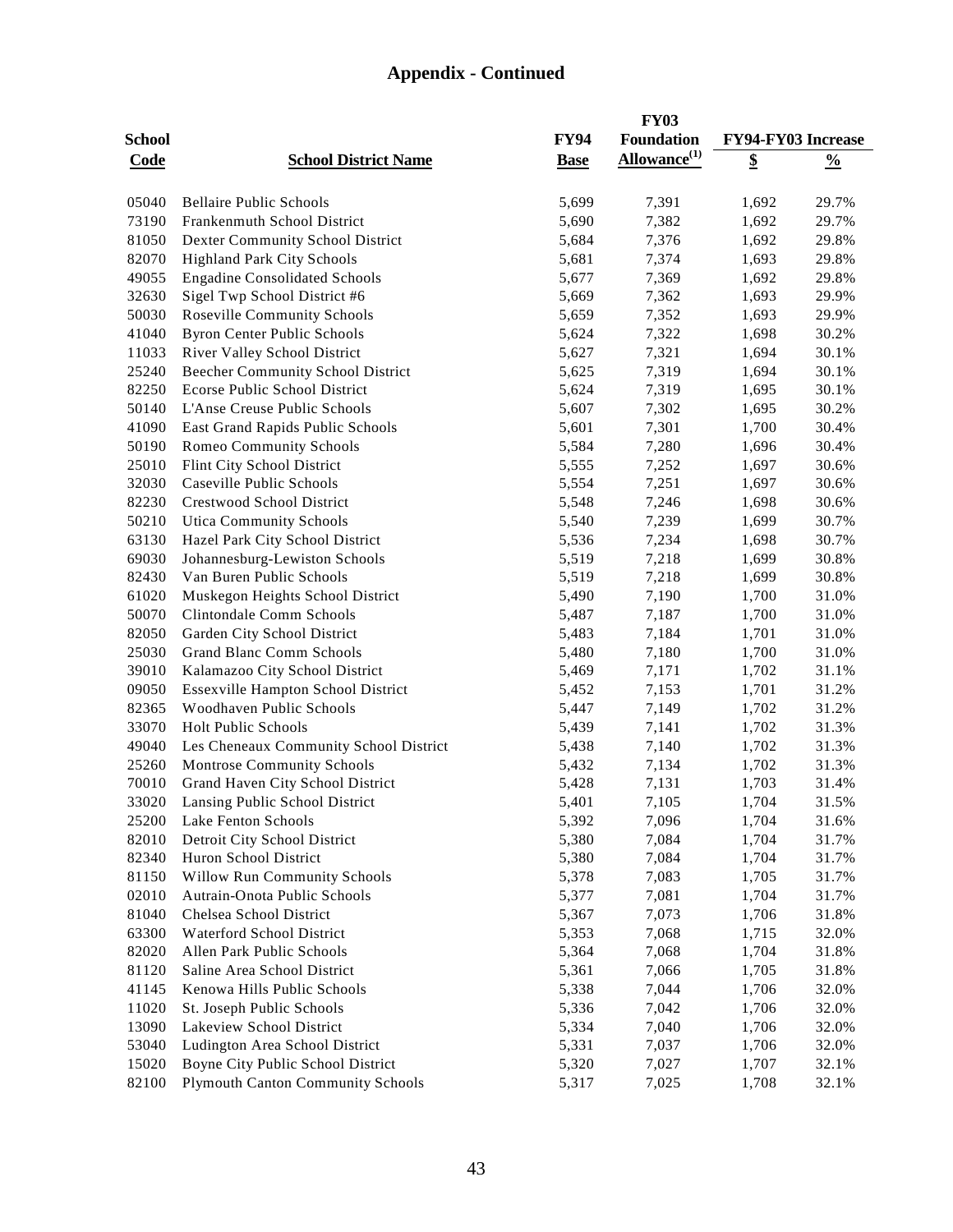|               |                                            |             | <b>FY03</b>                     |                    |               |
|---------------|--------------------------------------------|-------------|---------------------------------|--------------------|---------------|
| <b>School</b> |                                            | <b>FY94</b> | <b>Foundation</b>               | FY94-FY03 Increase |               |
| <b>Code</b>   | <b>School District Name</b>                | <b>Base</b> | <b>Allowance</b> <sup>(1)</sup> | \$                 | $\frac{0}{0}$ |
|               |                                            |             |                                 |                    |               |
| 25230         | <b>Bentley Community School District</b>   | 5,299       | 7,007                           | 1,708              | 32.2%         |
| 73010         | Saginaw City School District               | 5,275       | 6,983                           | 1,708              | 32.4%         |
| 41160         | Kentwood Public Schools                    | 5,268       | 6,977                           | 1,709              | 32.4%         |
| 61010         |                                            | 5,249       | 6,958                           | 1,709              | 32.6%         |
| 63110         | Muskegon City School District              |             | 6,958                           | 1,709              | 32.6%         |
| 50170         | Oxford Area Community School District      | 5,249       |                                 |                    |               |
|               | New Haven Community Schools                | 5,238       | 6,948                           | 1,710              | 32.7%         |
| 63190         | <b>Clarkston Community School District</b> | 5,233       | 6,947                           | 1,714              | 32.7%         |
| 82405         | Southgate Community School District        | 5,219       | 6,930                           | 1,711              | 32.8%         |
| 05010         | Alba Public Schools                        | 5,215       | 6,925                           | 1,710              | 32.8%         |
| 13020         | <b>Battle Creek Public Schools</b>         | 5,213       | 6,924                           | 1,711              | 32.8%         |
| 05065         | <b>Ellsworth Community Schools</b>         | 5,202       | 6,913                           | 1,711              | 32.9%         |
| 81080         | Manchester Community School District       | 5,195       | 6,906                           | 1,711              | 32.9%         |
| 32090         | Owendale Gagetown Area School District     | 5,192       | 6,904                           | 1,712              | 33.0%         |
| 19125         | Pewamo Westphalia Comm Schs                | 5,186       | 6,898                           | 1,712              | 33.0%         |
| 63030         | Pontiac City School District               | 5,172       | 6,884                           | 1,712              | 33.1%         |
| 46050         | Britton Macon Area School District         | 5,154       | 6,867                           | 1,713              | 33.2%         |
| 41120         | Godfrey Lee Public School District         | 5,153       | 6,866                           | 1,713              | 33.2%         |
| 45010         | Glen Lake Community School District        | 5,146       | 6,860                           | 1,714              | 33.3%         |
| 33060         | <b>Haslett Public Schools</b>              | 5,145       | 6,858                           | 1,713              | 33.3%         |
| 47010         | <b>Brighton Area Schools</b>               | 5,142       | 6,856                           | 1,714              | 33.3%         |
| 61190         | <b>Orchard View Schools</b>                | 5,125       | 6,839                           | 1,714              | 33.4%         |
| 70020         | Holland City School District               | 5,119       | 6,838                           | 1,719              | 33.6%         |
| 49070         | Moran Township School District             | 5,118       | 6,833                           | 1,715              | 33.5%         |
| 46130         | Sand Creek Community Schools               | 5,110       | 6,825                           | 1,715              | 33.5%         |
| 61230         | North Muskegon Public Schools              | 5,110       | 6,825                           | 1,715              | 33.6%         |
| 33040         | Dansville Agricultural School              | 5,107       | 6,822                           | 1,715              | 33.6%         |
| 82290         | Gibraltar School District                  | 5,037       | 6,818                           | 1,781              | 35.4%         |
| 23060         | Grand Ledge Public Schools                 | 5,099       | 6,815                           | 1,716              | 33.6%         |
| 47060         | <b>Hartland Consolidated Schools</b>       | 5,100       | 6,815                           | 1,715              | 33.6%         |
| 19070         | Fowler Public Schools                      | 5,098       | 6,814                           | 1,716              | 33.6%         |
| 43040         | <b>Baldwin Community Schools</b>           | 5,098       | 6,814                           | 1,716              | 33.6%         |
| 13130         | Tekonsha Community Schools                 | 5,098       | 6,813                           | 1,715              | 33.6%         |
| 63220         | Huron Valley Schools                       | 5,090       | 6,806                           | 1,716              | 33.7%         |
| 39050         | Galesburg Augusta Community Schools        | 5,086       | 6,802                           | 1,716              | 33.7%         |
| 25210         | Westwood Heights School District           | 5,068       | 6,784                           | 1,716              | 33.9%         |
| 41010         | Grand Rapids City School District          | 5,066       | 6,782                           | 1,716              | 33.9%         |
| 05060         | Elk Rapids Schools                         | 5,062       | 6,779                           | 1,717              | 33.9%         |
| 21065         | Big Bay De Noc School District             | 5,062       | 6,779                           | 1,717              | 33.9%         |
| 24040         | Pellston Public School District            | 5,061       | 6,778                           | 1,717              | 33.9%         |
| 33130         | Mason Public Schools                       | 5,059       | 6,776                           | 1,717              | 33.9%         |
| 50050         | Armada Area Schools                        | 5,056       | 6,773                           | 1,717              | 34.0%         |
| 37010         | Mt. Pleasant City School District          | 5,044       | 6,762                           | 1,718              | 34.1%         |
| 63240         | South Lyon Community Schools               | 5,039       | 6,756                           | 1,717              | 34.1%         |
|               |                                            |             | 6,752                           |                    |               |
| 38170         | Jackson Public Schools                     | 5,034       |                                 | 1,718              | 34.1%         |
| 01010         | Alcona Community Schools                   | 5,027       | 6,745                           | 1,718              | 34.2%         |
| 33230         | Williamston Community Schools              | 5,026       | 6,744                           | 1,718              | 34.2%         |
| 23590         | Roxand Twp School District #12             | 5,018       | 6,737                           | 1,719              | 34.3%         |
| 70300         | Spring Lake Public School District         | 5,017       | 6,735                           | 1,718              | 34.3%         |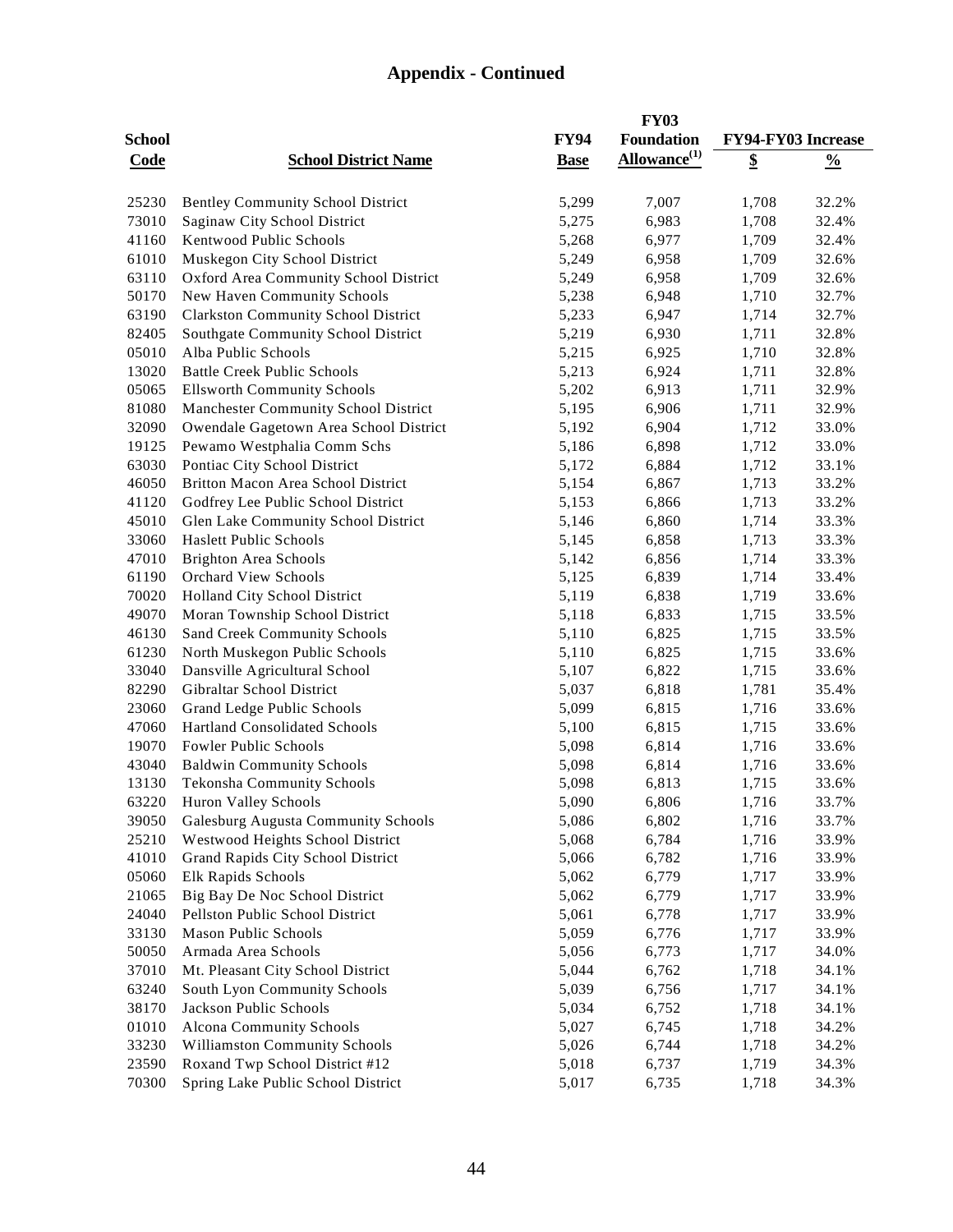|               |                                           |             | <b>FY03</b>              |       |                    |
|---------------|-------------------------------------------|-------------|--------------------------|-------|--------------------|
| <b>School</b> |                                           | <b>FY94</b> | <b>Foundation</b>        |       | FY94-FY03 Increase |
| <b>Code</b>   | <b>School District Name</b>               | <b>Base</b> | Allowance <sup>(1)</sup> | \$    | $\frac{0}{0}$      |
|               |                                           |             |                          |       |                    |
| 13010         | <b>Albion Public Schools</b>              | 5,009       | 6,728                    | 1,719 | 34.3%              |
| 58110         | Whiteford Agricultural School District    | 5,009       | 6,728                    | 1,719 | 34.3%              |
| 63140         | Madison Public Schools                    | 5,009       | 6,728                    | 1,719 | 34.3%              |
| 25110         | <b>Kearsley Community Schools</b>         | 5,008       | 6,727                    | 1,719 | 34.3%              |
| 46020         | <b>Addison Community Schools</b>          | 4,998       | 6,717                    | 1,719 | 34.4%              |
| 23090         | Potterville Public Schools                |             | 6,715                    |       | 34.4%              |
|               |                                           | 4,996       |                          | 1,719 |                    |
| 41080         | <b>Comstock Park Public Schools</b>       | 4,995       | 6,715                    | 1,720 | 34.4%              |
| 82110         | Redford Union School District             | 4,996       | 6,715                    | 1,719 | 34.4%              |
| 58010         | Monroe Public Schools                     | 4,991       | 6,710                    | 1,719 | 34.5%              |
| 02070         | Munising Public Schools                   | 3,875       | 6,700                    | 2,825 | 72.9%              |
| 02080         | Superior Central School District          | 4,589       | 6,700                    | 2,111 | 46.0%              |
| 03010         | <b>Plainwell Community Schools</b>        | 4,558       | 6,700                    | 2,142 | 47.0%              |
| 03020         | Otsego Public Schools                     | 4,024       | 6,700                    | 2,676 | 66.5%              |
| 03030         | Allegan Public Schools                    | 3,949       | 6,700                    | 2,751 | 69.7%              |
| 03040         | Wayland Union Schools                     | 4,362       | 6,700                    | 2,338 | 53.6%              |
| 03050         | Fennville Public Schools                  | 4,516       | 6,700                    | 2,184 | 48.4%              |
| 03060         | <b>Martin Public Schools</b>              | 4,394       | 6,700                    | 2,306 | 52.5%              |
| 03070         | Hopkins Public Schools                    | 4,102       | 6,700                    | 2,598 | 63.3%              |
| 03100         | Hamilton Community Schools                | 4,407       | 6,700                    | 2,293 | 52.0%              |
| 04010         | Alpena Public Schools                     | 3,961       | 6,700                    | 2,739 | 69.2%              |
| 05070         | Mancelona Public Schools                  | 4,768       | 6,700                    | 1,932 | 40.5%              |
| 06010         | Arenac Eastern School District            | 3,918       | 6,700                    | 2,782 | 71.0%              |
| 06020         | Au Gres Sims School District              | 4,716       | 6,700                    | 1,984 | 42.1%              |
| 06050         | <b>Standish Sterling School District</b>  | 3,738       | 6,700                    | 2,962 | 79.2%              |
| 07020         | Baraga Township School District           | 4,041       | 6,700                    | 2,659 | 65.8%              |
| 07040         | L'Anse Area Schools                       | 4,448       | 6,700                    | 2,252 | 50.6%              |
| 08010         | Delton-Kellogg School District            | 4,501       | 6,700                    | 2,199 | 48.8%              |
| 08030         | Hastings Area School District             | 4,675       | 6,700                    | 2,025 | 43.3%              |
| 08050         | Thornapple-Kellogg School District        | 4,598       | 6,700                    | 2,102 | 45.7%              |
| 09010         | Bay City School District                  | 4,184       | 6,700                    | 2,516 | 60.1%              |
| 09030         | <b>Bangor Township Schools</b>            | 4,339       | 6,700                    | 2,361 | 54.4%              |
| 09090         | Pinconning Area Schools                   | 4,386       | 6,700                    | 2,314 | 52.8%              |
| 10015         | <b>Benzie County Central School</b>       | 3,836       | 6,700                    | 2,864 | 74.7%              |
| 11010         | Benton Harbor Area Schools                | 4,364       | 6,700                    | 2,336 | 53.5%              |
| 11030         | Lakeshore School District                 | 4,187       | 6,700                    | 2,513 | 60.0%              |
| 11160         | Galien Township School District           | 4,557       | 6,700                    | 2,143 | 47.0%              |
| 11210         | Brandywine Public School District         | 4,206       | 6,700                    | 2,494 | 59.3%              |
| 11240         | Berrien Springs Public School District    | 4,344       | 6,700                    | 2,356 | 54.2%              |
| 11250         | Eau Claire Public Schools                 | 4,160       | 6,700                    | 2,540 | 61.1%              |
| 11300         | Niles Community School District           | 4,560       | 6,700                    | 2,140 | 46.9%              |
| 11310         |                                           |             |                          |       |                    |
|               | <b>Buchanan Community School District</b> | 4,267       | 6,700                    | 2,433 | 57.0%              |
| 11320         | Watervliet School District                | 4,552       | 6,700                    | 2,148 | 47.2%              |
| 11330         | Coloma Community Schools                  | 3,902       | 6,700                    | 2,798 | 71.7%              |
| 11670         | Hagar Twp School District #6              | 3,628       | 6,700                    | 3,072 | 84.7%              |
| 11830         | Sodus Twp School District #5              | 3,161       | 6,700                    | 3,539 | 111.9%             |
| 12010         | Coldwater Comm Schools                    | 4,566       | 6,700                    | 2,134 | 46.7%              |
| 12020         | <b>Bronson Community School District</b>  | 4,004       | 6,700                    | 2,696 | 67.3%              |
| 12040         | Quincy Community School District          | 4,045       | 6,700                    | 2,655 | 65.6%              |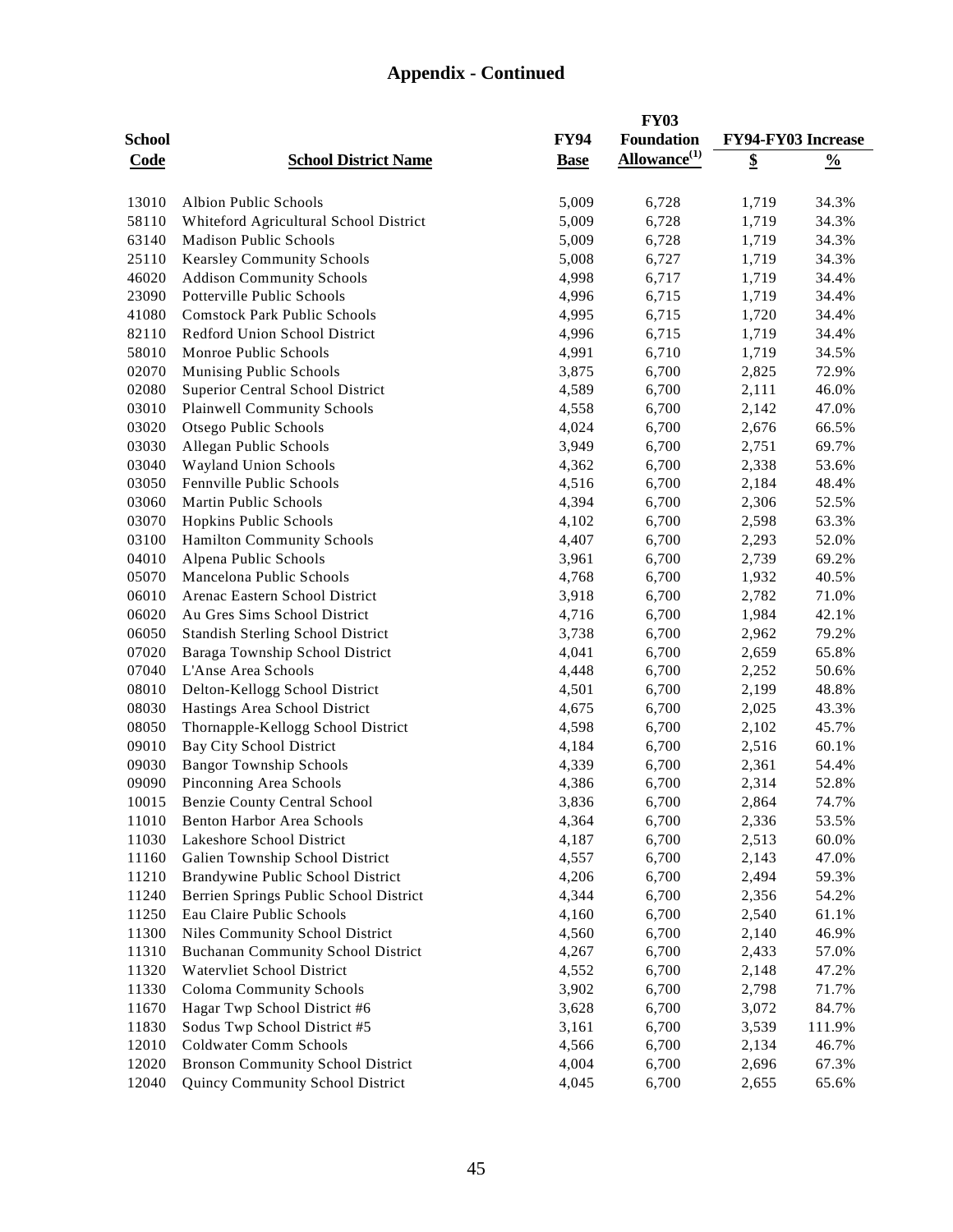|               |                                             |             | <b>FY03</b>              |                    |               |
|---------------|---------------------------------------------|-------------|--------------------------|--------------------|---------------|
| <b>School</b> |                                             | <b>FY94</b> | <b>Foundation</b>        | FY94-FY03 Increase |               |
| <b>Code</b>   | <b>School District Name</b>                 | <b>Base</b> | Allowance <sup>(1)</sup> | $\overline{\$}$    | $\frac{0}{0}$ |
|               |                                             |             |                          |                    |               |
| 13050         | Athens Area Schools                         | 4,649       | 6,700                    | 2,051              | 44.1%         |
| 13070         | Harper Creek Comm Schools                   | 4,690       | 6,700                    | 2,010              | 42.9%         |
| 13080         | Homer Community Schools                     | 4,397       | 6,700                    | 2,303              | 52.4%         |
| 13095         | Mar Lee School District                     | 4,264       | 6,700                    | 2,436              | 57.1%         |
| 13110         | <b>Marshall Public Schools</b>              | 4,664       |                          | 2,036              |               |
|               |                                             |             | 6,700                    |                    | 43.7%         |
| 13120         | Pennfield School District                   | 4,903       | 6,700                    | 1,797              | 36.6%         |
| 13135         | <b>Union City Community School District</b> | 4,091       | 6,700                    | 2,609              | 63.8%         |
| 14010         | Cassopolis Public Schools                   | 4,526       | 6,700                    | 2,174              | 48.0%         |
| 14020         | Dowagiac Union Schools                      | 3,997       | 6,700                    | 2,703              | 67.6%         |
| 14030         | Edwardsburg Public Schools                  | 4,226       | 6,700                    | 2,474              | 58.5%         |
| 14050         | Marcellus Community Schools                 | 4,188       | 6,700                    | 2,512              | 60.0%         |
| 15030         | Boyne Falls Public School District          | 4,149       | 6,700                    | 2,551              | 61.5%         |
| 15060         | East Jordan Public School District          | 4,881       | 6,700                    | 1,819              | 37.3%         |
| 16015         | Cheboygan Area Schools                      | 4,119       | 6,700                    | 2,581              | 62.6%         |
| 16050         | <b>Inland Lakes School District</b>         | 4,647       | 6,700                    | 2,053              | 44.2%         |
| 16100         | Wolverine Community School District         | 3,675       | 6,700                    | 3,025              | 82.3%         |
| 17010         | Sault Ste Marie Area Schools                | 4,270       | 6,700                    | 2,430              | 56.9%         |
| 17090         | Pickford Public Schools                     | 4,931       | 6,700                    | 1,769              | 35.9%         |
| 17110         | Rudyard Area Schools                        | 3,951       | 6,700                    | 2,749              | 69.6%         |
| 17140         | <b>Brimley Area Schools</b>                 | 4,264       | 6,700                    | 2,436              | 57.1%         |
| 18010         | Clare Public Schools                        | 4,497       | 6,700                    | 2,203              | 49.0%         |
| 18020         | Farwell Area Schools                        | 3,890       | 6,700                    | 2,810              | 72.2%         |
| 18060         | Harrison Community Schools                  | 3,905       | 6,700                    | 2,795              | 71.6%         |
| 19010         | Dewitt Public Schools                       | 4,718       | 6,700                    | 1,982              | 42.0%         |
| 19100         | <b>Bath Community Schools</b>               | 4,851       | 6,700                    | 1,849              | 38.1%         |
| 19120         | Ovid Elsie Area Schools                     | 4,832       | 6,700                    | 1,868              | 38.7%         |
| 19140         | St. Johns Public Schools                    | 4,924       | 6,700                    | 1,776              | 36.1%         |
| 20015         | Crawford Ausable Schools                    | 3,843       | 6,700                    | 2,857              | 74.4%         |
| 21010         | Escanaba Area Public Schools                | 4,520       | 6,700                    | 2,180              | 48.2%         |
| 21025         | Gladstone Area Schools                      | 4,439       | 6,700                    | 2,261              | 50.9%         |
| 21060         | Rapid River Public Schools                  | 4,581       | 6,700                    | 2,119              | 46.2%         |
| 21090         | Bark River Harris School District           | 4,246       | 6,700                    | 2,454              | 57.8%         |
| 21135         | Mid Peninsula School District               | 4,114       | 6,700                    | 2,586              | 62.9%         |
| 22010         | Iron Mountain City School District          | 4,289       | 6,700                    | 2,411              | 56.2%         |
| 22025         | Norway Vulcan Area Schools                  | 4,012       | 6,700                    | 2,688              | 67.0%         |
| 22030         | <b>Breitung Twp School District</b>         | 4,348       | 6,700                    | 2,352              | 54.1%         |
| 22045         | North Dickinson County School District      | 4,505       | 6,700                    | 2,195              | 48.7%         |
| 23010         | <b>Bellevue Community School District</b>   | 4,435       | 6,700                    | 2,265              | 51.1%         |
| 23030         | Charlotte Public Schools                    | 4,795       | 6,700                    | 1,905              | 39.7%         |
| 23050         | Eaton Rapids Public Schools                 | 4,694       | 6,700                    | 2,006              | 42.7%         |
| 23065         | Maple Valley School District                | 3,889       | 6,700                    | 2,811              | 72.3%         |
| 23080         | <b>Olivet Community Schools</b>             | 4,466       | 6,700                    | 2,234              | 50.0%         |
| 24030         | Littlefield Public School District          | 4,562       | 6,700                    | 2,138              | 46.9%         |
| 24070         | Petoskey Public Schools                     | 4,831       | 6,700                    | 1,869              | 38.7%         |
| 25040         | Mt. Morris Consolidated Schools             | 4,689       | 6,700                    | 2,011              | 42.9%         |
| 25050         | Goodrich Area Schools                       | 4,449       | 6,700                    | 2,251              | 50.6%         |
| 25060         | <b>Bendle Public Schools</b>                | 4,727       | 6,700                    | 1,973              | 41.7%         |
| 25070         | Genesee School District                     | 4,676       | 6,700                    | 2,024              | 43.3%         |
|               |                                             |             |                          |                    |               |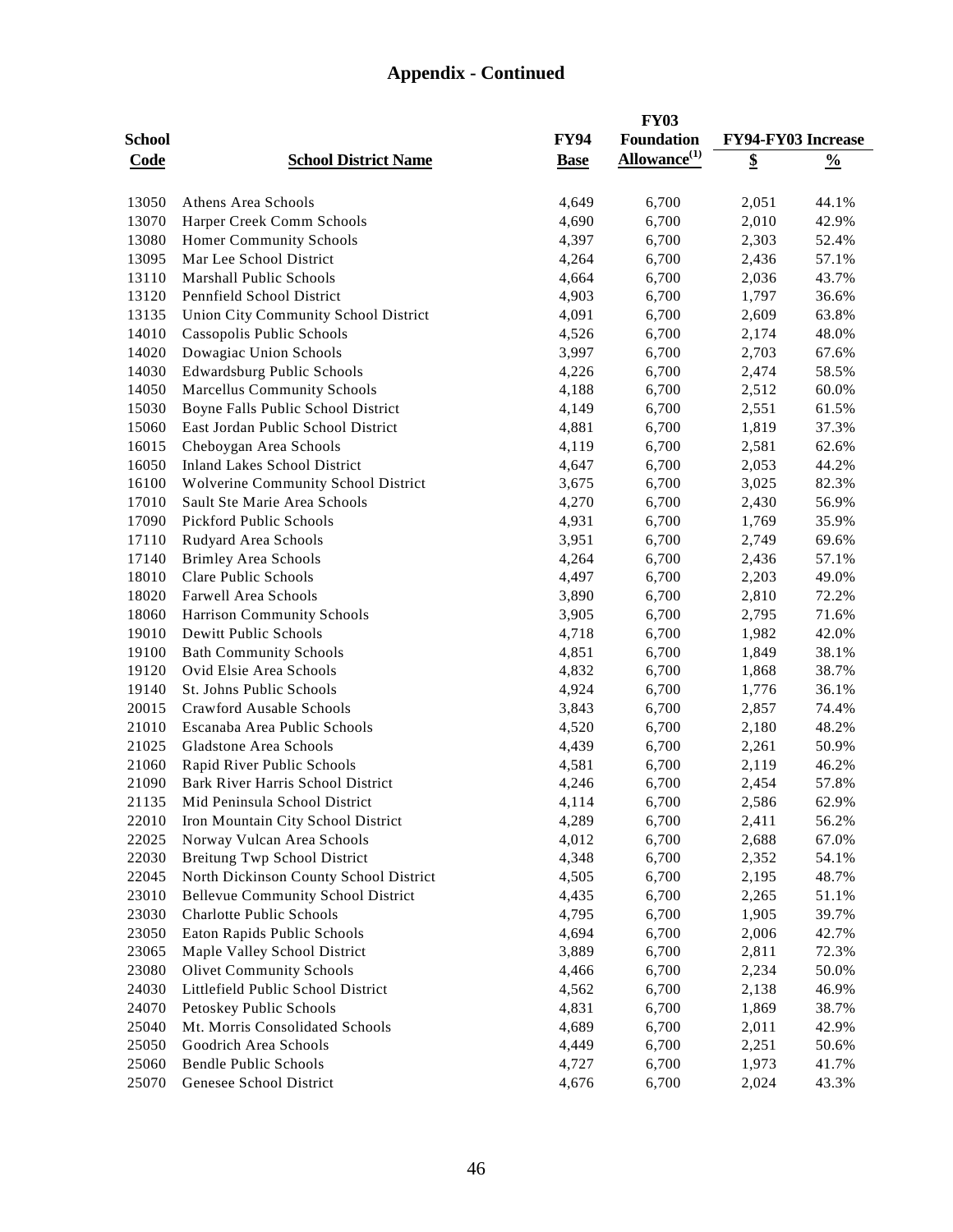|                |                                                                         |                | <b>FY03</b>              |                |                           |
|----------------|-------------------------------------------------------------------------|----------------|--------------------------|----------------|---------------------------|
| <b>School</b>  |                                                                         | <b>FY94</b>    | <b>Foundation</b>        |                | <b>FY94-FY03 Increase</b> |
| <b>Code</b>    | <b>School District Name</b>                                             | <b>Base</b>    | Allowance <sup>(1)</sup> | \$             | $\frac{0}{0}$             |
|                |                                                                         |                |                          |                |                           |
| 25100          | Fenton Area Public Schools                                              | 4,804          | 6,700                    | 1,896          | 39.5%                     |
| 25120          | <b>Flushing Community Schools</b>                                       | 4,549          | 6,700                    | 2,151          | 47.3%                     |
| 25130          | <b>Atherton Community School District</b>                               | 4,917          | 6,700                    | 1,783          | 36.2%                     |
| 25140          | <b>Davison Community Schools</b>                                        | 4,519          | 6,700                    | 2,181          | 48.2%                     |
| 25150          | Clio Area School District                                               | 4,632          | 6,700                    | 2,068          | 44.6%                     |
| 25180          | <b>Swartz Creek Community Schs</b>                                      | 4,868          | 6,700                    | 1,832          | 37.6%                     |
| 25250          | <b>Linden Community School District</b>                                 | 4,400          | 6,700                    | 2,300          | 52.3%                     |
| 25280          | Lakeville Community School District                                     | 4,469          | 6,700                    | 2,231          | 49.9%                     |
| 26010          | <b>Beaverton Rural Schools</b>                                          | 3,779          | 6,700                    | 2,921          | 77.3%                     |
| 26040          | Gladwin Community Schools                                               | 4,462          | 6,700                    | 2,238          | 50.1%                     |
| 27010          | <b>Bessemer City School District</b>                                    | 4,337          | 6,700                    | 2,363          | 54.5%                     |
| 27020          | Ironwood Area Schools                                                   | 4,332          | 6,700                    | 2,368          | 54.7%                     |
| 27070          | Wakefield Township School District                                      | 4,425          | 6,700                    | 2,275          | 51.4%                     |
| 28010          | Traverse City School District                                           | 4,588          | 6,700                    | 2,112          | 46.0%                     |
| 28035          | <b>Buckley Community School District</b>                                | 4,612          | 6,700                    | 2,088          | 45.3%                     |
| 28090          | Kingsley Area School                                                    | 3,834          | 6,700                    | 2,866          | 74.8%                     |
| 29010          | Alma Public Schools                                                     | 4,691          | 6,700                    | 2,009          | 42.8%                     |
| 29020          | <b>Ashley Community Schools</b>                                         | 4,743          | 6,700                    | 1,957          | 41.3%                     |
| 29040          | <b>Breckenridge Community Schools</b>                                   | 4,477          | 6,700                    | 2,224          | 49.7%                     |
| 29050          | <b>Fulton Schools</b>                                                   | 4,815          | 6,700                    | 1,885          | 39.1%                     |
| 29060          | Ithaca Public Schools                                                   | 4,562          | 6,700                    | 2,138          | 46.9%                     |
| 29100          | St. Louis Public Schools                                                | 4,646          | 6,700                    | 2,054          | 44.2%                     |
| 30010          | Camden Frontier Schools                                                 | 4,283          | 6,700                    | 2,417          | 56.4%                     |
| 30020          | Hillsdale Community Public Schools                                      | 4,174          | 6,700                    | 2,526          | 60.5%                     |
| 30030          | Jonesville Community Schools                                            | 4,384          | 6,700                    | 2,316          | 52.8%                     |
| 30040          | <b>Litchfield Community Schools</b>                                     | 4,530          | 6,700                    | 2,170          | 47.9%                     |
| 30050          | North Adams-Jerome Public Schools                                       | 4,077          | 6,700                    | 2,623          | 64.4%                     |
| 30060          | Pittsford Area Schools                                                  | 4,545          | 6,700                    | 2,155          | 47.4%                     |
| 30070          | <b>Reading Community Schools</b>                                        | 4,135          | 6,700                    | 2,565          | 62.0%                     |
| 30080          | <b>Waldron Area Schools</b>                                             | 4,719          | 6,700                    | 1,981          | 42.0%                     |
| 31010          | <b>Hancock Public Schools</b>                                           | 4,096          | 6,700                    | 2,605          | 63.6%                     |
| 31020          | Adams Township School District                                          | 4,321          | 6,700                    | 2,379          | 55.1%                     |
| 31030          | <b>Calumet Public Schools</b>                                           | 3,858          | 6,700                    | 2,842          | 73.7%                     |
| 31050          | Chassell Township School District                                       | 4,092          | 6,700                    | 2,608          | 63.7%                     |
| 31100          | Dollar Bay-Tamarack City Area Schools                                   | 4,413          | 6,700                    | 2,287          | 51.8%                     |
| 31110          | Houghton-Portage Township Schools                                       | 4,248          | 6,700                    | 2,452          | 57.7%                     |
| 31130          | Lake Linden Hubbell School District                                     | 4,033          | 6,700                    | 2,667          | 66.1%                     |
| 31140          | <b>Stanton Township School District</b>                                 | 3,842          | 6,700                    | 2,858          | 74.4%                     |
| 32010          | <b>Bad Axe Public Schools</b>                                           | 3,590          | 6,700                    | 3,110          | 86.7%                     |
| 32040          | <b>Church School District</b>                                           | 2,826          | 6,700                    | 3,874          | 137.1%                    |
| 32050          | Elkton Pigeon Bayport School District                                   | 4,486          | 6,700                    | 2,214          | 49.4%                     |
| 32060          |                                                                         | 4,588          | 6,700                    |                |                           |
| 32080          | Harbor Beach Community Schools<br>North Huron School District           | 4,951          | 6,700                    | 2,112<br>1,749 | 46.0%<br>35.3%            |
|                |                                                                         |                |                          |                |                           |
| 32170<br>32250 | <b>Ubly Community Schools</b><br>Bloomfield Township School District 7F | 3,814<br>4,272 | 6,700<br>6,700           | 2,886          | 75.6%                     |
| 32610          | Sigel Twp School Dist #3 - Adams School                                 | 2,762          | 6,700                    | 2,428<br>3,938 | 56.8%                     |
| 32620          | Sigel Twp School District #4                                            | 3,982          | 6,700                    |                | 142.6%<br>68.3%           |
| 32650          | Verona Township School District 1F                                      | 3,286          | 6,700                    | 2,718<br>3,414 | 103.9%                    |
|                |                                                                         |                |                          |                |                           |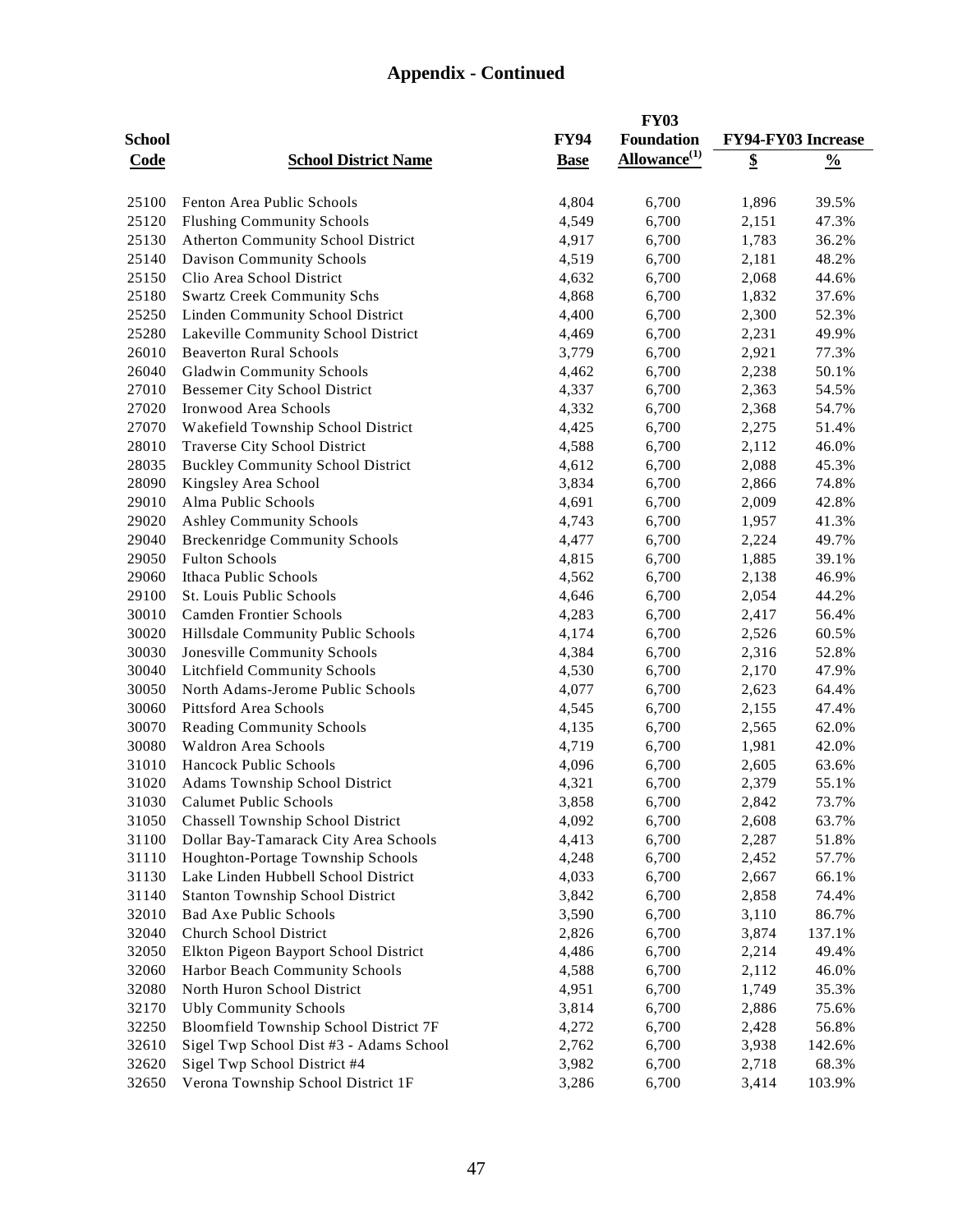|               |                                                                |             | <b>FY03</b>              |                    |               |
|---------------|----------------------------------------------------------------|-------------|--------------------------|--------------------|---------------|
| <b>School</b> |                                                                | <b>FY94</b> | <b>Foundation</b>        | FY94-FY03 Increase |               |
| Code          | <b>School District Name</b>                                    | <b>Base</b> | Allowance <sup>(1)</sup> | \$                 | $\frac{0}{0}$ |
|               |                                                                |             |                          |                    |               |
| 33100         | Leslie Public Schools                                          | 4,624       | 6,700                    | 2,076              | 44.9%         |
| 33200         | <b>Stockbridge Community Schools</b>                           | 4,563       | 6,700                    | 2,137              | 46.8%         |
| 33220         | Webberville Community Schools                                  | 4,834       | 6,700                    | 1,866              | 38.6%         |
| 34010         | Ionia Public Schools                                           | 4,229       | 6,700                    | 2,471              | 58.4%         |
| 34040         | Palo Community School District                                 | 4,437       | 6,700                    | 2,263              | 51.0%         |
| 34080         | Belding Area School District                                   | 4,053       | 6,700                    | 2,647              | 65.3%         |
| 34090         | Lakewood Public Schools                                        | 4,323       | 6,700                    | 2,377              | 55.0%         |
| 34110         | Portland Public School District                                | 4,443       | 6,700                    | 2,257              | 50.8%         |
| 34120         | <b>Saranac Community Schools</b>                               | 4,020       | 6,700                    | 2,680              | 66.7%         |
| 34140         | Berlin Twp School District #3                                  | 4,513       | 6,700                    | 2,187              | 48.4%         |
| 34340         | Easton Twp School District 6#                                  | 3,737       | 6,700                    | 2,963              | 79.3%         |
| 34360         | Ionia Twp School District #2                                   | 3,926       | 6,700                    | 2,774              | 70.6%         |
| 35010         | Oscoda Area Schools                                            | 4,317       | 6,700                    | 2,383              | 55.2%         |
| 35020         | Hale Area Schools                                              | 4,848       | 6,700                    | 1,852              | 38.2%         |
| 35030         | Tawas Area Schools                                             | 4,086       | 6,700                    | 2,614              | 64.0%         |
| 35040         | Whittemore Prescott Area School District                       | 3,985       | 6,700                    | 2,715              | 68.1%         |
| 36015         | <b>Forest Park School District</b>                             | 4,850       | 6,700                    | 1,850              | 38.1%         |
| 36025         | West Iron County School District                               | 4,690       | 6,700                    | 2,010              | 42.9%         |
| 37040         | <b>Beal City School</b>                                        | 4,707       | 6,700                    | 1,993              | 42.3%         |
| 37060         | Shepherd Public School District                                | 4,640       | 6,700                    | 2,060              | 44.4%         |
| 38010         | <b>Western School District</b>                                 | 4,761       | 6,700                    | 1,939              | 40.7%         |
| 38020         | Vandercook Lake Public Schools                                 | 4,437       | 6,700                    | 2,263              | 51.0%         |
| 38040         | Columbia School District                                       | 4,456       | 6,700                    | 2,244              | 50.3%         |
| 38050         | Grass Lake Community Schools                                   | 4,773       | 6,700                    | 1,927              | 40.4%         |
| 38080         | <b>Concord Community Schools</b>                               | 4,669       | 6,700                    | 2,031              | 43.5%         |
| 38090         | East Jackson Public Schools                                    | 4,850       | 6,700                    | 1,850              | 38.1%         |
| 38100         | <b>Hanover Horton Schools</b>                                  | 4,237       | 6,700                    | 2,463              | 58.1%         |
| 38120         | Michigan Center School District                                | 4,788       | 6,700                    | 1,912              | 39.9%         |
| 38130         | <b>Napoleon Community Schools</b>                              | 4,503       | 6,700                    | 2,197              | 48.8%         |
| 38140         | Northwest School District                                      | 4,153       | 6,700                    | 2,547              | 61.3%         |
| 38150         | Springport Public Schools                                      | 4,379       | 6,700                    | 2,321              | 53.0%         |
| 39020         | <b>Climax Scotts Community Schools</b>                         | 4,944       | 6,700                    | 1,756              | 35.5%         |
| 39030         | <b>Comstock Public Schools</b>                                 |             |                          |                    |               |
|               |                                                                | 4,858       | 6,700                    | 1,842              | 37.9%         |
| 39065         | <b>Gull Lake Community Schools</b>                             | 4,722       | 6,700                    | 1,978              | 41.9%         |
| 39130         | Parchment School District                                      | 4,923       | 6,700                    | 1,777              | 36.1%         |
| 39140         | Portage Public Schools<br><b>Schoolcraft Community Schools</b> | 4,738       | 6,700                    | 1,962              | 41.4%         |
| 39160         |                                                                | 4,422       | 6,700                    | 2,278              | 51.5%         |
| 39170         | <b>Vicksburg Community Schools</b>                             | 4,410       | 6,700                    | 2,290              | 51.9%         |
| 40020         | Forest Area Community School District                          | 3,919       | 6,700                    | 2,781              | 71.0%         |
| 40040         | Kalkaska Public Schools                                        | 3,920       | 6,700                    | 2,780              | 70.9%         |
| 40060         | <b>Excelsior District #1</b>                                   | 3,727       | 6,700                    | 2,973              | 79.8%         |
| 41025         | Northview Public School District                               | 4,769       | 6,700                    | 1,931              | 40.5%         |
| 41026         | Wyoming Public Schools                                         | 4,952       | 6,700                    | 1,748              | 35.3%         |
| 41070         | Cedar Springs Public Schools                                   | 4,172       | 6,700                    | 2,528              | 60.6%         |
| 41130         | Grandville Public Schools                                      | 4,468       | 6,700                    | 2,232              | 49.9%         |
| 41140         | Kelloggsville Public Schools                                   | 4,559       | 6,700                    | 2,141              | 47.0%         |
| 41150         | Kent City Community Schools                                    | 4,380       | 6,700                    | 2,320              | 53.0%         |
| 41170         | Lowell Area School District                                    | 4,577       | 6,700                    | 2,123              | 46.4%         |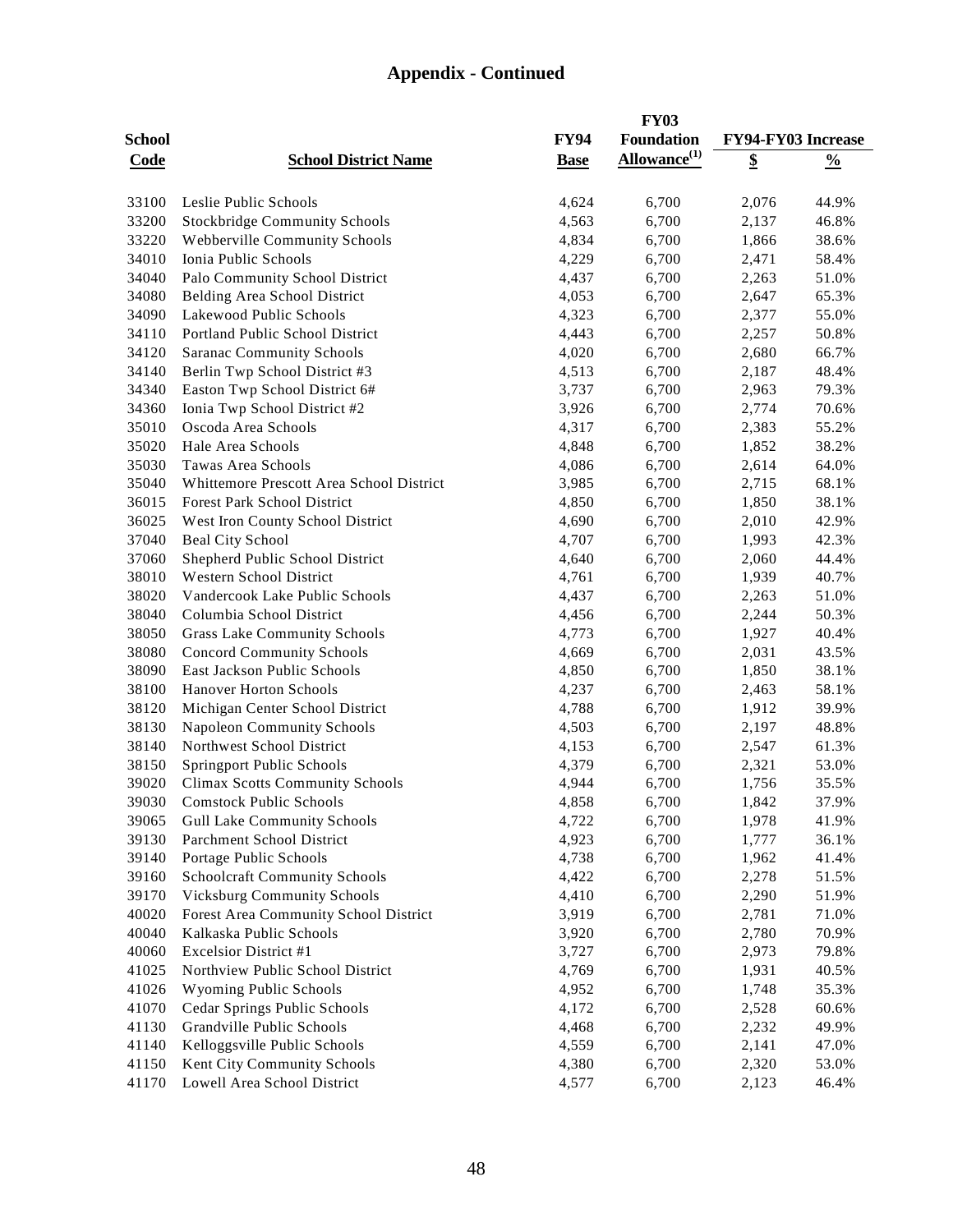|               |                                           |             | <b>FY03</b>              |                    |               |
|---------------|-------------------------------------------|-------------|--------------------------|--------------------|---------------|
| <b>School</b> |                                           | <b>FY94</b> | Foundation               | FY94-FY03 Increase |               |
| Code          | <b>School District Name</b>               | <b>Base</b> | Allowance <sup>(1)</sup> | \$                 | $\frac{0}{0}$ |
|               |                                           |             |                          |                    |               |
| 41210         | Rockford Public Schools                   | 4,402       | 6,700                    | 2,298              | 52.2%         |
| 41240         | Sparta Area Schools                       | 4,448       | 6,700                    | 2,252              | 50.6%         |
| 44010         | <b>Lapeer Community Schools</b>           | 4,496       | 6,700                    | 2,204              | 49.0%         |
| 44020         | <b>Almont Community Schools</b>           | 4,152       | 6,700                    | 2,548              | 61.4%         |
| 44050         | <b>Dryden Community Schools</b>           | 4,785       | 6,700                    | 1,915              | 40.0%         |
| 44060         | <b>Imlay City Community Schools</b>       | 4,102       | 6,700                    | 2,598              | 63.3%         |
| 44090         | North Branch Area Schools                 | 4,198       | 6,700                    | 2,502              | 59.6%         |
| 45050         | <b>Suttons Bay Public School District</b> | 4,087       | 6,700                    | 2,613              | 63.9%         |
| 46010         | Adrian City School District               | 4,825       | 6,700                    | 1,875              | 38.9%         |
| 46040         | <b>Blissfield Community Schools</b>       | 4,483       | 6,700                    | 2,217              | 49.5%         |
| 46060         | <b>Clinton Community Schools</b>          | 4,225       | 6,700                    | 2,475              | 58.6%         |
| 46070         | Deerfield Public Schools                  | 4,763       | 6,700                    | 1,937              | 40.7%         |
| 46080         | Hudson Area Schools                       | 4,303       | 6,700                    | 2,397              | 55.7%         |
| 46100         | Morenci Area Schools                      | 4,525       | 6,700                    | 2,175              | 48.1%         |
| 46110         | <b>Onsted Community Schools</b>           | 4,484       | 6,700                    | 2,216              | 49.4%         |
| 46140         | <b>Tecumseh Public Schools</b>            | 4,874       | 6,700                    | 1,826              | 37.5%         |
| 47030         | Fowlerville Community Schools             | 4,534       | 6,700                    | 2,166              | 47.8%         |
| 47070         | <b>Howell Public Schools</b>              | 4,803       | 6,700                    | 1,897              | 39.5%         |
| 47080         | Pinckney Community Schools                | 4,403       | 6,700                    | 2,297              | 52.2%         |
| 48040         | Tahquamenon Area Schools                  | 4,108       | 6,700                    | 2,592              | 63.1%         |
| 49010         | St. Ignace City School District           | 4,242       | 6,700                    | 2,458              | 57.9%         |
| 50040         | Anchor Bay School District                | 4,785       | 6,700                    | 1,915              | 40.0%         |
| 50080         | Chippewa Valley Schools                   | 4,880       | 6,700                    | 1,820              | 37.3%         |
| 50180         | <b>Richmond Community Schools</b>         | 4,758       | 6,700                    | 1,942              | 40.8%         |
| 51020         | Bear Lake School District                 | 4,679       | 6,700                    | 2,021              | 43.2%         |
| 51045         | Kaleva Norman - Dickson Schools           | 3,975       | 6,700                    | 2,725              | 68.6%         |
| 51070         | Manistee Area Public Schools              | 3,923       | 6,700                    | 2,778              | 70.8%         |
| 52015         | N.I.C.E. Community Schools                | 4,965       | 6,700                    | 1,735              | 34.9%         |
| 52040         | Gwinn Area Community Schools              | 3,782       | 6,700                    | 2,918              | 77.2%         |
| 52090         | Negaunee Public Schools                   | 4,560       | 6,700                    | 2,140              | 46.9%         |
| 52170         | Marquette City School District            | 4,153       | 6,700                    | 2,547              | 61.3%         |
| 52180         | Ishpeming Public School District          | 4,162       | 6,700                    | 2,538              | 61.0%         |
| 53010         | Mason County Central School District      | 4,358       | 6,700                    | 2,342              | 53.7%         |
| 53020         | Mason County Eastern School District      | 4,418       | 6,700                    | 2,282              | 51.7%         |
| 53030         | Freesoil Community School District        | 4,355       | 6,700                    | 2,345              | 53.8%         |
| 54010         | <b>Big Rapids Public Schools</b>          | 4,406       | 6,700                    | 2,294              | 52.1%         |
| 54025         | Chippewa Hills School District            | 4,553       | 6,700                    | 2,147              | 47.2%         |
| 54040         | Morley Stanwood Comm Schools              | 3,962       | 6,700                    | 2,738              | 69.1%         |
| 55010         | Carney Nadeau Public Schools              | 4,084       | 6,700                    | 2,616              | 64.1%         |
| 55100         | Menominee Area Public Schools             | 4,417       | 6,700                    | 2,283              | 51.7%         |
| 55115         | North Central Area Schools                | 4,349       | 6,700                    | 2,351              | 54.1%         |
| 55120         | Stephenson Area Public Schools            | 3,992       | 6,700                    | 2,708              | 67.8%         |
| 56020         | <b>Bullock Creek School District</b>      | 4,751       | 6,700                    | 1,949              | 41.0%         |
| 56030         | <b>Coleman Community School District</b>  | 4,559       | 6,700                    | 2,141              | 47.0%         |
| 56050         | Meridian Public Schools                   | 4,572       | 6,700                    | 2,128              | 46.5%         |
| 57020         | Lake City Area School District            | 3,935       | 6,700                    | 2,765              | 70.3%         |
| 57030         | Mcbain Agricultural School District       | 4,064       | 6,700                    | 2,636              | 64.9%         |
| 58020         | <b>Airport Community School District</b>  | 4,446       | 6,700                    | 2,254              | 50.7%         |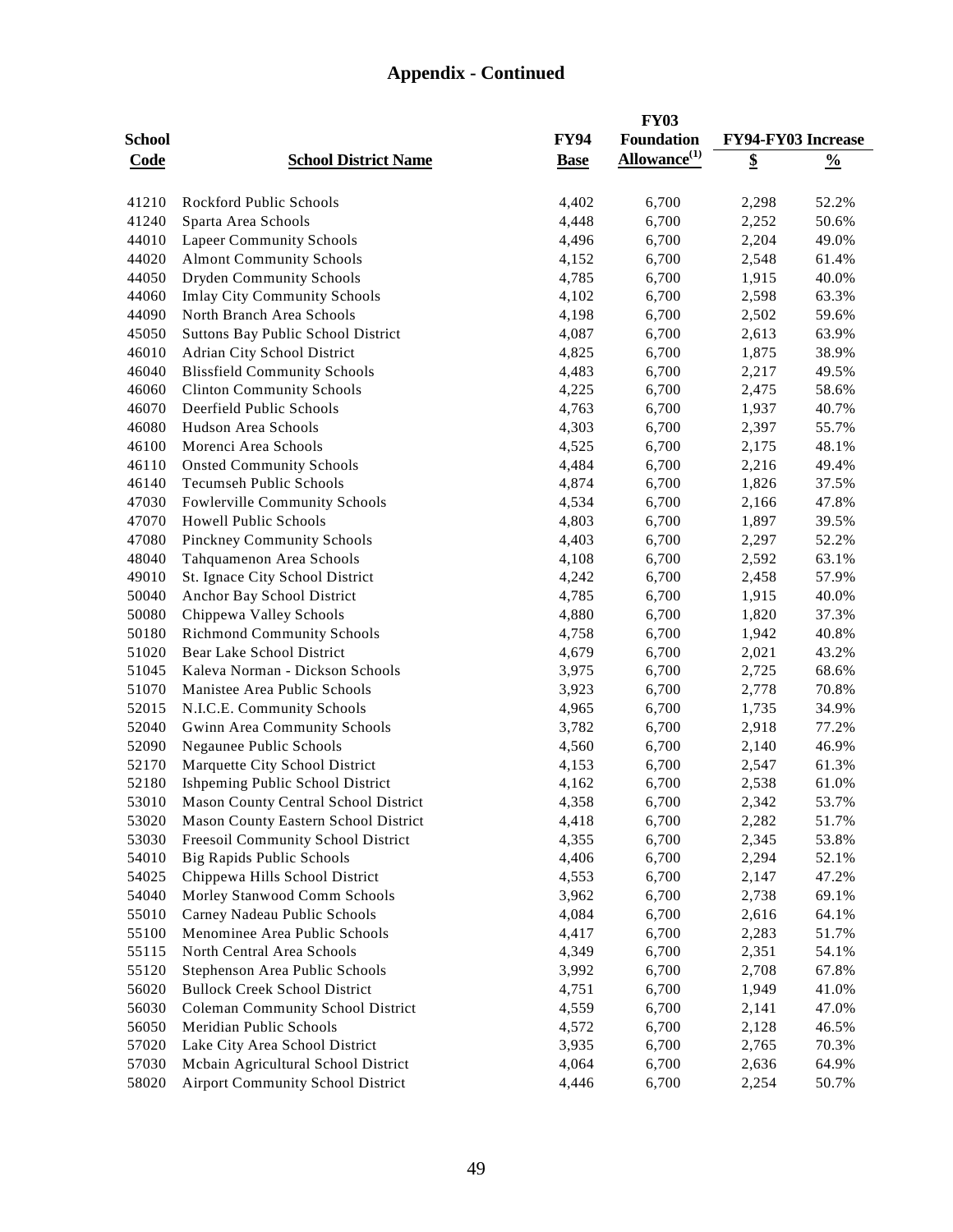|               |                                              |             | <b>FY03</b>              |                    |               |
|---------------|----------------------------------------------|-------------|--------------------------|--------------------|---------------|
| <b>School</b> |                                              | <b>FY94</b> | <b>Foundation</b>        | FY94-FY03 Increase |               |
| <b>Code</b>   | <b>School District Name</b>                  | <b>Base</b> | Allowance <sup>(1)</sup> | \$                 | $\frac{0}{0}$ |
|               |                                              |             |                          |                    |               |
| 58030         | <b>Bedford Public School District</b>        | 4,378       | 6,700                    | 2,322              | 53.0%         |
| 58050         | <b>Dundee Community Schools</b>              | 4,239       | 6,700                    | 2,461              | 58.1%         |
| 58070         | Ida Public School District                   | 4,429       | 6,700                    | 2,271              | 51.3%         |
| 58090         | Mason Consolidated School District           | 4,382       | 6,700                    | 2,318              | 52.9%         |
| 58100         | Summerfield School District                  | 4,326       | 6,700                    | 2,374              | 54.9%         |
| 59020         | Carson City Crystal Area School District     | 4,761       | 6,700                    | 1,939              | 40.7%         |
| 59045         | Montabella Community School District         | 4,301       | 6,700                    | 2,399              | 55.8%         |
| 59070         | Greenville Public Schools                    | 4,244       | 6,700                    | 2,456              | 57.9%         |
| 59080         | Tri County Area Schools                      | 4,064       | 6,700                    | 2,636              | 64.9%         |
| 59090         | Lakeview Community Schools                   | 4,037       | 6,700                    | 2,663              | 66.0%         |
| 59125         | Central Montcalm Public Schools              | 4,612       |                          |                    | 45.3%         |
|               |                                              |             | 6,700                    | 2,088              |               |
| 59150         | <b>Vestaburg Community Schools</b>           | 4,246       | 6,700                    | 2,454              | 57.8%         |
| 60010         | <b>Atlanta Community Schools</b>             | 4,510       | 6,700                    | 2,190              | 48.6%         |
| 60020         | Hillman Community Schools                    | 4,085       | 6,700                    | 2,615              | 64.0%         |
| 61060         | Mona Shores School District                  | 4,626       | 6,700                    | 2,074              | 44.8%         |
| 61065         | Oakridge Public Schools                      | 4,347       | 6,700                    | 2,353              | 54.1%         |
| 61080         | <b>Fruitport Community Schools</b>           | 4,869       | 6,700                    | 1,831              | 37.6%         |
| 61120         | <b>Holton Public Schools</b>                 | 4,009       | 6,700                    | 2,691              | 67.1%         |
| 61180         | Montague Area Public Schools                 | 4,363       | 6,700                    | 2,337              | 53.6%         |
| 61210         | Ravenna Public Schools                       | 4,775       | 6,700                    | 1,925              | 40.3%         |
| 61220         | <b>Reeths Puffer Schools</b>                 | 4,500       | 6,700                    | 2,200              | 48.9%         |
| 61240         | Whitehall School District                    | 4,660       | 6,700                    | 2,040              | 43.8%         |
| 62040         | Fremont Public School District               | 4,507       | 6,700                    | 2,193              | 48.7%         |
| 62050         | Grant Public School District                 | 4,418       | 6,700                    | 2,282              | 51.6%         |
| 62060         | Hesperia Community School District           | 4,337       | 6,700                    | 2,363              | 54.5%         |
| 62070         | Newaygo Public School District               | 4,182       | 6,700                    | 2,518              | 60.2%         |
| 62090         | White Cloud Public Schools                   | 4,482       | 6,700                    | 2,218              | 49.5%         |
| 62470         | Big Jackson School District                  | 4,552       | 6,700                    | 2,148              | 47.2%         |
| 63180         | <b>Brandon School District</b>               | 4,719       | 6,700                    | 1,981              | 42.0%         |
| 63210         | Holly Area School District                   | 4,844       | 6,700                    | 1,856              | 38.3%         |
| 64040         | Hart Public School District                  | 4,236       | 6,700                    | 2,464              | 58.2%         |
| 64080         | Shelby Public Schools                        | 4,412       | 6,700                    | 2,288              | 51.8%         |
| 64090         | <b>Walkerville Rural Community Schools</b>   | 4,331       | 6,700                    | 2,369              | 54.7%         |
| 65045         | West Branch-Rose City Area Schools           | 3,978       | 6,700                    | 2,722              | 68.4%         |
| 66045         | <b>Ewen-Trout Creek Consolidated Schools</b> | 4,237       | 6,700                    | 2,463              | 58.1%         |
| 66050         | Ontonagon Area Schools                       | 4,237       | 6,700                    | 2,463              | 58.1%         |
| 67020         | <b>Evart Public Schools</b>                  | 4,225       | 6,700                    | 2,475              | 58.6%         |
| 67050         | Marion Public Schools                        | 4,068       | 6,700                    | 2,632              | 64.7%         |
| 67055         | Pine River Area Schools                      | 4,584       | 6,700                    | 2,116              | 46.1%         |
| 67060         | Reed City Area Public Schools                | 4,051       | 6,700                    | 2,649              | 65.4%         |
| 68010         | Mio Au Sable Schools                         | 3,746       | 6,700                    | 2,954              | 78.9%         |
| 68030         | Fairview Area School District                | 4,315       | 6,700                    | 2,385              | 55.3%         |
| 69020         | <b>Gaylord Community Schools</b>             | 4,419       | 6,700                    | 2,281              | 51.6%         |
| 69040         | Vanderbilt Area School                       | 4,193       | 6,700                    | 2,507              | 59.8%         |
| 70040         | Allendale Public School District             | 4,796       | 6,700                    | 1,904              | 39.7%         |
| 70070         | West Ottawa Public School District           | 4,888       | 6,700                    | 1,812              | 37.1%         |
| 70120         | Coopersville Public School District          | 4,013       | 6,700                    | 2,687              | 67.0%         |
| 70175         | Jenison Public Schools                       | 4,451       | 6,700                    | 2,249              | 50.5%         |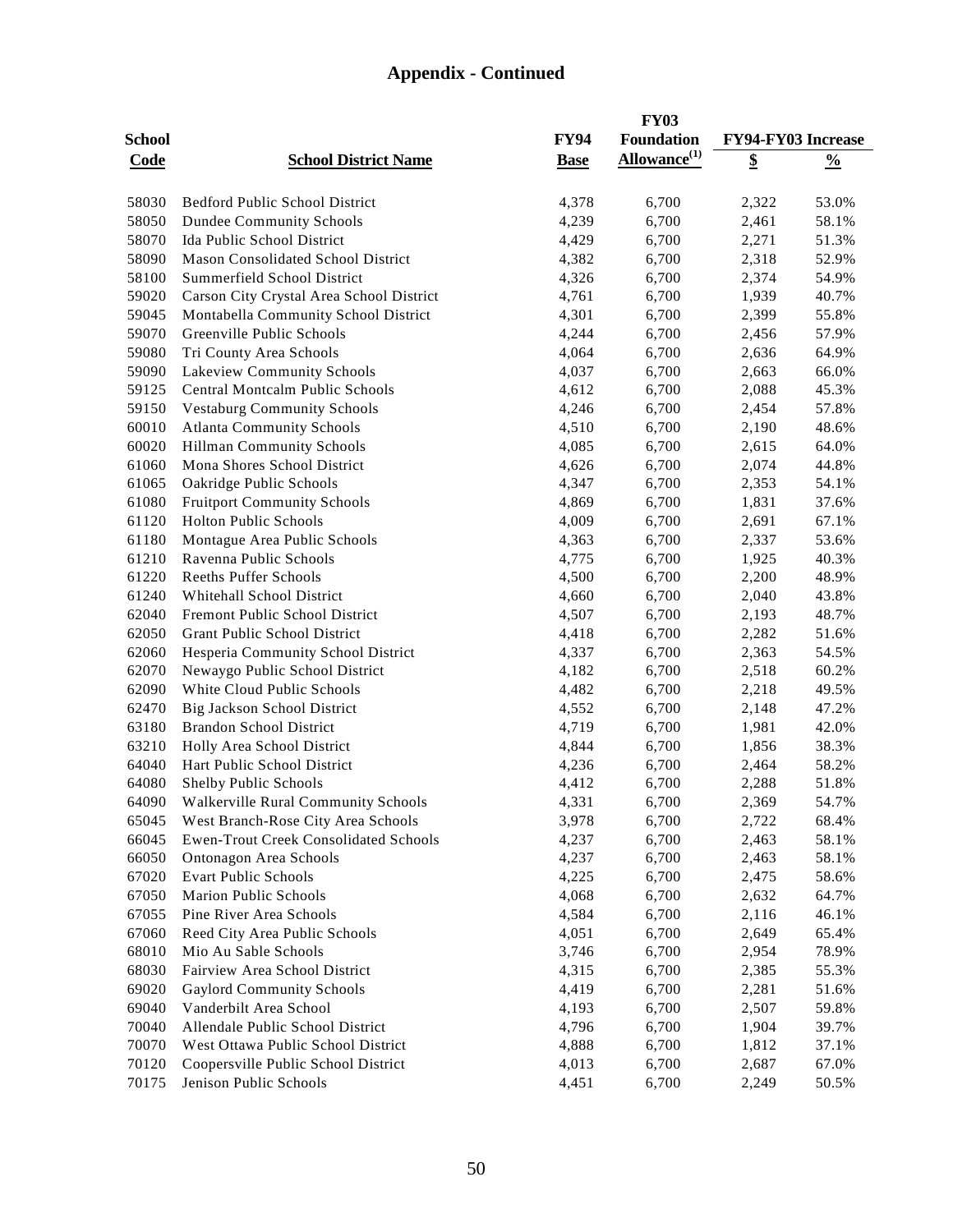|                |                                                                |                | <b>FY03</b>              |                    |                |
|----------------|----------------------------------------------------------------|----------------|--------------------------|--------------------|----------------|
| <b>School</b>  |                                                                | <b>FY94</b>    | <b>Foundation</b>        | FY94-FY03 Increase |                |
| <b>Code</b>    | <b>School District Name</b>                                    | <b>Base</b>    | Allowance <sup>(1)</sup> | $\overline{\$}$    | $\frac{0}{0}$  |
|                |                                                                |                |                          |                    |                |
| 70190          | Hudsonville Public School District                             | 3,887          | 6,700                    | 2,813              | 72.4%          |
| 70350          | Zeeland Public Schools                                         | 4,653          | 6,700                    | 2,047              | 44.0%          |
| 71050          | Onaway Area Community School District                          | 3,398          | 6,700                    | 3,302              | 97.2%          |
| 71060          | Posen Cons School District                                     | 4,501          | 6,700                    | 2,199              | 48.9%          |
| 71080          | Rogers City Area Schools                                       | 3,943          | 6,700                    | 2,757              | 69.9%          |
| 72010          | Gerrish Higgins School District                                | 4,129          | 6,700                    | 2,571              | 62.3%          |
| 72020          | Houghton Lake Comm Schools                                     | 4,797          | 6,700                    | 1,903              | 39.7%          |
| 73030          | <b>Carrollton School District</b>                              | 4,707          | 6,700                    | 1,993              | 42.4%          |
| 73040          | Saginaw Township Community Schools.                            | 4,797          | 6,700                    | 1,903              | 39.7%          |
| 73110          | <b>Chesaning Union Schools</b>                                 | 4,779          | 6,700                    | 1,921              | 40.2%          |
| 73170          | Birch Run Area School District                                 | 4,277          | 6,700                    | 2,423              | 56.7%          |
| 73180          | <b>Bridgeport-Spaulding Community Schools</b>                  | 4,858          | 6,700                    | 1,842              | 37.9%          |
| 73200          | Freeland Community School District                             | 4,249          | 6,700                    | 2,451              | 57.7%          |
| 73210          | Hemlock Public School District                                 | 4,598          | 6,700                    | 2,102              | 45.7%          |
| 73230          | Merrill Community School District                              | 4,623          | 6,700                    | 2,077              | 44.9%          |
| 73240          | <b>St. Charles Community Schools</b>                           | 4,524          | 6,700                    | 2,176              | 48.1%          |
| 73255          | Swan Valley School District                                    | 4,504          | 6,700                    | 2,196              | 48.8%          |
| 74010          | Port Huron Area School District                                | 4,554          | 6,700                    | 2,146              | 47.1%          |
| 74030          | Algonac Community School District                              | 4,914          | 6,700                    | 1,787              | 36.4%          |
| 74040          | Capac Community School District                                | 4,247          | 6,700                    | 2,453              | 57.8%          |
| 74100          | Marysville Public School District                              | 4,684          | 6,700                    | 2,016              | 43.0%          |
| 74120          | <b>Memphis Community Schools</b>                               | 4,833          | 6,700                    | 1,867              | 38.6%          |
| 74130          | Yale Public Schools                                            | 4,552          | 6,700                    | 2,148              | 47.2%          |
| 75010          | Sturgis Public School District                                 | 4,308          | 6,700                    | 2,392              | 55.5%          |
| 75020          | Burr Oak Community School District                             | 4,412          | 6,700                    | 2,288              | 51.8%          |
| 75030          | Centreville Public Schools                                     | 4,967          | 6,700                    | 1,733              | 34.9%          |
| 75040          | <b>Colon Community School District</b>                         | 4,178          | 6,700                    | 2,522              | 60.4%          |
| 75050          | <b>Constantine Public School District</b>                      | 4,281          | 6,700                    | 2,419              | 56.5%          |
| 75060          | Mendon Community School District                               | 4,449          | 6,700                    | 2,251              | 50.6%          |
| 75070          | White Pigeon Community School District                         | 3,975          | 6,700                    | 2,725              | 68.6%          |
| 75080          | Three Rivers Community Schools.                                | 4,156          | 6,700                    | 2,544              | 61.2%          |
| 75100          | Nottawa Community School                                       | 3,776          | 6,700                    | 2,924              | 77.5%          |
| 76060          | <b>Brown City Community School District</b>                    | 4,281          | 6,700                    | 2,419              | 56.5%          |
| 76070          | Carsonville-Port Sanilac School District                       | 4,024          | 6,700                    | 2,676              | 66.5%          |
| 76080          | <b>Croswell Lexington Community Schools</b>                    | 3,934          | 6,700                    | 2,766              | 70.3%          |
| 76090          | Deckerville Community School District                          | 4,099          | 6,700                    | 2,601              | 63.4%          |
| 76140          | <b>Marlette Community Schools</b>                              | 4,428          | 6,700                    | 2,272              | 51.3%          |
| 76180          | Peck Community School District                                 | 4,115          | 6,700                    | 2,585              | 62.8%          |
| 76210          | Sandusky Community School District                             | 4,206          | 6,700                    | 2,494              | 59.3%          |
| 77010          | Manistique Area Schools                                        | 4,329          | 6,700                    | 2,371              | 54.8%          |
| 78020          | <b>Byron Area Schools</b>                                      | 4,504          | 6,700                    | 2,196              | 48.8%          |
| 78030          | Durand Area Schools                                            | 4,559          | 6,700                    |                    |                |
| 78040          |                                                                | 4,911          | 6,700                    | 2,141              | 47.0%          |
|                | Laingsburg Community School District                           |                |                          | 1,789              | 36.4%          |
| 78060          | Morrice Area Schools                                           | 4,808          | 6,700                    | 1,892              | 39.4%          |
| 78070          | New Lothrop Area Public School District                        | 4,730          | 6,700                    | 1,970              | 41.6%          |
| 78080<br>78100 | Perry Public School District<br>Corunna Public School District | 4,534<br>4,827 | 6,700<br>6,700           | 2,166<br>1,873     | 47.8%<br>38.8% |
| 78110          | Owosso Public Schools                                          | 4,226          | 6,700                    | 2,474              | 58.6%          |
|                |                                                                |                |                          |                    |                |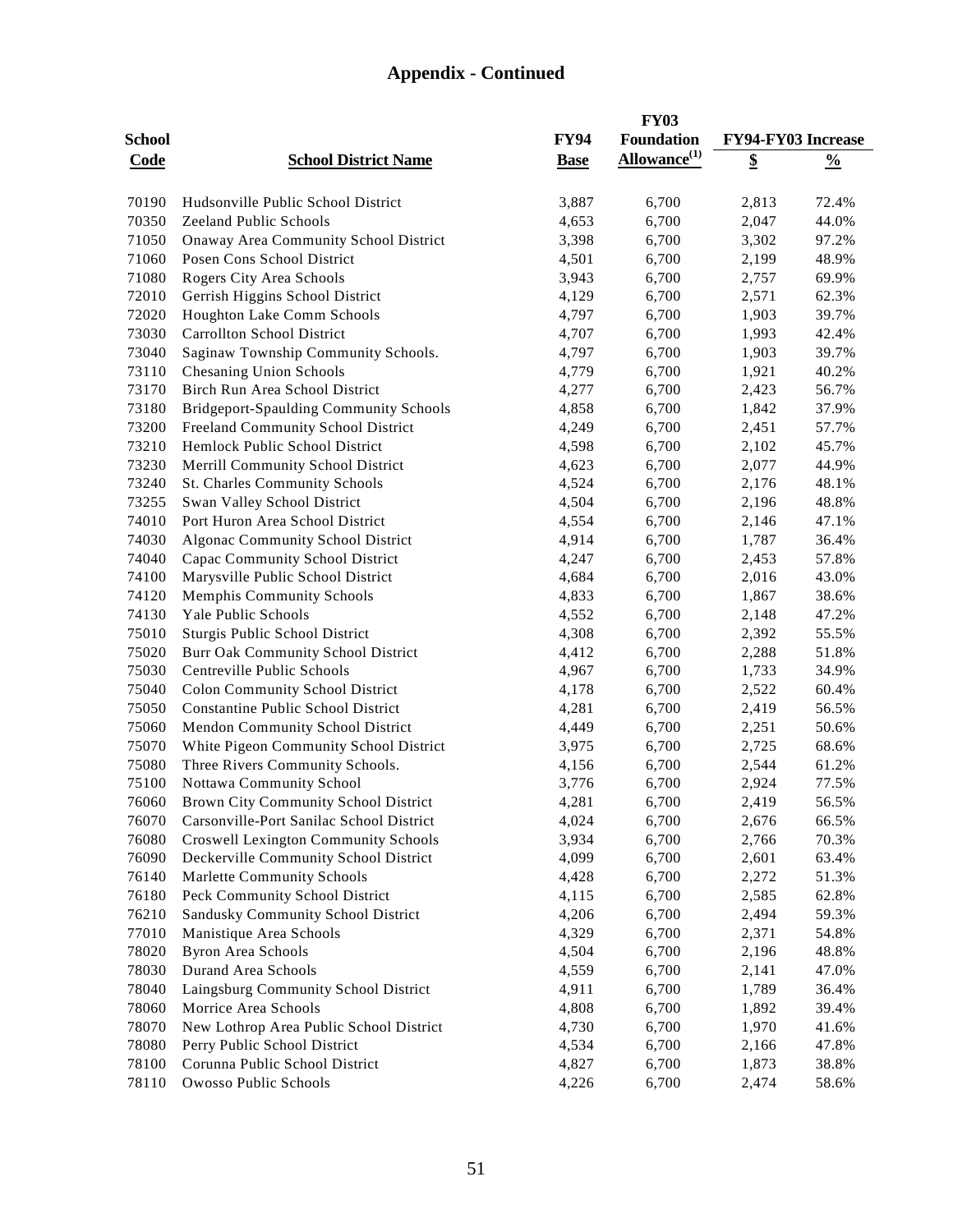|               |                                            |             | <b>FY03</b>              |                    |               |
|---------------|--------------------------------------------|-------------|--------------------------|--------------------|---------------|
| <b>School</b> |                                            | <b>FY94</b> | <b>Foundation</b>        | FY94-FY03 Increase |               |
| Code          | <b>School District Name</b>                | <b>Base</b> | Allowance <sup>(1)</sup> | \$                 | $\frac{0}{0}$ |
|               |                                            |             |                          |                    |               |
| 79010         | <b>Akron Fairgrove Schools</b>             | 4,485       | 6,700                    | 2,215              | 49.4%         |
| 79020         | Caro Community Schools                     | 4,350       | 6,700                    | 2,350              | 54.0%         |
| 79030         | Cass City Public Schools                   | 4,048       | 6,700                    | 2,652              | 65.5%         |
| 79080         | Kingston Community School District         | 4,193       | 6,700                    | 2,507              | 59.8%         |
| 79090         | Mayville Community School District         | 4,607       | 6,700                    | 2,093              | 45.4%         |
| 79100         | <b>Millington Community Schools</b>        | 4,710       | 6,700                    | 1,990              | 42.2%         |
| 79110         | Reese Public Schools                       | 4,250       | 6,700                    | 2,450              | 57.7%         |
| 79145         | Unionville Sebewaing Area Schools          | 4,664       | 6,700                    | 2,036              | 43.6%         |
| 79150         | <b>Vassar Public Schools</b>               | 4,185       | 6,700                    | 2,515              | 60.1%         |
| 80010         | South Haven Public Schools                 | 3,819       | 6,700                    | 2,881              | 75.4%         |
| 80020         | <b>Bangor Public Schools</b>               | 3,954       | 6,700                    | 2,746              | 69.5%         |
| 80050         | <b>Decatur Public Schools</b>              | 4,112       | 6,700                    | 2,588              | 63.0%         |
| 80090         | Bloomingdale Public School District        | 4,087       | 6,700                    | 2,613              | 63.9%         |
| 80110         | Gobles Public School District              | 4,588       | 6,700                    | 2,112              | 46.0%         |
| 80120         | Hartford Public School District            | 4,521       | 6,700                    | 2,179              | 48.2%         |
| 80130         | Lawrence Public School District            | 4,412       | 6,700                    | 2,288              | 51.9%         |
| 80140         | Lawton Community School District           | 4,443       | 6,700                    | 2,257              | 50.8%         |
| 80150         | Mattawan Consolidated School District      | 3,891       | 6,700                    | 2,809              | 72.2%         |
| 80160         | Paw Paw Public School District             | 3,825       | 6,700                    | 2,875              | 75.2%         |
| 81070         | Lincoln Consolidated School District       | 4,978       | 6,700                    | 1,722              | 34.6%         |
| 81100         | Milan Area Schools                         | 4,958       | 6,700                    | 1,742              | 35.1%         |
| 81140         | Whitmore Lake Public School District       | 4,438       | 6,700                    | 2,262              | 51.0%         |
| 82040         | Dearborn Heights School District #7        | 4,771       | 6,700                    | 1,929              | 40.4%         |
| 82060         | Hamtramck Public Schools                   | 4,526       | 6,700                    | 2,174              | 48.0%         |
| 82090         | Lincoln Park Public Schools                | 4,849       | 6,700                    | 1,851              | 38.2%         |
| 82170         | Wyandotte City School District             | 4,810       | 6,700                    | 1,890              | 39.3%         |
| 83010         | Cadillac Area Public Schools               | 4,270       | 6,700                    | 2,430              | 56.9%         |
| 83060         | <b>Manton Consolidated Schools</b>         | 4,265       | 6,700                    | 2,435              | 57.1%         |
| 83070         | <b>Mesick Consolidated School District</b> | 3,805       | 6,700                    | 2,895              | 76.1%         |

(1) Includes section 20j payment